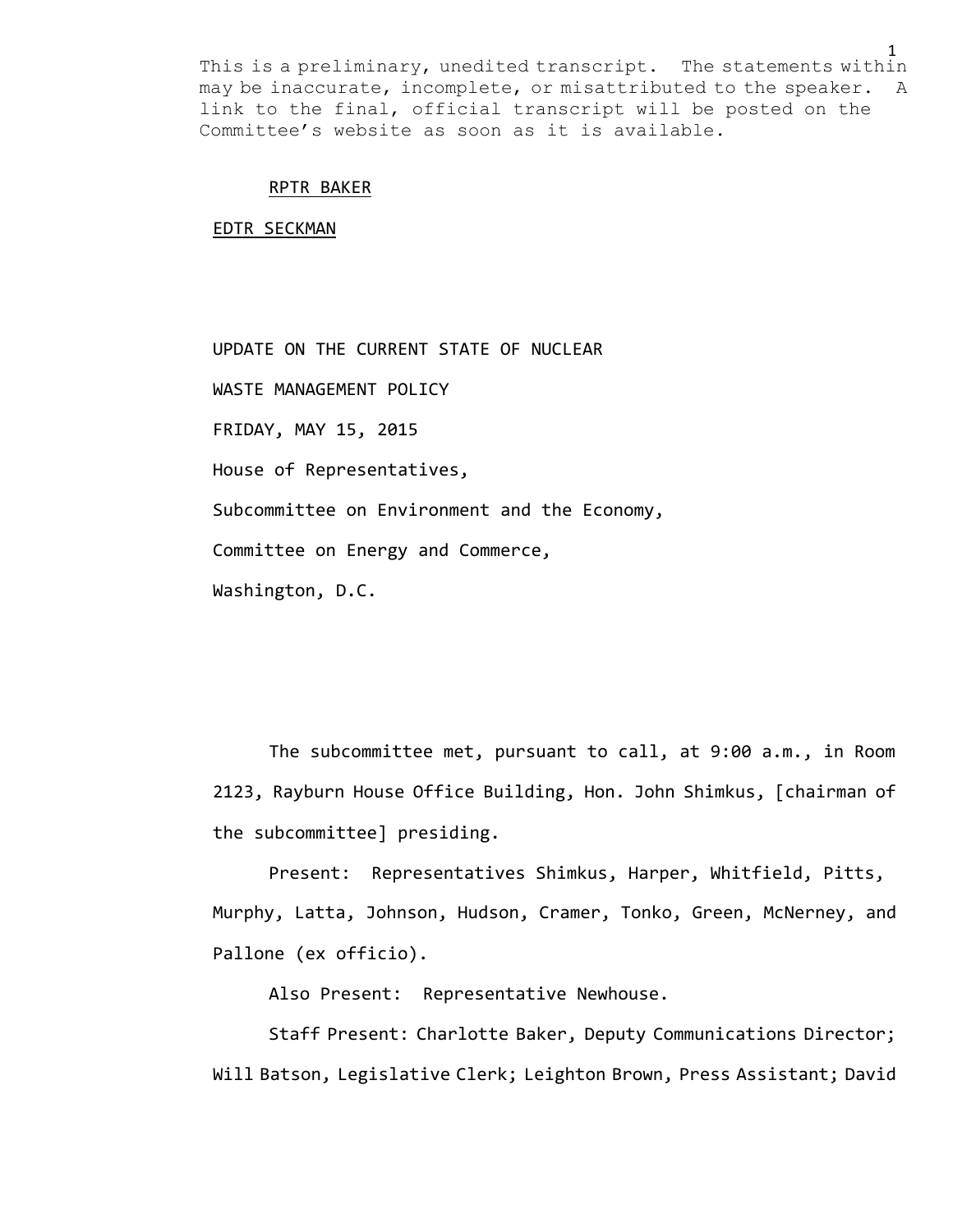2

McCarthy, Chief Counsel, Environment/Economy; Chris Sarley, Policy Coordinator, Environment & Economy; Peter Spencer, Professional Staff Member, Oversight; Andy Zack, Professional Staff Member; Christine Brennan, Minority Press Secretary; Caitlin Haberman, Minority Professional Staff Member; and Rick Kessler, Minority Senior Advisor and Staff Director, Energy and Environment.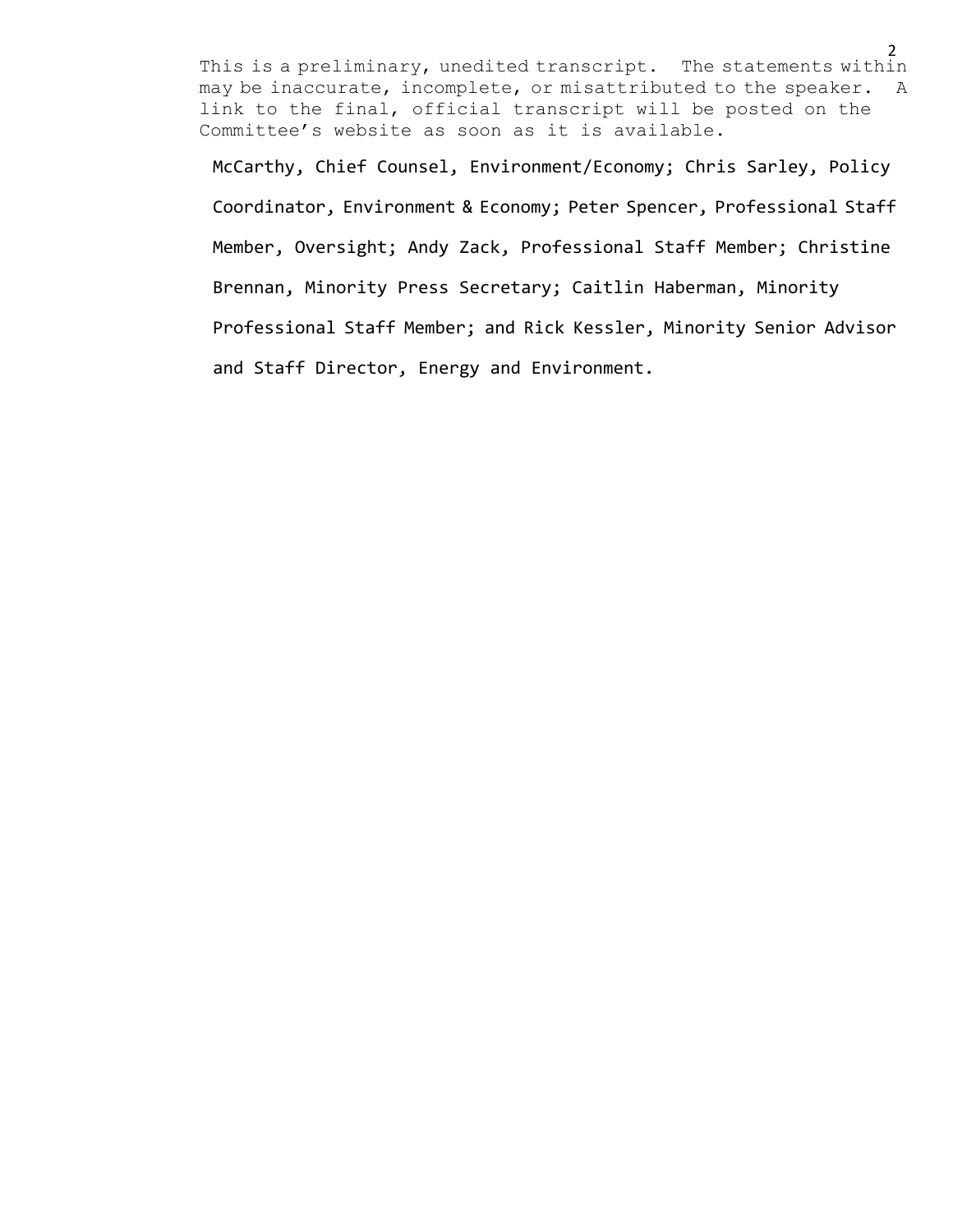Mr. Shimkus. It is 9:00. We want to start promptly. There is going to be votes sometime early this morning, and we want to get the opening statements through and encourage members to get back afterwards to follow up with questions. I will recognize myself for 5 minutes for an opening statement.

Thank you all for coming to this morning's hearing to receive an update on the status of and outlook for progress on America's nuclear waste management policy. Let me state at the outset that issue of the Nation's nuclear waste management policy is not a partisan issue. The House of Representatives has repeatedly supported Yucca Mountain in an overwhelming and bipartisan manner. Last summer, efforts to abandoned Yucca Mountain were defeated on the House floor with the body voting 4 to 1 in favor of Yucca Mountain. This includes nearly two-thirds of the Chamber's Democrats.

In April, I once again led a bipartisan group of members to see Yucca Mountain site firsthand. The site is an invaluable national asset isolated in the Nevada desert, removed from all population centers, and co-located with the Nevada National Security Site.

Since my previous visit in 2011, the landscape has notably advanced to support the development of a permanent repository. In 2013, the D.C. Court of Appeals ruled that Nuclear Regulatory Commission must continue its review of the Yucca Mountain license application. The court issued a writ of mandamus, a very consequential legal action, and declared it was illegal for the NRC to stop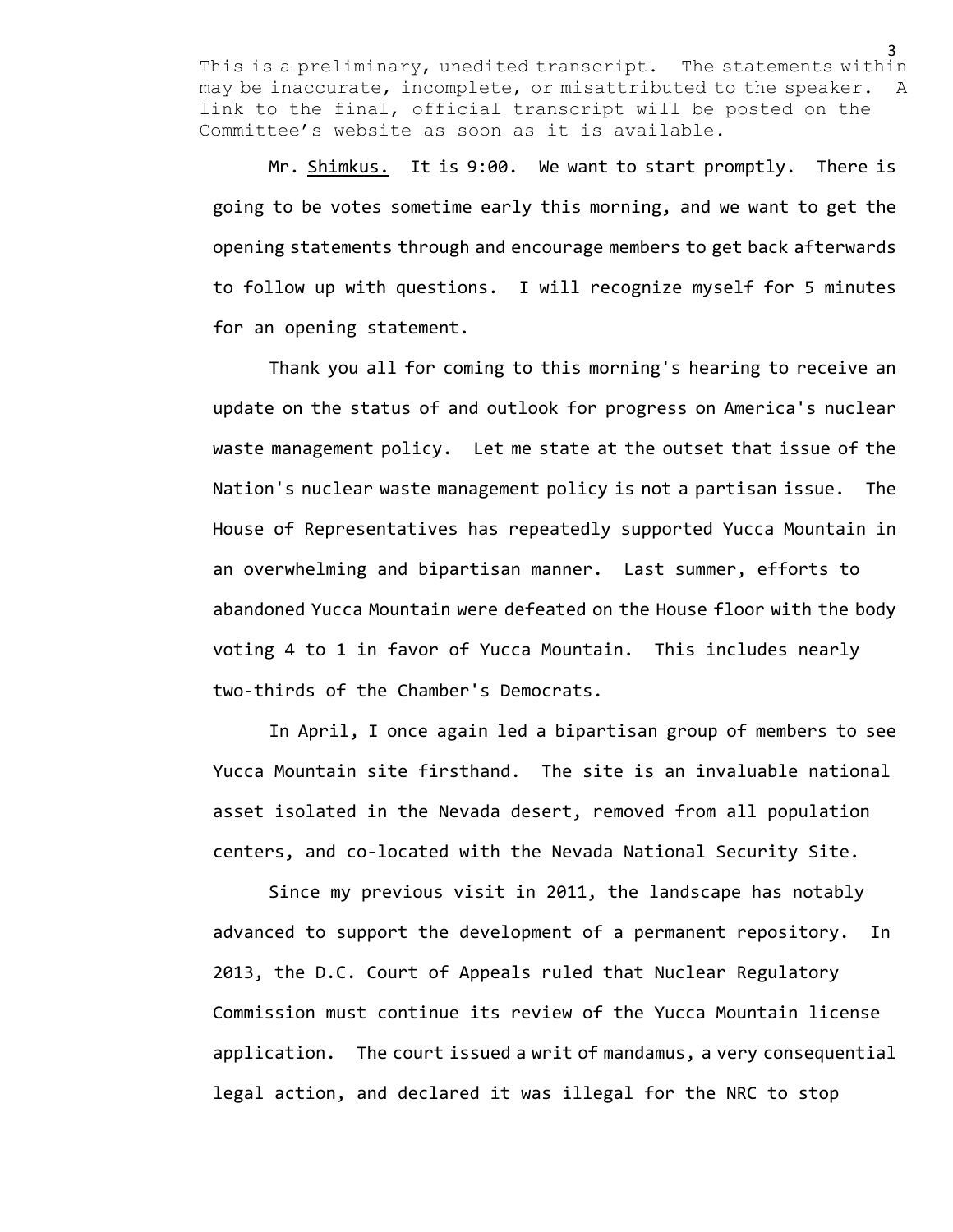consideration of the license. As a result of this decision, the NRC resumed the scientific and technical evaluation of the license known as the Safety and Evaluation Report, or SER. The SER looked at a plethora of potential natural and manmade scenarios which could affect the performance of the facility. In January of this year, the NRC released the fifth and final volume of the SER. The NRC staff determined the facility could meet all safety regulations including that it could safely serve as a repository for up to a million years. Meanwhile, the costs of inaction and delay continue to mount. The courts ruled the Department of Energy's dismantling of the Yucca Mountain project no longer constitute a permanent disposal program. Therefore, the Federal Government could no longer collect the nuclear waste fee, a surcharge paid by consumers of nuclear-generated electricity.

While the fee is no longer being actively collected, the Treasury Department still maintains a balance of nearly \$33 billion in ratepayer money to license, construct, and operate Yucca Mountain. But it isn't just ratepayers who are paying for the consequences of the delay. All American taxpayers, regardless of whether they benefit from commercial nuclear power, are footing the legal bill, and the bill isn't cheap. Last year, the Department of Justice account that pays damages on behalf of the Federal Government, known as the Judgment Fund, paid out over \$900 million in settlements as a consequence of our inability to move forward with Yucca. This accounted for nearly a third of all Federal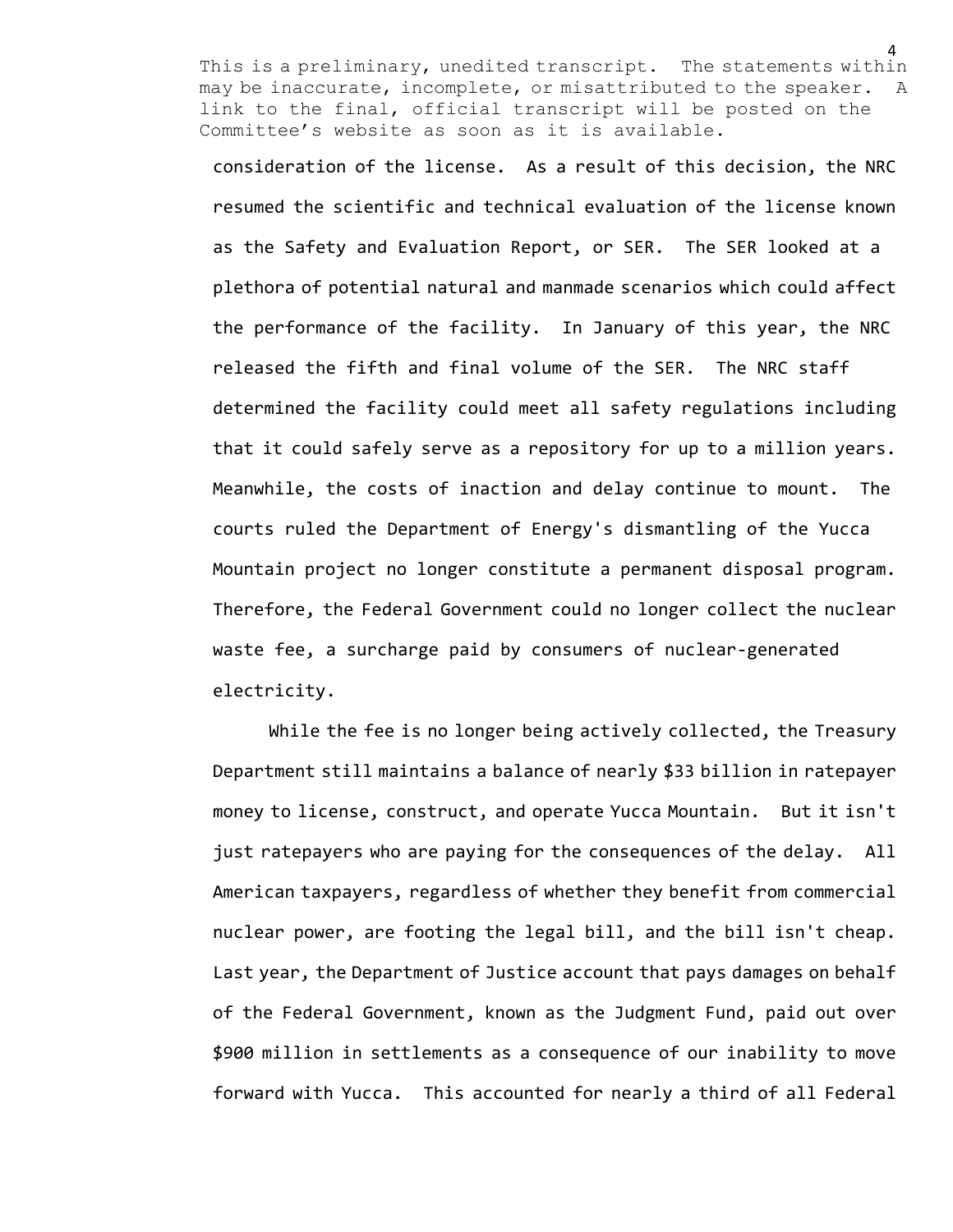Government legal fees.

We in the Federal Government have an obligation to uphold the law, to dispose of commercial spent nuclear fuel, as well as honor the commitment made to states who host sites to support our nuclear defense activities, including South Carolina, Idaho, and Washington State. Congress needs a willing partner to host a nuclear disposal facility as we currently have with the sites that contributed to the Manhattan Project. I am committed to working with the State and local stakeholders in Nevada, who will engage in a constructive conversation to resolve the current impasse.

Just saying no is not an option. As part of this process, we will look for areas of agreement such as facilitating a benefits package for communities to provide long-term budget stability, strengthen the State's education fund, and identify associated transportation infrastructure benefits. As a host state of a Nevada National Security Site, however, Nevada already is a constructive partner with the Federal Government to protect our National interests. This, by the way, includes storing radioactive waste onsite today.

I look forward to hearing from a broad group of stakeholders today who will highlight the need to finish a repository, as the House Representative supports, as the courts direct, and as the American people deserve.

Thank you, and I now recognize the ranking member, Mr. Tonko, for his opening statement.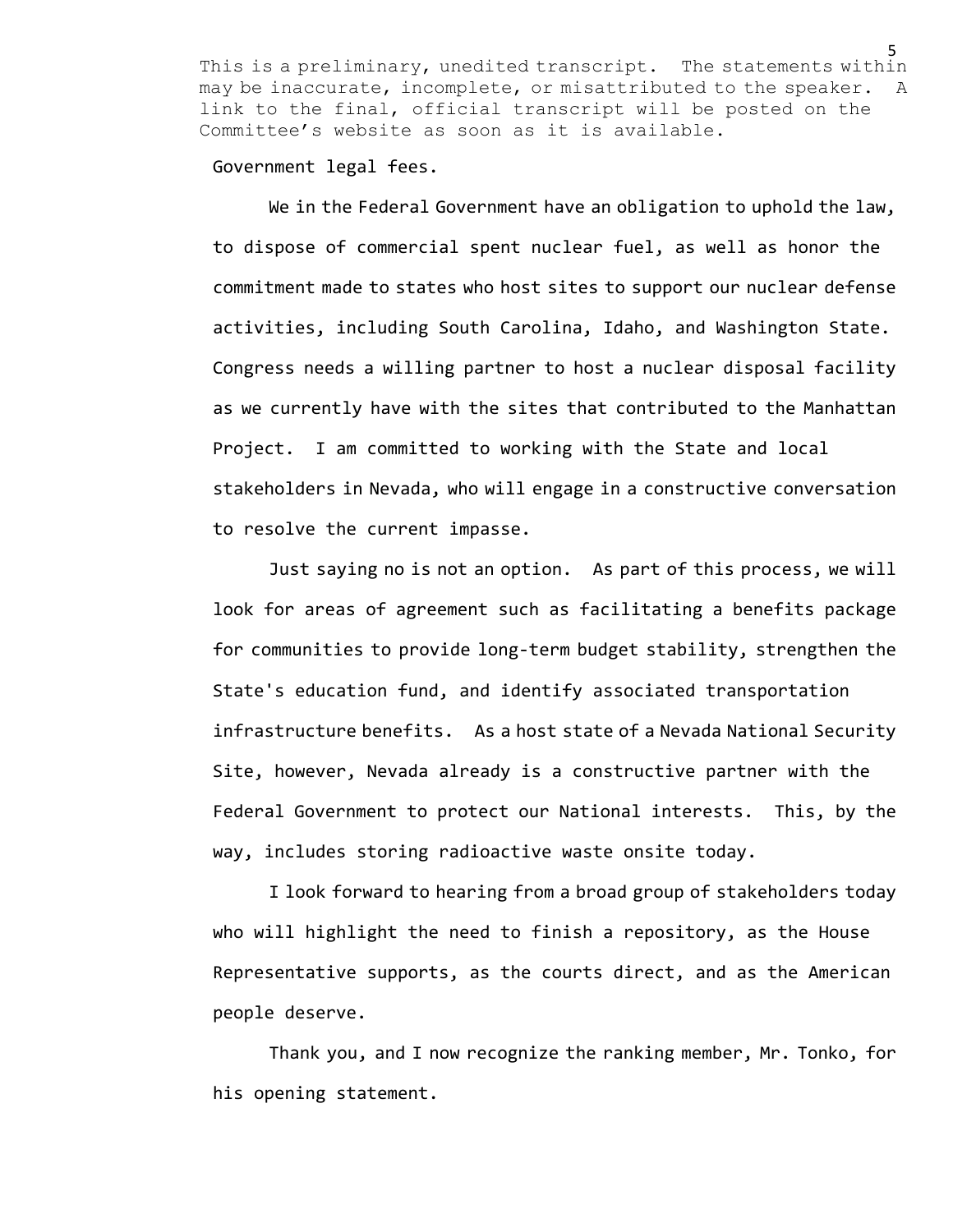[The prepared statement of Mr. Shimkus follows:]

\*\*\*\*\*\*\*\* COMMITTEE INSERT \*\*\*\*\*\*\*\*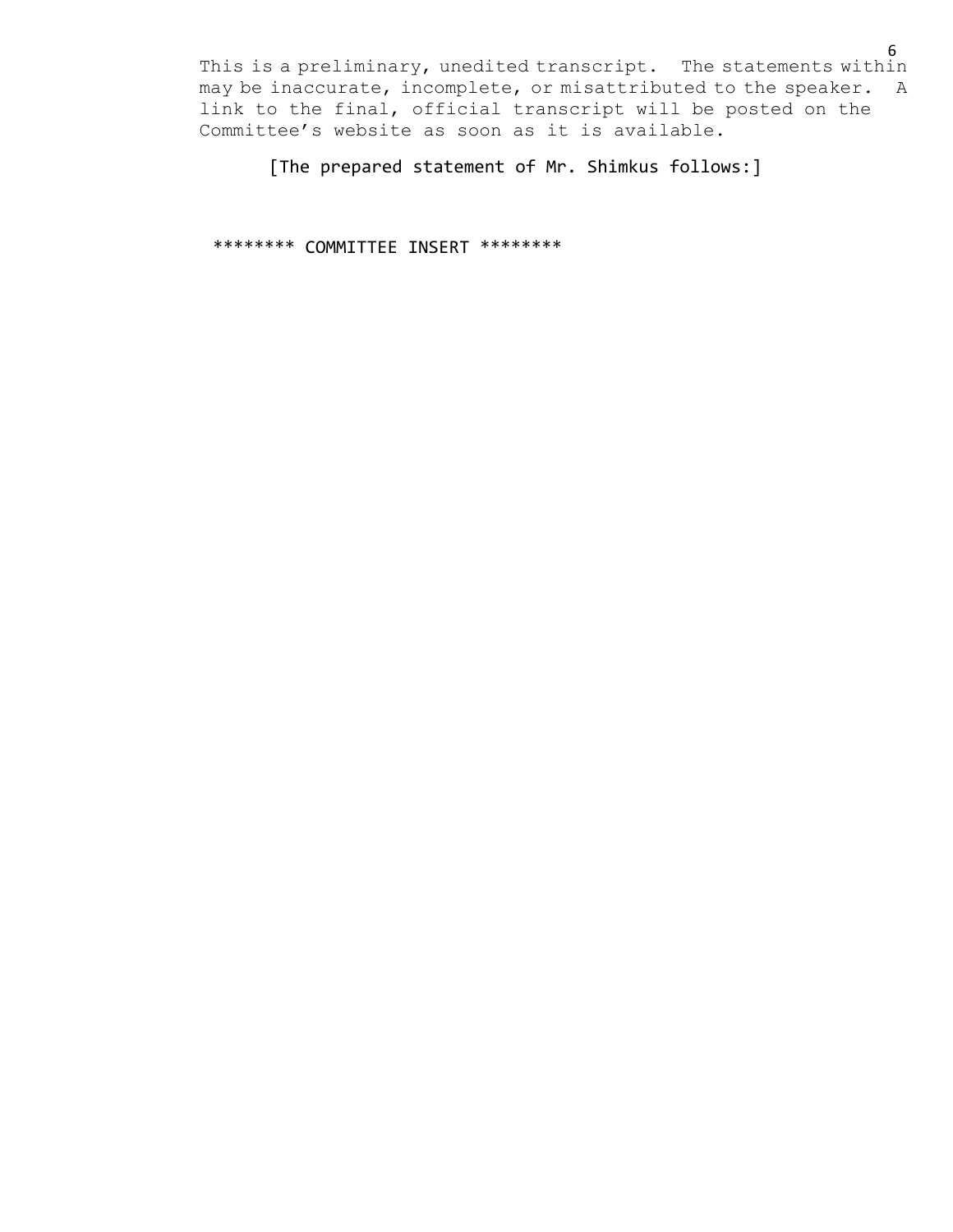Mr. Tonko. Thank you, Mr. Chair. We are here this morning to hear from a fine panel of witnesses about the current state of nuclear waste policy. There are some things that I do not expect will have changed much from the time of our last hearing on this issue. Nuclear facilities across the country continue to generate waste that has yet to be secured in a long-term storage facility. Research and development on waste technologies continues. The law designating a storage facility is unchanged, and today we add to the many oversight hearings the subcommittee has held over the years.

But we still have no real solution, even an interim one, to offer to the witnesses at the table today and the constituencies that they do, indeed, represent. There have been reports by the National Academy of Sciences, the Government Accountability Office, industry and nongovernmental groups, and the President's Blue Ribbon Commission. Ironically, we have a long-term storage facility, and yet we do not. And we do not have interim storage facilities or a policy of establishing them, and yet we do. Essentially the storage facilities at each of the powerplant sites around the country now serve as de facto interim storage facilities.

We need a solution to this situation. It will not be easy, and it will be expensive. But the alternative is also expensive and provides less safety, less security than a functioning, ordered process for dealing with spent fuel. And Mr. Fitz reminds us that we also have to deal with legacy waste from our defense programs.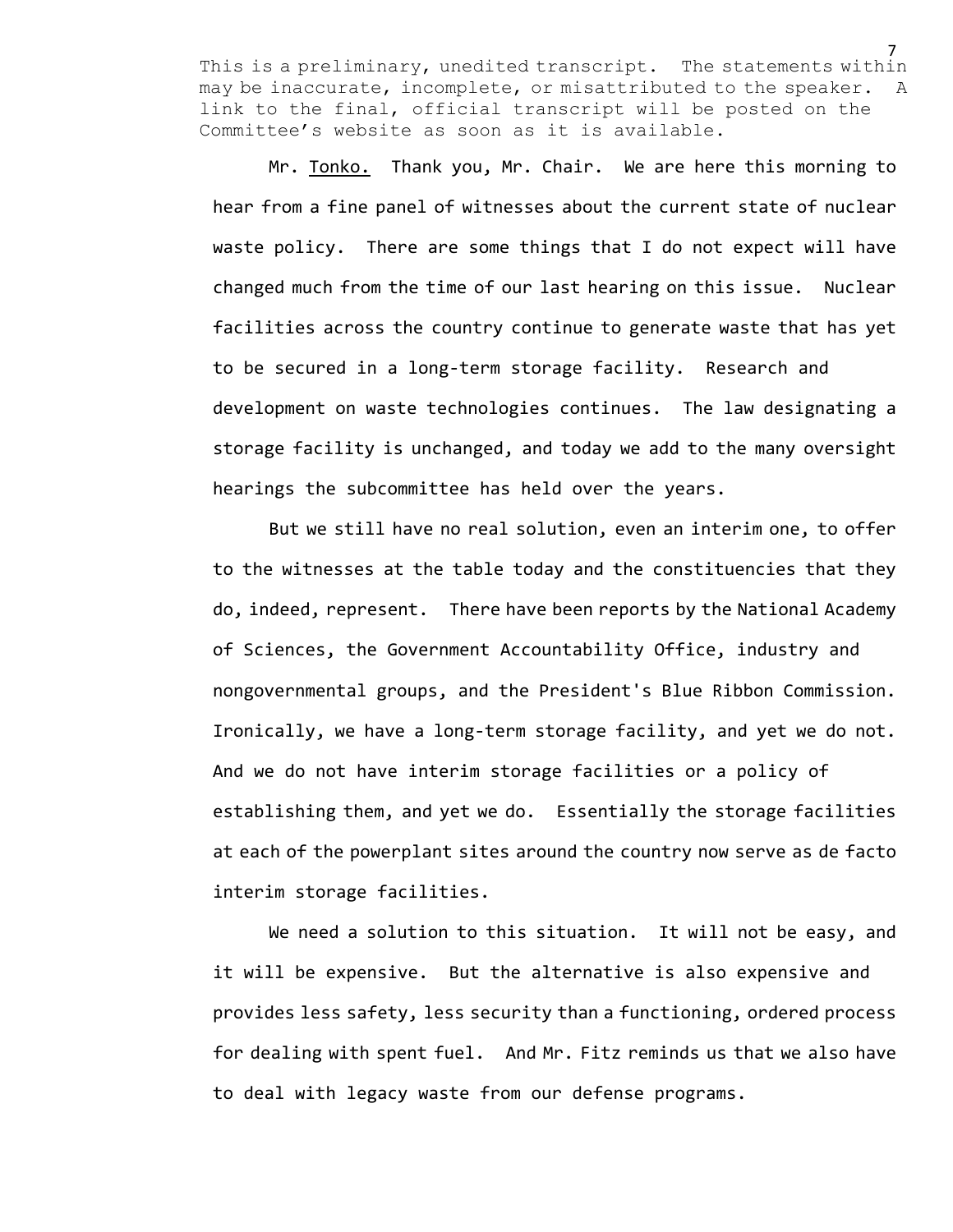I know the chair and others on this committee are resolved to complete the process of opening the Yucca Mountain facility, but the Yucca Mountain facility is not open at this time, and it does not appear it will be open in the near future. In the meantime, spent fuel continues to accumulate, and penalty fees continue to accrue. I continue to believe that it is worth examining additional options for dealing with this waste.

The administration's strategy, based on the work done by the Blue Ribbon Commission in 2012, has challenges and unknowns. Should we pursue a system that includes both interim and long-term storage of waste? If so, how do we proceed? If there are to be interim sites, how many will be needed? How much waste can or should be stored at them, and what time period qualifies as interim? What are the costs, and can we access the necessary funds to the fund established to deal with this problem?

I do not expect to hear definitive answers to these questions this morning, but I do think it is time that we examined all options for moving forward. I think the future for nuclear power is in question if we do not find a way to deal with this issue.

I want to thank all of our witnesses for appearing before the subcommittee today. I look forward to your testimony and to your suggestions on options to move forward on what is a very critical and important issue.

And, with that, Mr. Chair, I yield back.

<sup>8</sup>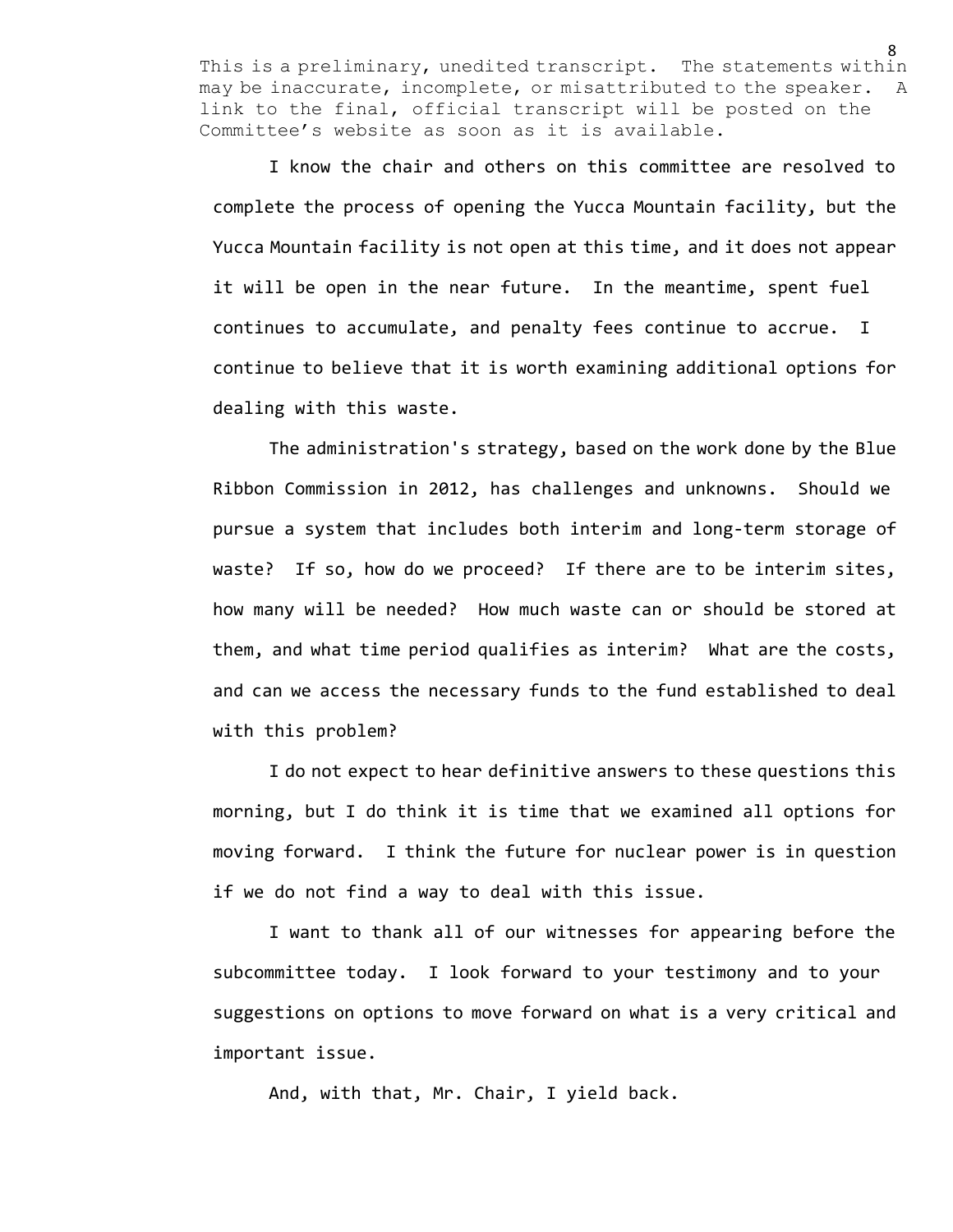[The prepared statement of Mr. Tonko follows:]

\*\*\*\*\*\*\*\* COMMITTEE INSERT \*\*\*\*\*\*\*\*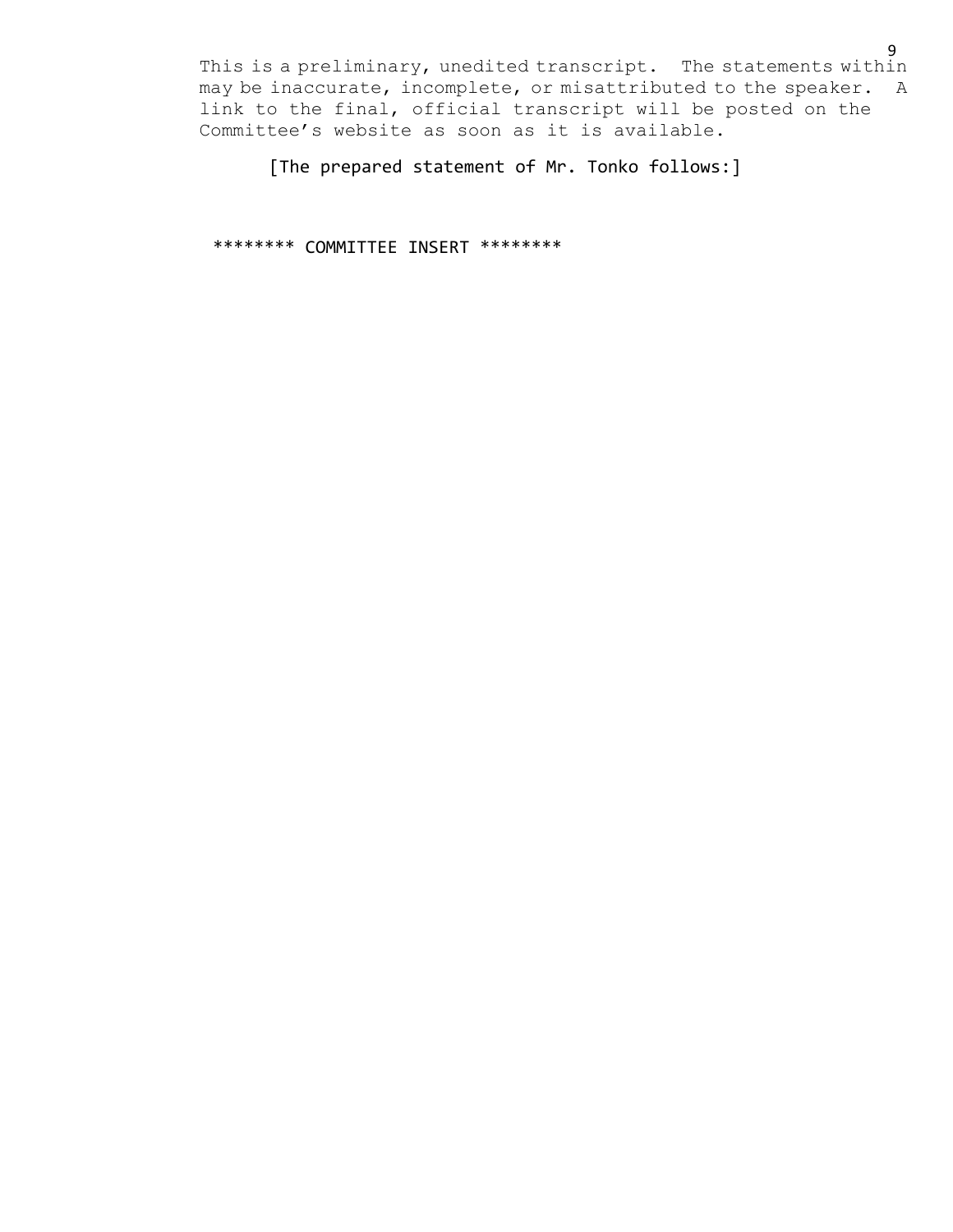Mr. Shimkus. The gentleman yields back his time. Anyone seeking time on the majority side?

Seeing none, the chair recognizes the ranking member of the full committee, Mr. Pallone, for 5 minutes.

Mr. Pallone. Thank you, Mr. Chairman.

I want to thank you and Ranking Member Tonko for holding this hearing today.

Much has changed since the Nuclear Waste Policy Act became law in 1982, which allowed the Secretary of Energy to remove spent nuclear fuel from commercial nuclear power plants in exchange for fees and transported to a permanent geological repository. But I think the past three decades of the nuclear waste program might be best summed up this way: Lots of change but very little progress.

Unfortunately, the one thing that seems most resistant to change is the program's ongoing failure to the ratepayers, who have paid into the fund. That failure also applies to the taxpayers, who are now having to pay damages through the Judgment Fund administered by DOJ. In New Jersey, we have several operating nuclear reactors that provide carbon-free electricity, and this includes Oyster Creek, the Nation's oldest operating plant, which will soon stop providing power but will continue to provide a home to spent nuclear fuel long into the future unless we can come together on a plan to fix this program.

My point is this: I am not interested in litigating the wisdom of the administration's actions with regard to Yucca Mountain because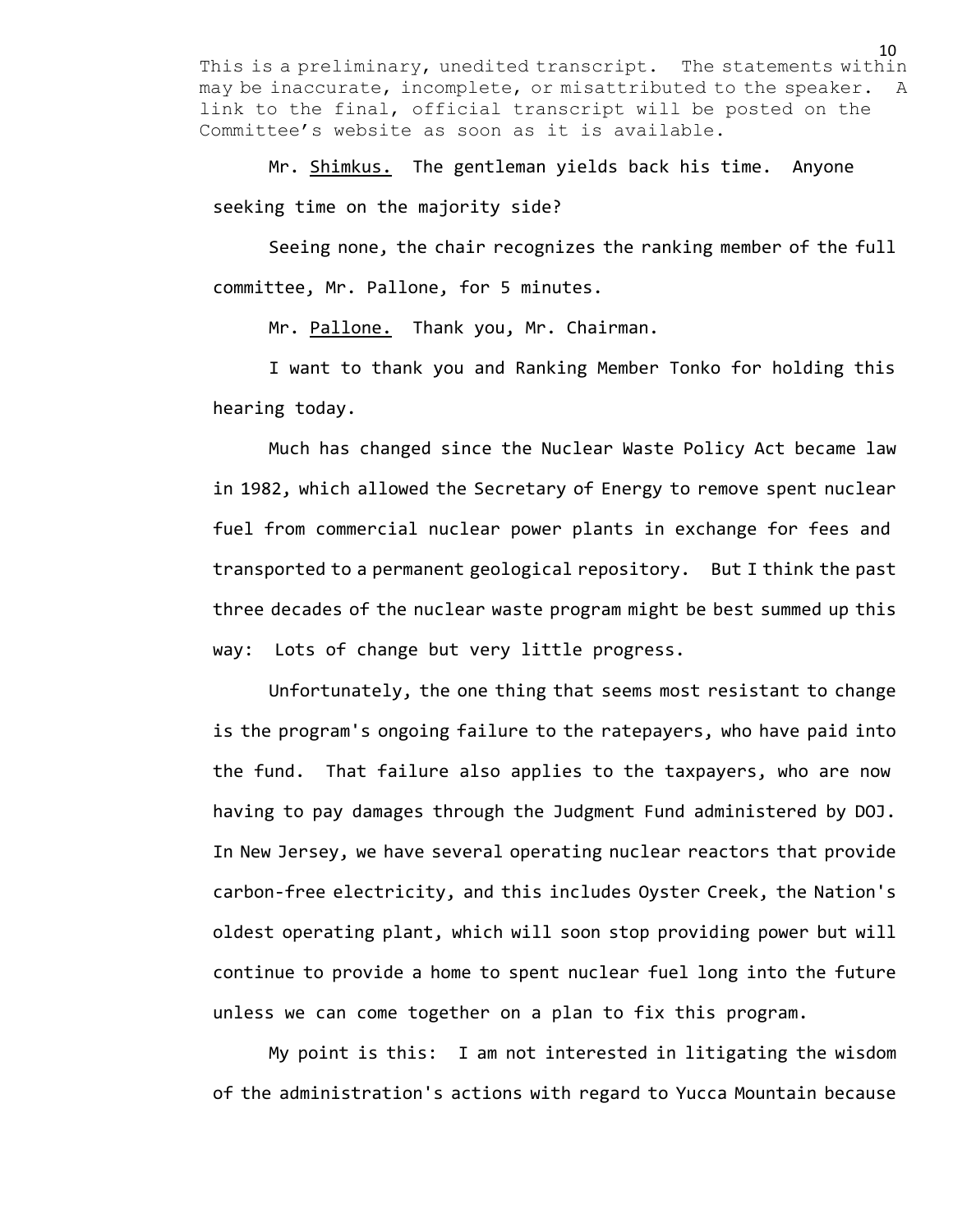that won't help move waste out of New Jersey, Illinois, New York, Michigan, or anywhere else anytime soon. I am, however, interested in making progress, and I hope this committee will put the ratepayer and taxpayer first and focus on efforts that can be enacted into law and that will move us forward over the next few years. I am encouraged by recent developments on potential consensus sites for interim storage in Texas and New Mexico, and we should look closely at the prospects they offer. That in no way means we should curtail our push for a permanent repository, but I do believe the best path forward is to work to identify steps we can take now to set the stage for real reform on permanent disposal in the future, regardless of where the disposal facility ends up being sited.

Again, thank you for holding this hearing. I look forward to hearing from our witnesses and working with all my colleagues, stakeholders, and the administration to put our Nation's nuclear waste program back on track.

And I would yield the balance of my time to the gentleman from California, Mr. McNerney.

[The prepared statement of Mr. Pallone follows:]

#### \*\*\*\*\*\*\*\* COMMITTEE INSERT \*\*\*\*\*\*\*\*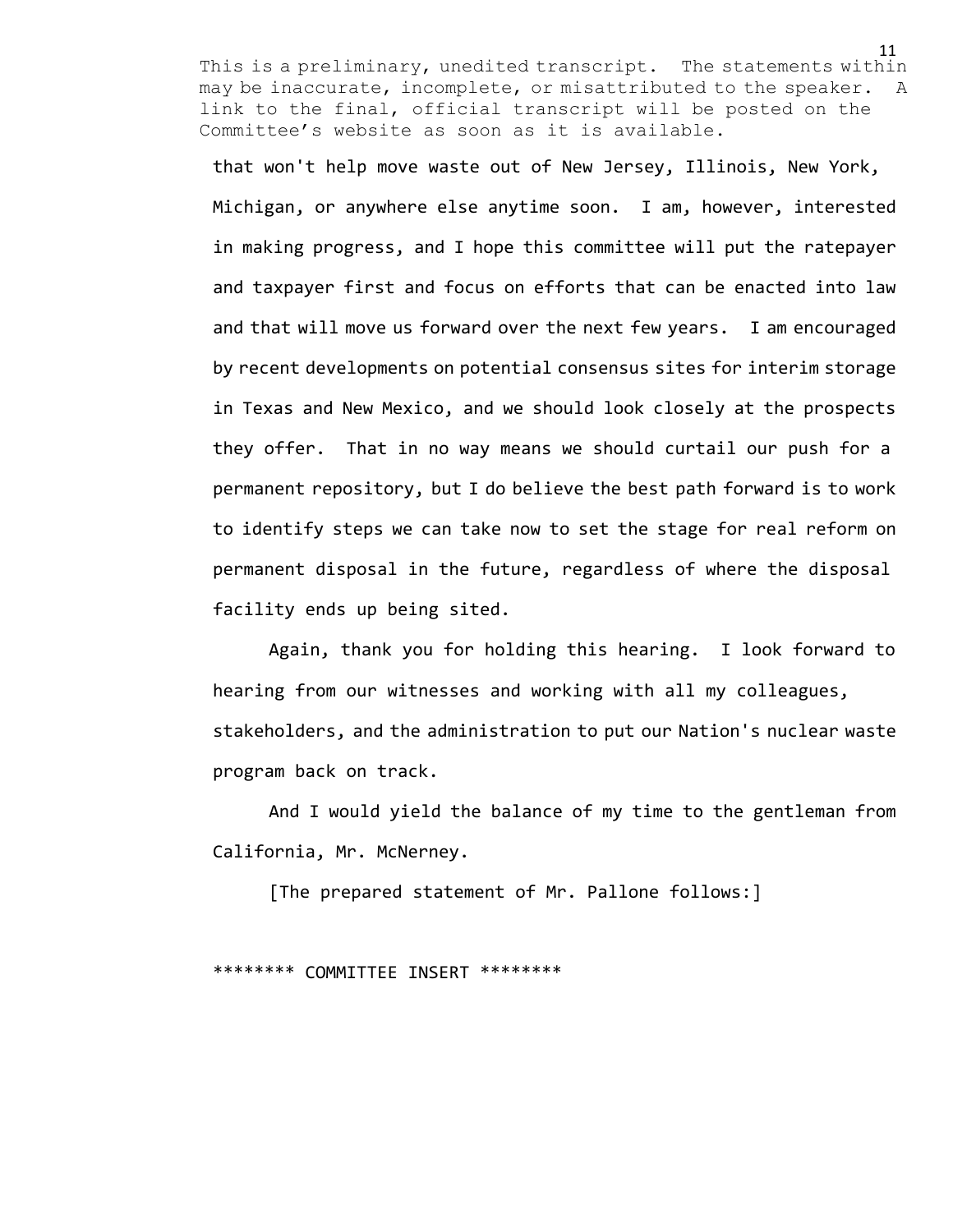Mr. McNerney. I want to thank the ranking member, and I thank the chairman of the subcommittee for his work on this issue. Managing nuclear waste is an engineering and a political problem. Based on the work I did as a graduate student for the Nuclear Engineering Department at the University of New Mexico, I believe the engineering problem can be solved safely and satisfactorily.

Experience has shown that in order to find a location with the support of the local community, we are going to need complete transparency and the involvement of the local community in order to be accepted by the local community.

More than \$10 billion has been spent on the Yucca Mountain project, and that money may be wasted because there wasn't the transparency and local involvement that would be required. The current situation we have invites a Fukushima-style disaster to happen in this country because there is so much waste stored in so various locations as we will hear near the Columbia River and other places. So are we going to need a solution? I thank the chairman for his work, and I think we need to work together in a bipartisan way to find a way forward, Mr. Chairman.

And, again, I yield back.

[The prepared statement of McNerney follows:]

\*\*\*\*\*\*\*\* COMMITTEE INSERT \*\*\*\*\*\*\*\*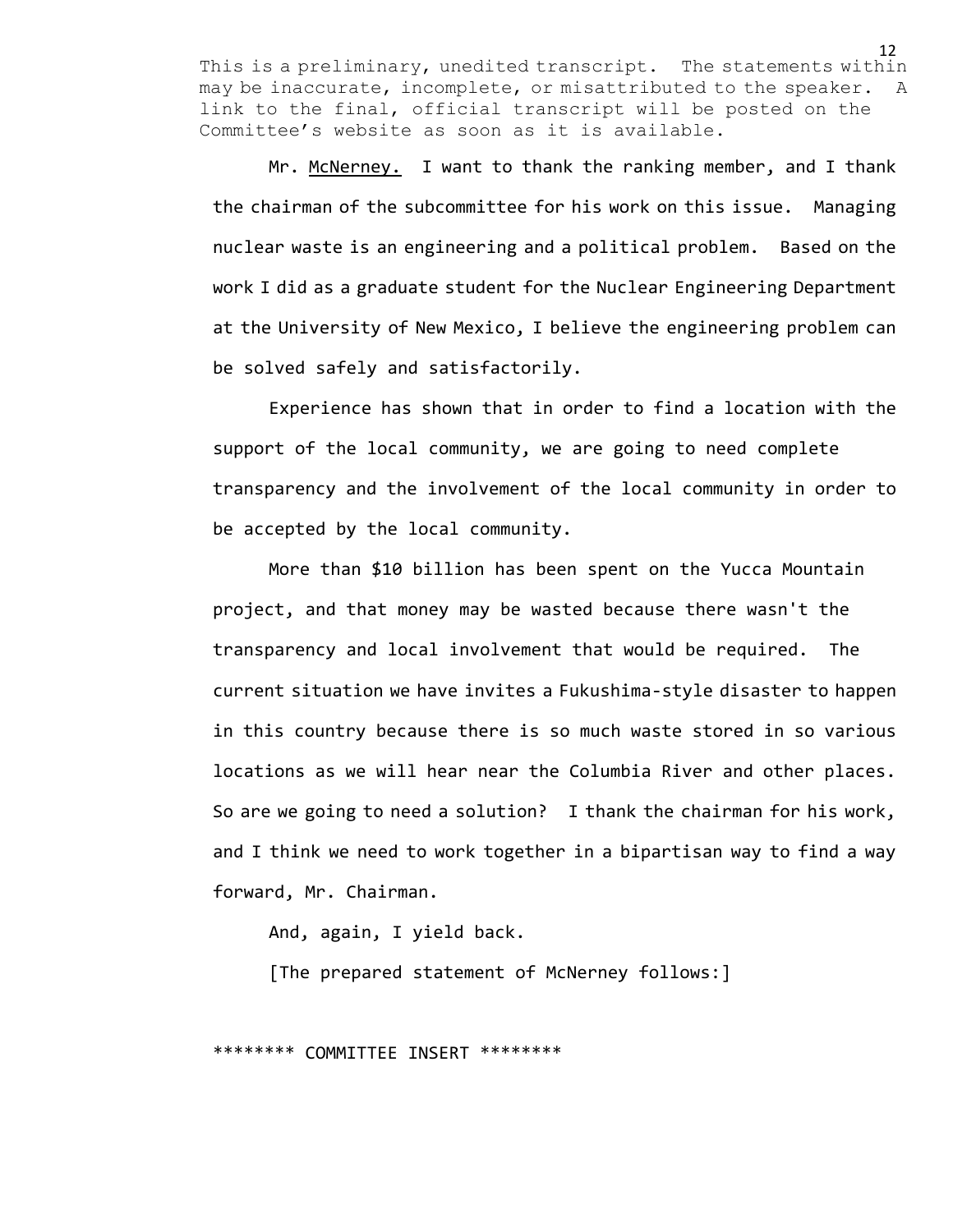Mr. Shimkus. The gentleman yields back his time.

Before we begin with the opening statements of our guests, I want to just point out that joining us in Congressman Dan Newhouse, a Member from Washington State, who has the honor and the challenge of representing the Hanford DOE site, which I think shows our common interest in moving forward on this.

Thank you for joining us.

I am going to move rapidly so we can get all our process through and hopefully have people return after they call votes.

So first at the panel and will be recognized for 5 minutes, Mr. Andrew Fitz, senior counsel, Office of the Attorney General, State of Washington.

Your full statement has submitted for the record.

You have 5 minutes, sir. Pull that mike a little bit closer if you can. Move your name tag and then make sure the button is pressed on.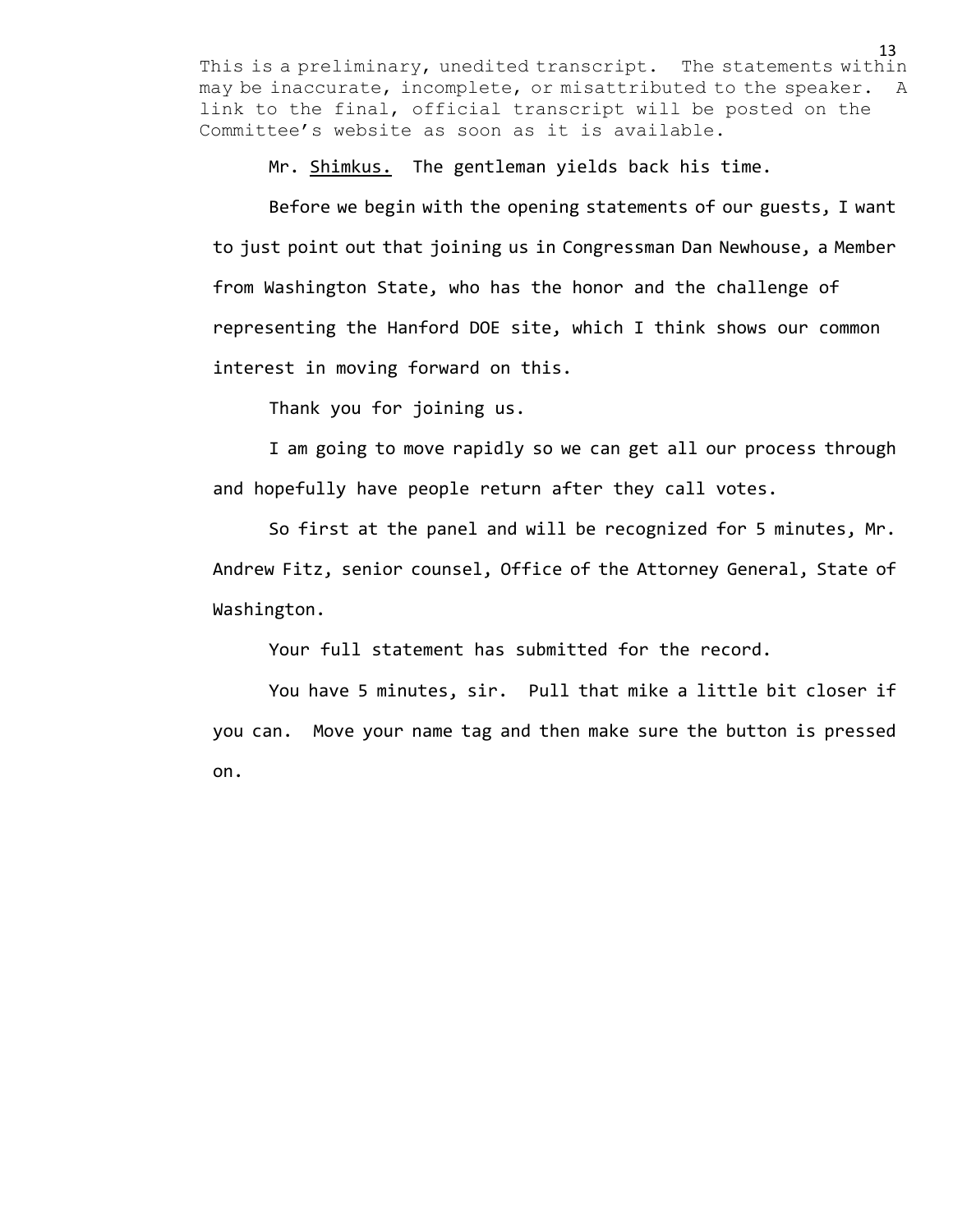**STATEMENTS OF ANDREW FITZ, SENIOR COUNSEL, OFFICE OF THE ATTORNEY GENERAL, STATE OF WASHINGTON; JOSEPHINE PICCONE, DIRECTOR, YUCCA MOUNTAIN DIRECTORATE, NUCLEAR REGULATORY COMMISSION; THE HONORABLE GREG R. WHITE, COMMISSIONER, MICHIGAN PUBLIC SERVICE COMMISSION, ON BEHALF OF THE NATIONAL ASSOCIATION OF REGULATORY UTILITY COMMISSIONERS, CHAIRMAN, SUBCOMMITTEE ON NUCLEAR ISSUES, WASTE DISPOSAL; STEPHEN KUCZYNSKI, CHAIRMAN, PRESIDENT, AND CHIEF EXECUTIVE OFFICER, SOUTHERN NUCLEAR OPERATING COMPANY; GEOFFREY H. FETTUS, SENIOR ATTORNEY, NATURAL RESOURCES DEFENSE COUNCIL; AND EINAR RONNINGEN, MANAGER RANCHO SECO ASSETS, DECOMMISSIONING PLANT COALITION**

# **STATEMENT OF ANDREW FITZ**

Mr. Fitz. There we go. On behalf of the State of Washington, Office of the Attorney General, I appreciate the opportunity to be here before you today. Washington State has a keen interest in the development of a permanent repository for high-level radioactive waste and spent nuclear fuel. For nearly eight decades, we have honored our duty to temporarily house nuclear waste as a byproduct of our Nation's defense at the Department of Energy's Hanford Nuclear Reservation.

Waste from Hanford accounts for approximately 63 percent of the defense-generated high-level agency waste projected for disposal at Yucca Mountain. I should point out that our near-term concern is in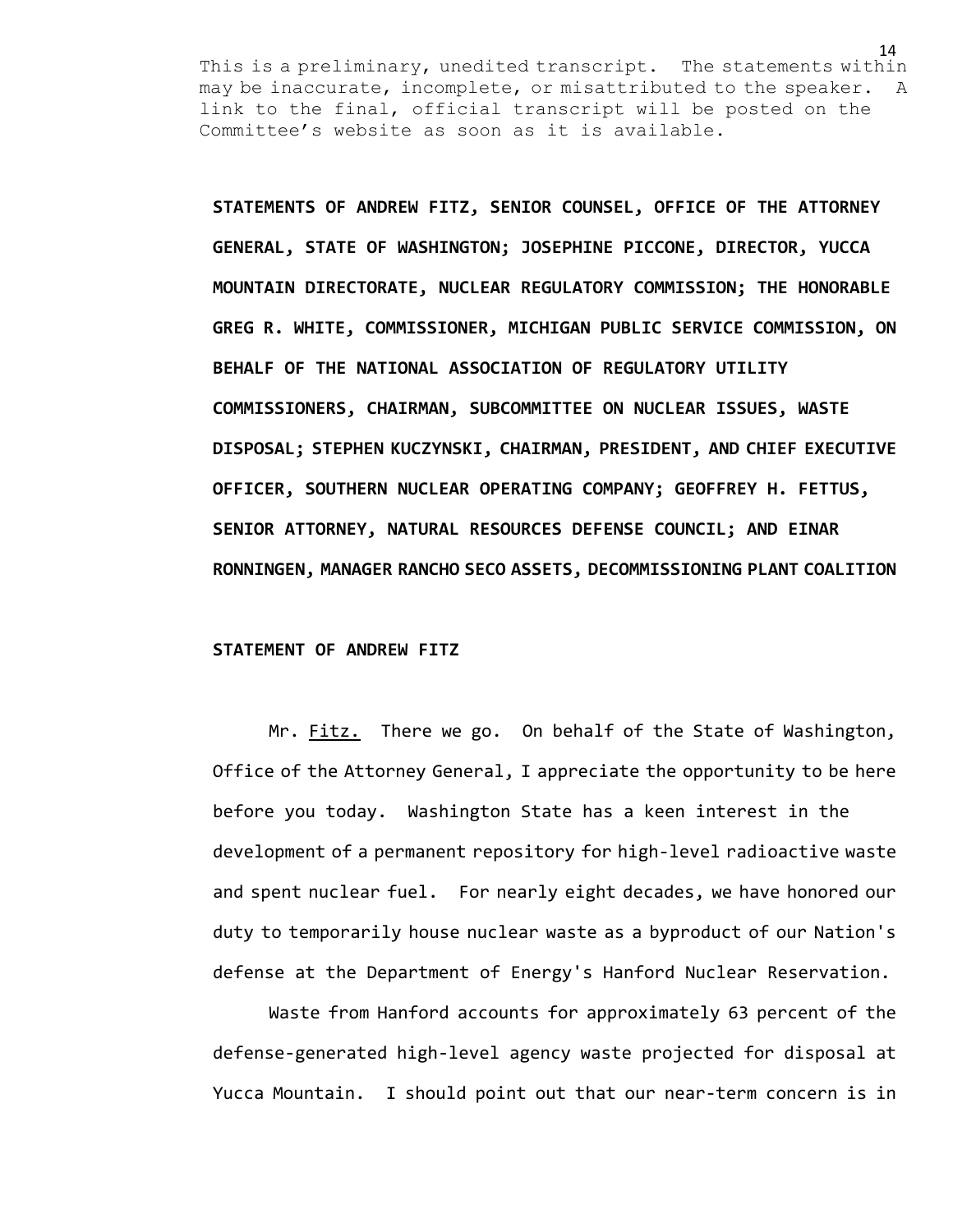getting this waste out of failing underground single-shell tanks and into a glass form. But our long-term interest is in seeing that all this waste is properly disposed of in a deep geologic repository. That is what led us into litigation over the efforts to abandon Yucca Mountain in 2010. The Federal Government's efforts to abandon Yucca Mountain have ignored and bypassed the careful process Congress set forth in the Nuclear Waste Policy Act for developing a national repository. Washington State has been clear in its legal arguments that if Yucca Mountain is determined to be technically unsuitable in the licensing process, it should not be built. But, absent that determination, the process Congress set forth in law for establishing the repository should be respected and upheld.

In passing the Nuclear Waste Policy Act, Congress recognized that accomplishing the long-term objective of a national repository requires a stepwise approach and a process cemented in law. The House bill report that accompanied the NWPA concluded that, quote, The failure of government to provide a permanent waste disposal facility during more than 30 years of Federal nuclear activities is unmitigated. It criticized prior Federal agency competence in, quote, paper analyses and future plans as failing to provide adequate assurance that disposal facilities would be available when needed.

It noted that two prior attempts to explore potential repository sites had already failed due to intense political pressure, and it noted what it called a solid consensus of special task force and Presidential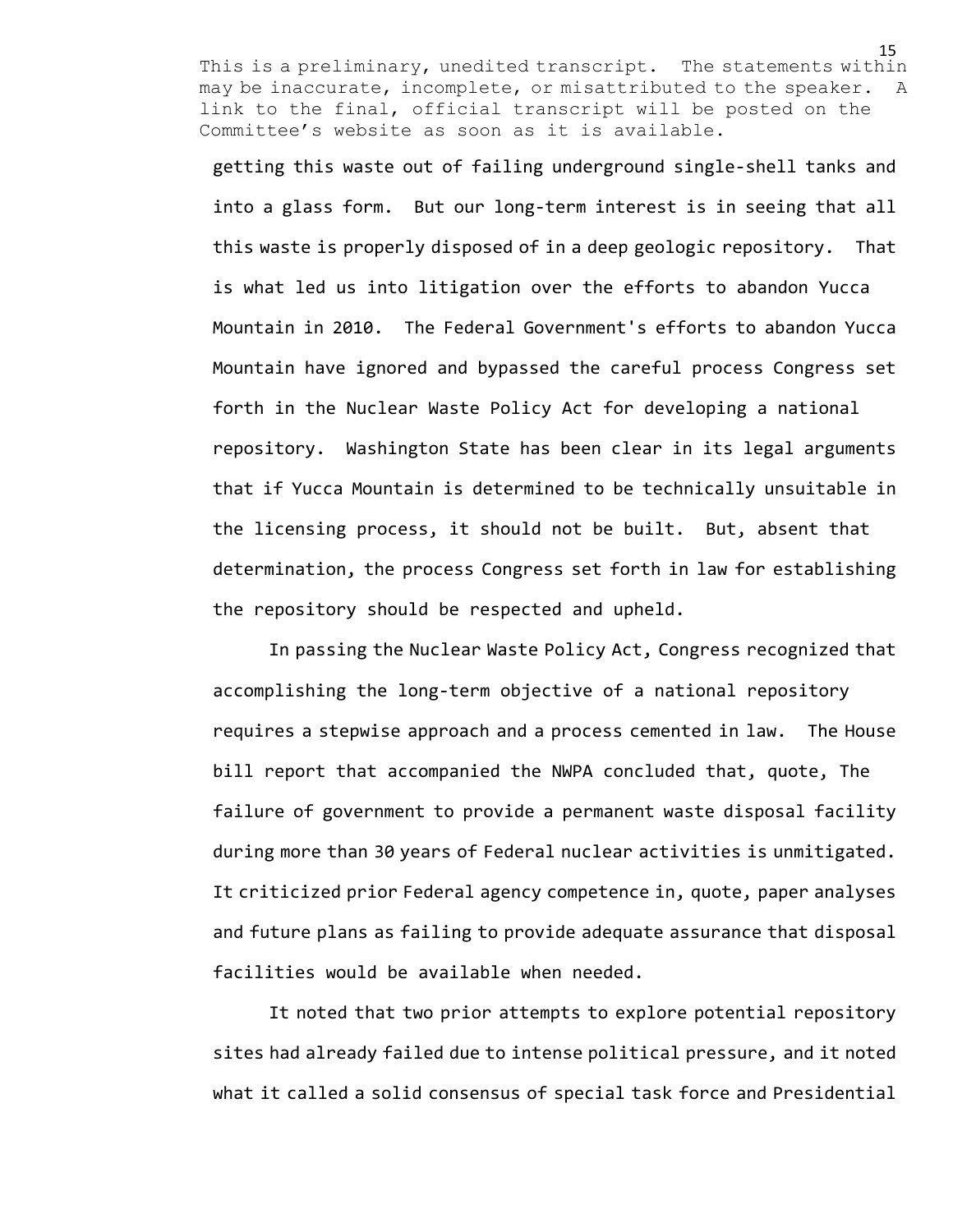commission recommendations on the need for legislation to solidify a program and keep it on track. In particular, the report noted, quote, it is necessary to provide close congressional control to assure that the political and programmatic errors of our past experience will not be repeated. If it is to stand any chance of success, the process for developing a repository has to necessarily stand and withstand changes to Federal and State administrations and the political tides that accompany them. If you are going to complete a process measured in decades, you cannot be continually second-guessing or switching course partway through, or you will never accomplish the objective.

The thing that keeps you on course is and must be the law. This is at the heart of the NWPA's stepwise prescriptive structure. Critically, Congress reserved for itself the ultimate decision of approving a potential repository site. In the case of Yucca Mountain, Congress exercised that authority when it rejected Nevada's disapproval of the site. And later, when the D.C. Circuit Court of Appeals rejected Nevada's legal challenge to that recommendation to Congress, the court said: Congress has settled the matter, and we no less than the parties are bound by its decision.

Once a repository site is approved under the NWPA, it triggers a mandate for the Department of Energy to submit a construction authorization application to the NRC and an obligation on the NRC to consider Energy's application and issue a final decision approving or disapproving issuance of a construction authorization. Energy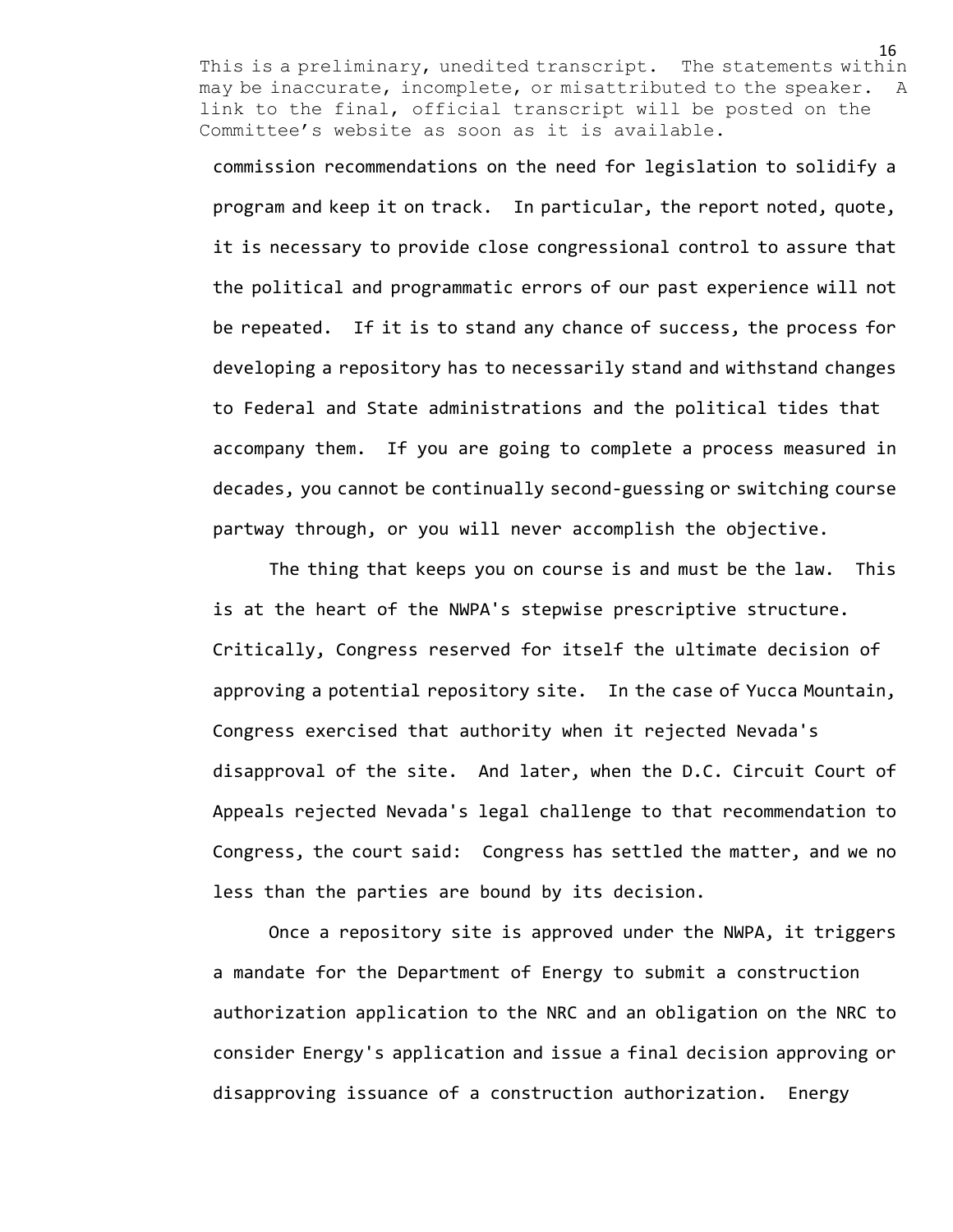disregarded these mandates in 2010. It attempted to withdraw from the licensing proceeding based not on any claim that Yucca Mountain is technically unsuitable but on, quote, the Secretary's judgment that Yucca Mountain is not a workable option and that alternatives will better serve the public interest.

The NRC's Atomic Safety and Licensing Board agreed with our argument that the NWPA's plain language and legislative history did not permit the Secretary to withdraw the application. In the words of the board, quote, the NWPA does not have the give the Secretary the discretion to substitute his policy for the one established by Congress in the NWPA, that at this point mandates progress towards a merits decision by the Nuclear Regulatory Commission. Energy's application thus remains pending before the NRC today.

As the committee may know, the NRC Chair nevertheless then initiated his own orderly shutdown of the NRC's license review. The shutdown included terminating the NRC staff's technical review, blocking the release of Safety Evaluation Reports and shutting down the NRC's Web-based licensing support network, which was a database for all the documentation regarding the application. Despite having more than \$11 million available in appropriated funds to continue with licensing proceedings, the NRC cited budgetary considerations for its actions, including the political prediction that Congress would not further fund its efforts. It took Washington State and its fellow petitioners bringing a mandamus action and the a court issuing an order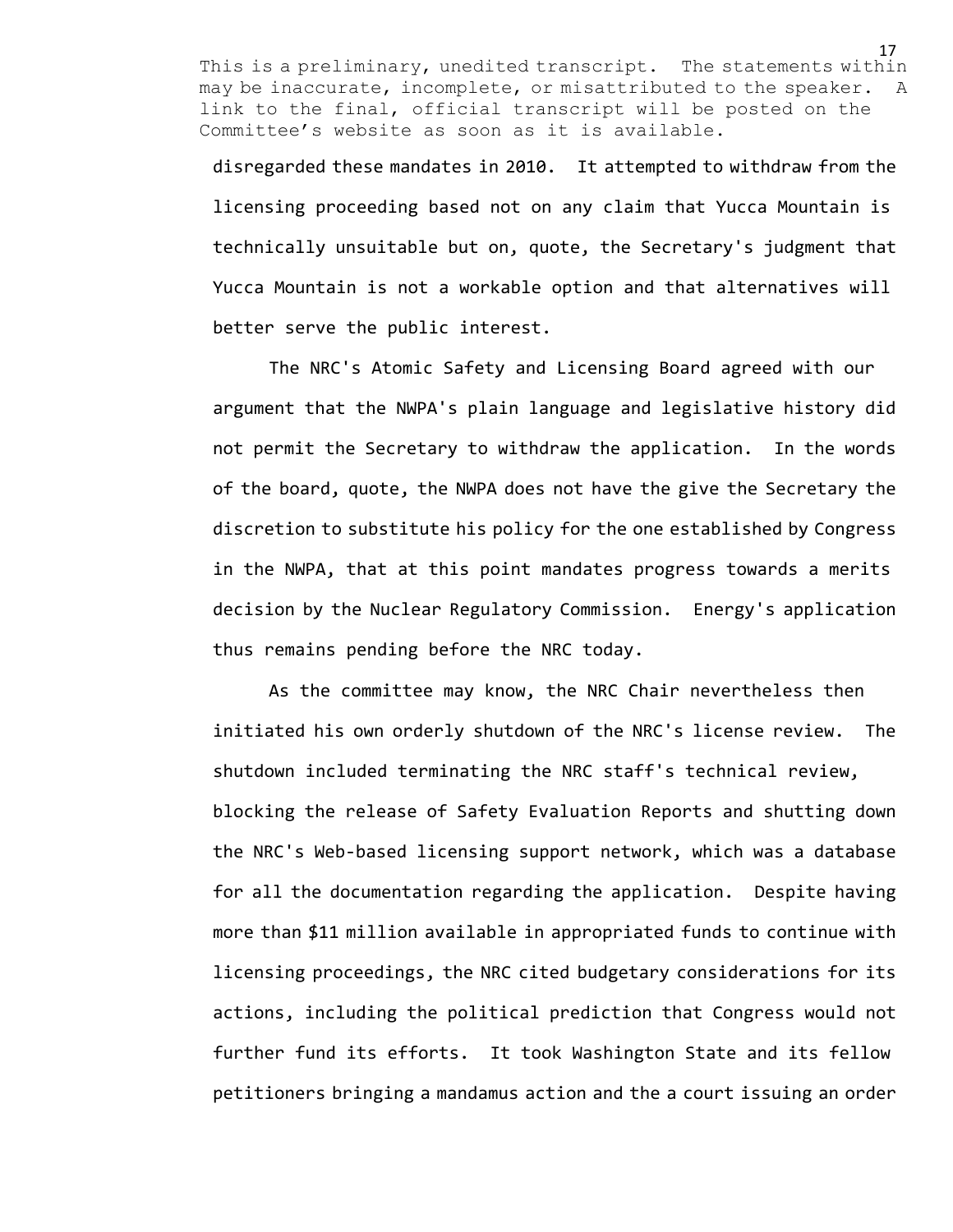in August 2013 to reverse this unilateral dismantling.

In a clear blunt order, the Federal Court concluded that the NRC, quote, has declined to continue the statutorily mandated Yucca Mountain licensing process, and that, quote, as things stand, the Commission is simply flouting the law. It rejected the NRC's budgetary arguments and cited the bedrock principle of constitutional law that, quote, the President and Federal agencies may not ignore statutory mandates or prohibitions merely because of policy disagreement with Congress.

Here is where that leaves us. The NRC has now completed and released its Safety Evaluation Report. We have final legal decisions in place that establish the obligation of both Energy and the NRC to continue with the Yucca Mountain licensing process providing the funding is in place to proceed.

I understand there are those who think that Yucca Mountain is technically unsuitable, but the law provides an opportunity to prove that case in the pending NRC hearing. I also understand there are those who think that following the current scheme in the NWPA is unwise, but the method for pursuing that disagreement should be through changing the law, not disregarding it. Ultimately, given the multidecade, multi generational task of developing a nuclear waste repository, we will never have a repository, whether it is at Yucca Mountain or any other site, if the little process for siting and licensing a repository is disregarded, either now or by those who follow us. Thank you and I will be happy to take any questions.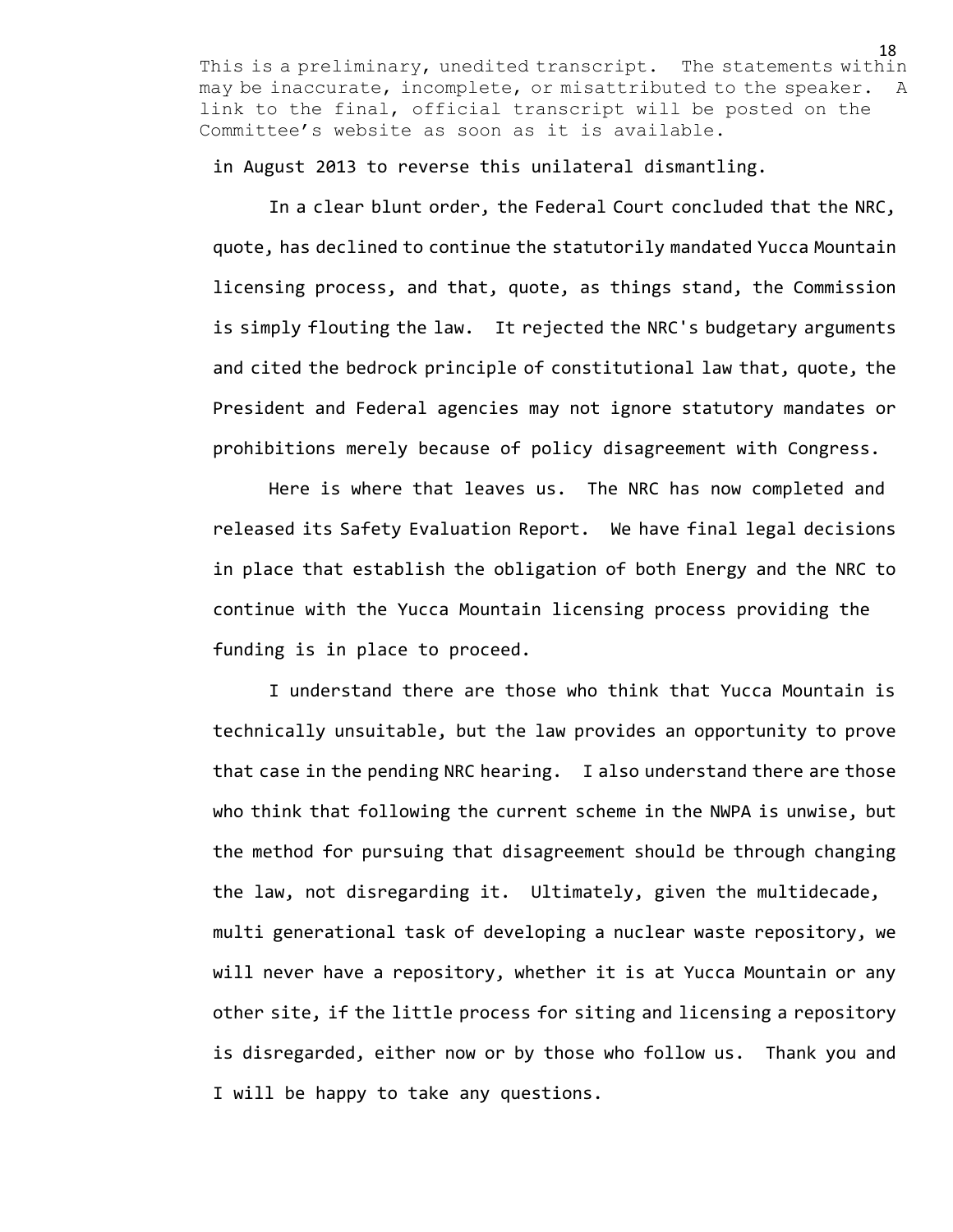[The prepared statement of Mr. Fitz follows:]

\*\*\*\*\*\*\*\* INSERT 1-1 \*\*\*\*\*\*\*\*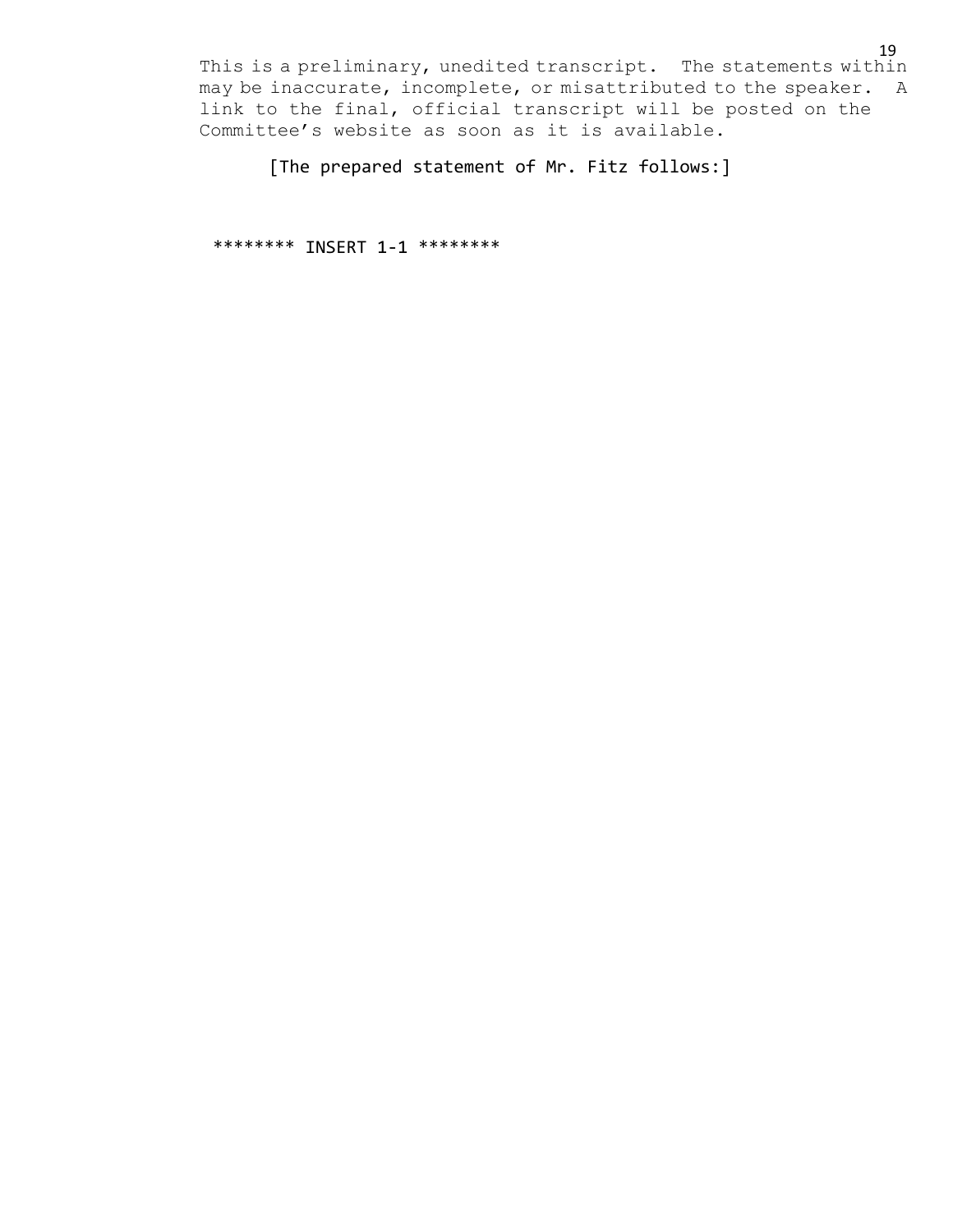Mr. Shimkus. I appreciate it. I know you have traveled long distances and a lot, and I want to make sure you got your full statement in. But we are trying to keep quick.

I would now like to recognize Ms. Josephine Piccone, Director of Yucca Mountain Directorate from the Nuclear Regulatory Commission.

You are welcome, and you are recognized for 5 minutes.

## **STATEMENT OF JOSEPHINE PICCONE**

Ms. Piccone. Thank you. Good morning, Chairman Shimkus, Ranking Member Tonko, and distinguished members of the subcommittee. I am Josephine Piccone, Director of the Nuclear Regulatory Commission's Yucca Mountain Directorate, which is responsible for leading the current review activities associated with the Yucca Mountain construction authorization application.

I appreciate the opportunity to appear before you today to discuss the NRC staff's completion of the Yucca Mountain Safety Evaluation Report. On November 18, 2013, the NRC Commission approved a memorandum and order setting a course of action for the Yucca Mountain licensing process, consistent with the Appeals Court decision on August 2013, and the resources available from previous unexpended appropriations to the NRC from the Nuclear Waste Fund. This course of action included Commission directing the NRC staff to complete the Safety Evaluation Report. We completed the safety evaluation report this past January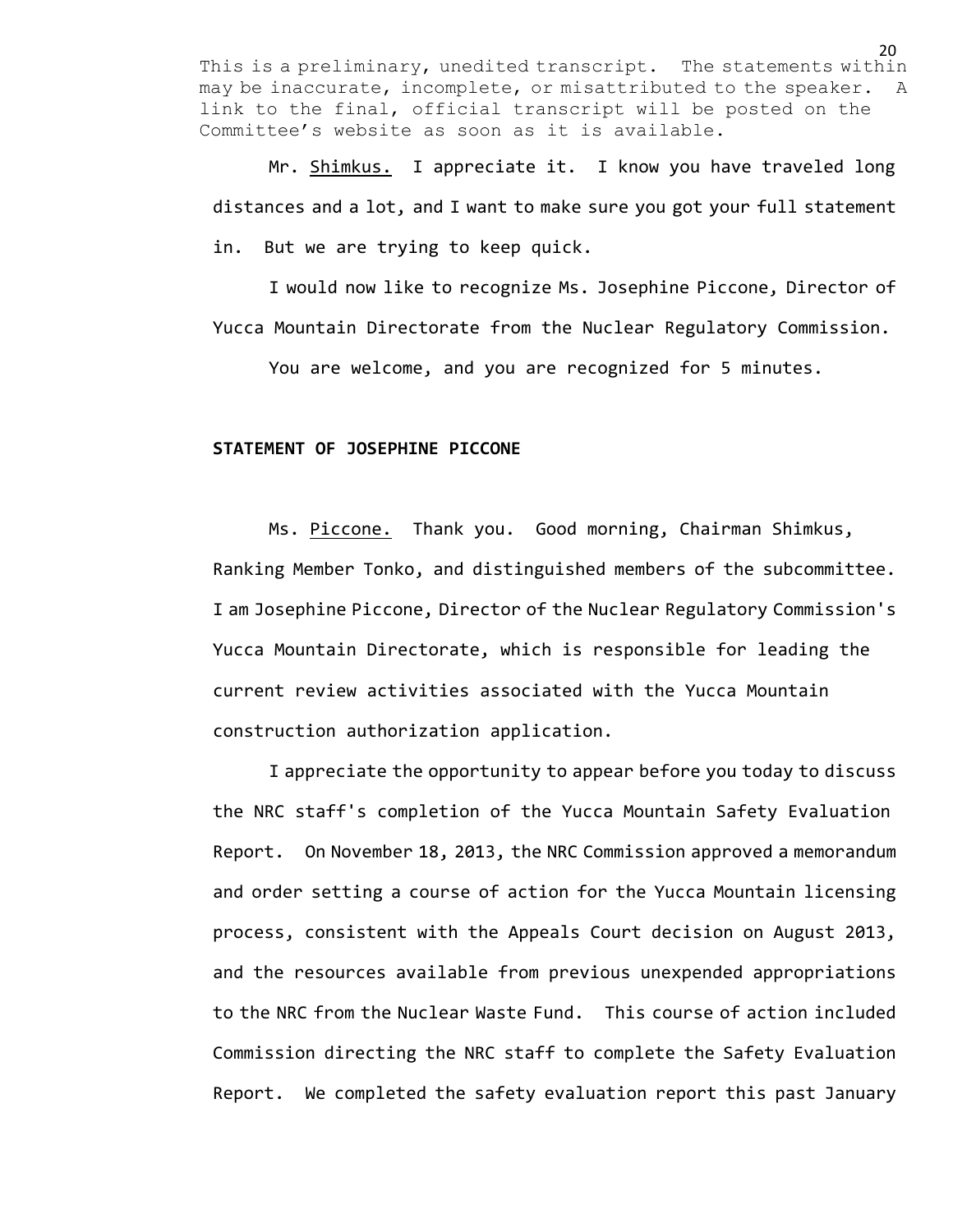within our cost estimate. I would like to acknowledge our talented review team of more than 40 agency experts in technical fields such as health physics, geology, seismology, hydrology, material sciences, structural engineering, and criticality safety, to name but a few. We also had an excellent legal staff providing valuable support and assistance from the NRC's federally funded research and development center, the Center for Nuclear Waste Regulatory Analyses, in San Antonio, Texas.

The Safety Evaluation Report documents the results of the staff's technical review of DOE's application. The NRC staff finds that DOE has met most but not all of the applicable regulatory requirements. Notably, the NRC staff finds that DOE's design and analysis of the proposed repository complies with the performance objectives and requirements both before and after the repository is closed.

These performance objectives and requirements, which are protective of public health and safety, include the requirements that the repository be composed of multiple barriers, requirements for the repository to meet certain radiation limits for individual protection and human intrusion, and separate standards for protection of groundwater. The staff also finds that DOE has addressed most of the general information, administrative, and programmatic requirements.

There are two specific requirements that DOE has not met that concern ownership of land and water rights. They are discussed in detail in volume 4 of the Safety Evaluation Report. In addition, a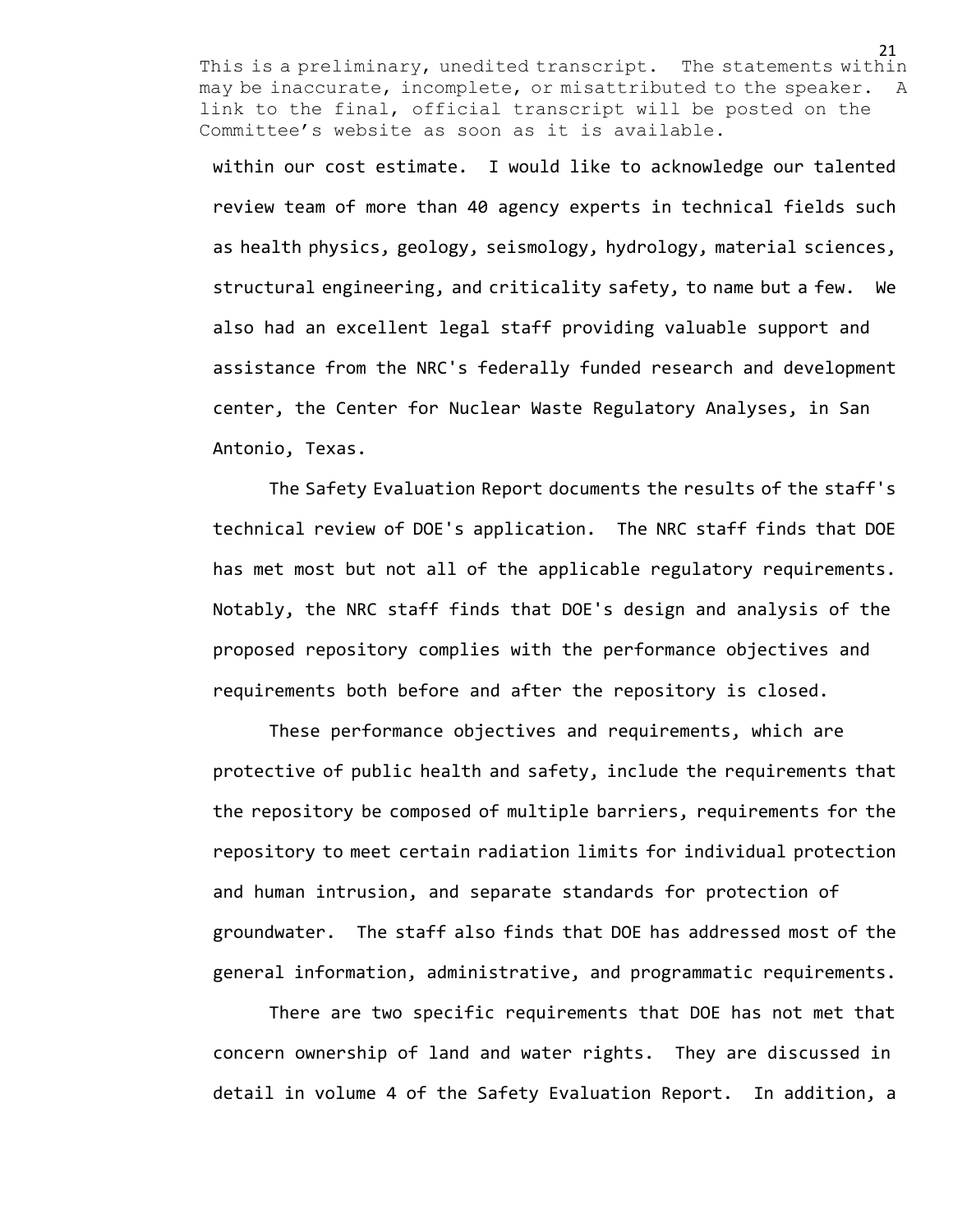supplement to DOE's environmental impact statement addressing groundwater issues has not been completed. Therefore, the NRC staff is not recommending issuance of a construction authorization at this time.

Publication of the Safety Evaluation Report is only one of several steps that need to occur before a decision can be made on the construction authorization application. A decision on whether to authorize construction can be made only after a supplement to DOE's environmental impact statement has been prepared, a hearing has been conducted, and the Commission has completed its review of contested and uncontested issues. With regard to the first item, the Commission has directed the NRC staff to develop a supplement to DOE's environmental impact statement covering certain groundwater issues.

The largest and most significant of the remaining steps to be completed before the Commission can reach a decision on whether to grant the construction authorization is the adjudicatory hearing, including consideration of approximately 300 pending contentions and any new or amended contentions. The NRC does not currently have sufficient remaining resources from the Nuclear Waste Fund to complete the hearing. Recently the Commission informed the Congress that it estimated that approximately \$330 million would be needed for the NRC to complete the construction authorization proceeding.

This concludes my formal testimony on the NRC Safety Evaluation Report. I thank you for the opportunity to appear before you, and I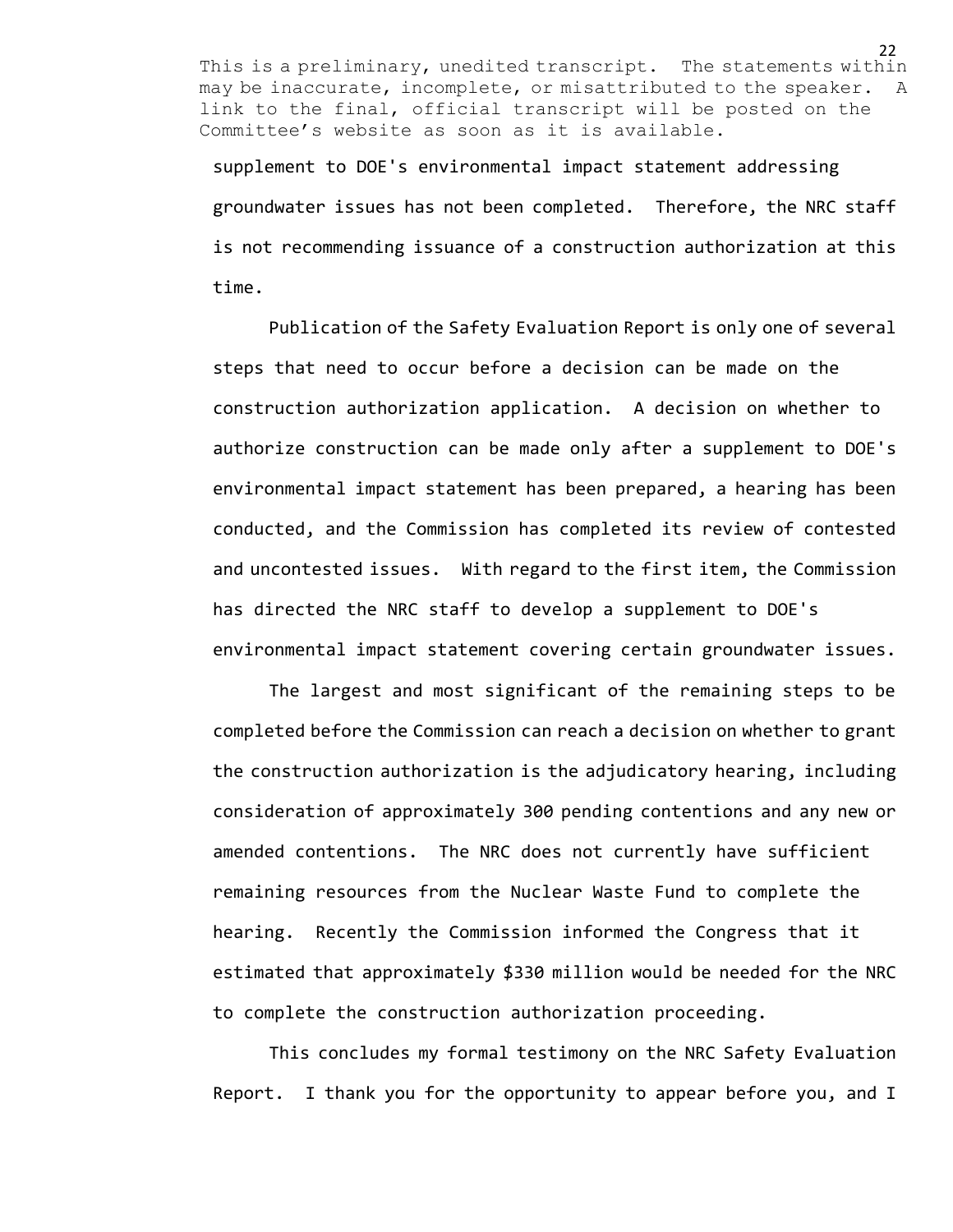look forward to continuing to work with you to advance NRC's important

safety and security missions. I would be pleased to respond to questions you may have. Thank you.

[The prepared statement of Ms. Piccone follows:]

\*\*\*\*\*\*\*\* INSERT 1-2 \*\*\*\*\*\*\*\*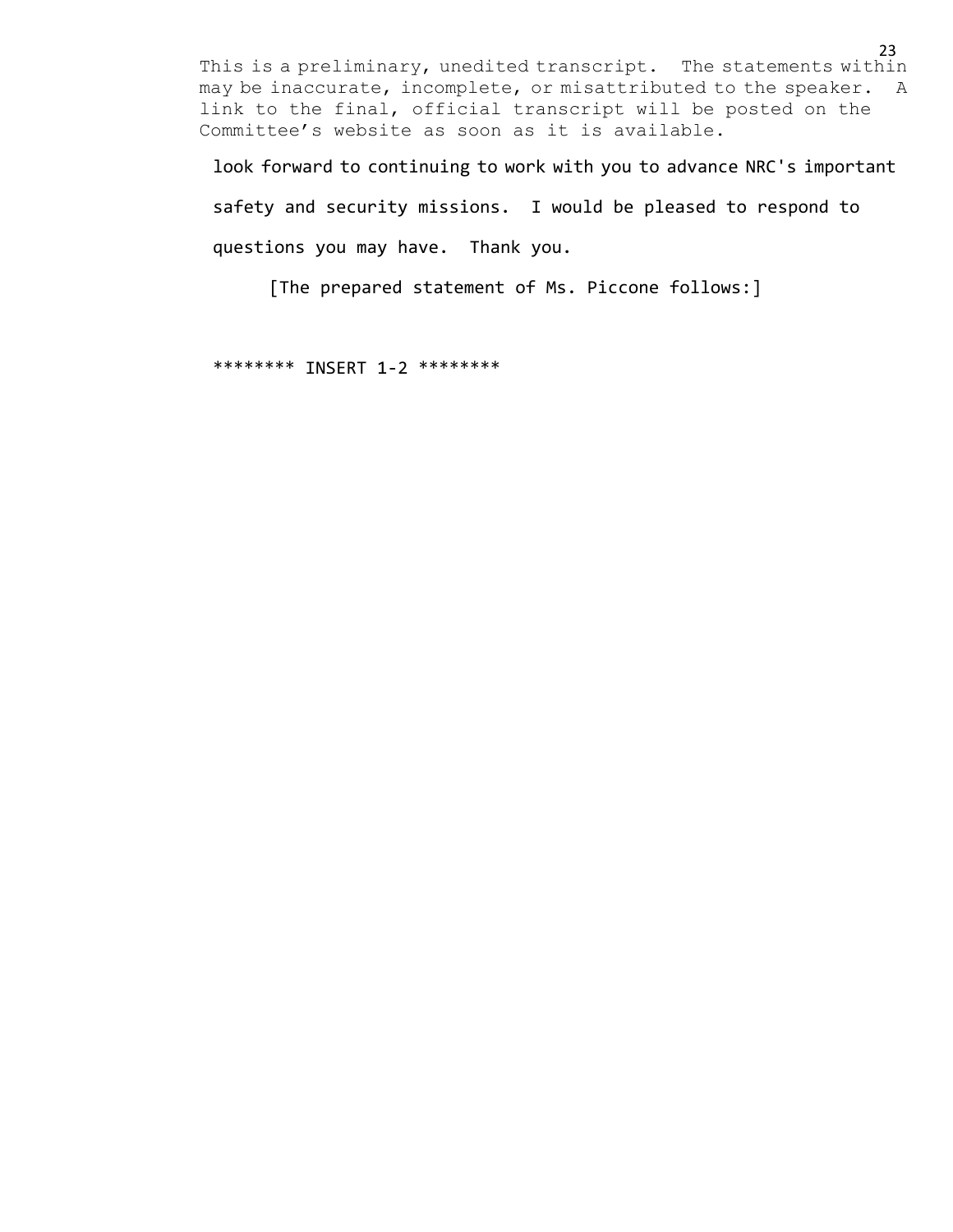Mr. Shimkus. Thank you very much.

Next, we have the Honorable Greg R. White, Commissioner of Michigan Public Service Commission, on behalf of the National Association of Regulatory Utility Commissioners, Chairman of the Subcommittee on Nuclear Issues and Waste Disposal. He has appeared here numerous times.

You are recognized for 5 minutes, and thanks for coming.

# **STATEMENT OF THE HONORABLE GREG R. WHITE**

Mr. White. Thank you very much, Chairman Shimkus, Ranking Member Tonko, and members of the subcommittee.

I want to thank you for this opportunity to testify on the status of the U.S. nuclear waste program. I am Greg White. I serve as commissioner on the Michigan Public Service Commission. I am testifying today on behalf of NARUC, National Association of Regulatory Utility Commissioners.

NARUC is a nonprofit organization. It has been around for over 125 years. Members are the public utility commissions in all 50 States and U.S. territories. We are State economic regulators, and we are responsible for ensuring the safe, reliable, and affordable delivery of essential electric utility service in every state. As a result, the success of this program is critical to the delivery of essential electric services.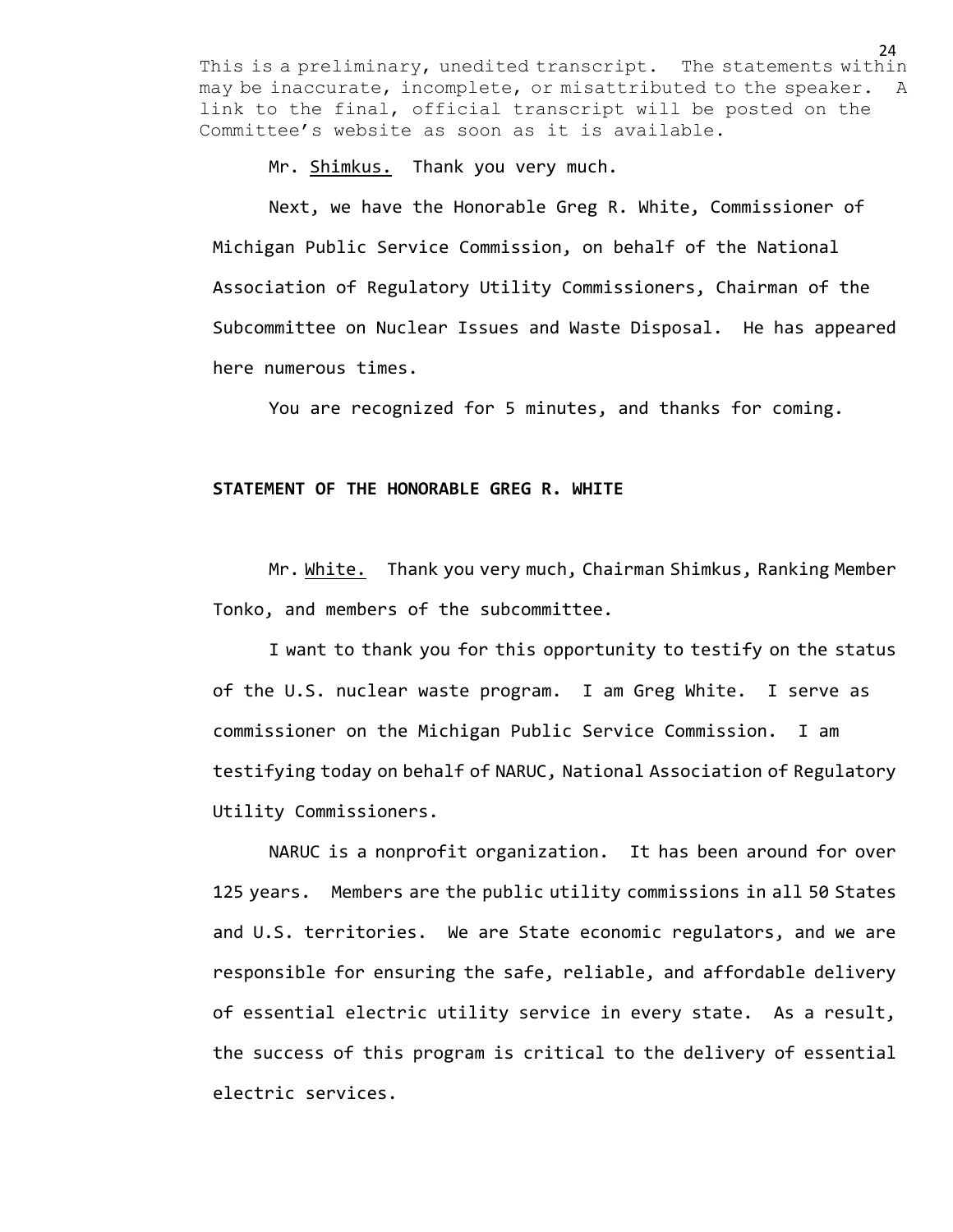I would like to raise a few points and then offer some comments in regards to what we think might be able to be done going forward. NARUC was at the table when the 1982 law was passed, and we agreed that it was appropriate for the consumers to pay for this program. The people who benefit from the generation of electricity from nuclear power plants appropriately should pay for it. And the consumers have paid. I would like to point out that the only milestone in the 1982 act that was ever on time was the signing of the contracts that began the collection of money from the consumers. Since then, more than \$40 billion has been collected in direct payments and in interest that has accrued in the balance. The current status of the program, the same as it was in 1982; we don't have anything moving forward. The program is at a dead stop.

A couple of other points. I also serve as the chairman of an organization called the Nuclear Waste Strategy Coalition that was formed in 1993. It is a group of State commissions, utility, nuclear utilities, consumer advocates, local communities, and we were formed in 1993. I can tell you that, as somebody who was in the room in 1993, we didn't intend or ever expect that we would still be an organization working on this issue in 2015, some 22 years later.

We also proposed way back in 1994, the Nuclear Waste Strategy Coalition, the creation of a single-purpose entity, a public-private corporation chartered by the Congress to manage this program, removing it from the Department of Energy. That was in 1994. The proposal was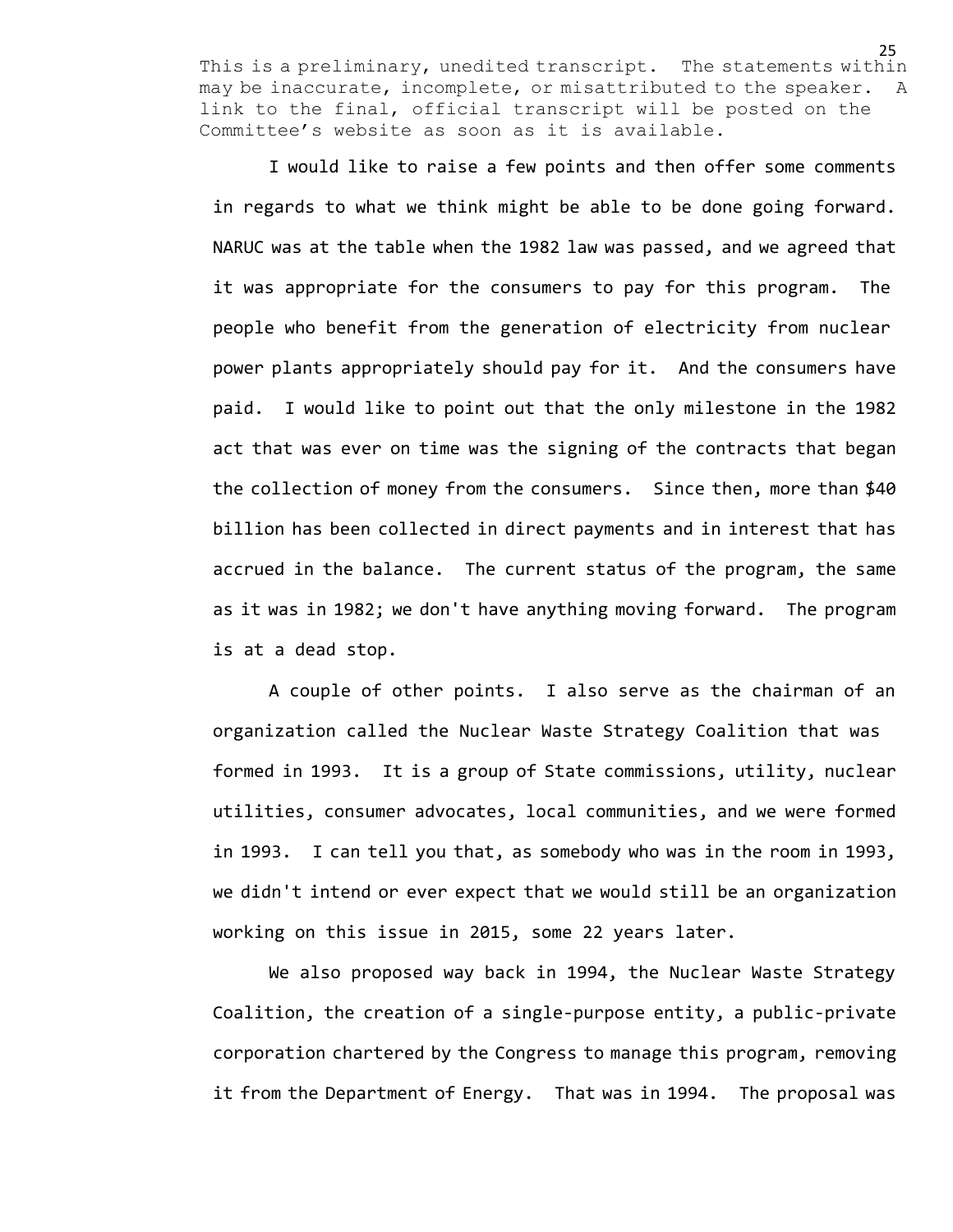rejected pretty much out of hand. The argument was by moving to that new entity, it could delay the progress on the program by up to a year.

We have been involved in several lawsuits, as you know. They have been explained by Mr. Fitz. Chairman Shimkus, I would like to point out one in particular, the suspension of the Nuclear Waste Fund, which we argued we needed to do. We considered that to be a bittersweet win. It was always our intention to pay for the program, to have the consumers pay for the program. But when there was no program after 2010, we could no longer continue to allow hundreds of millions of dollars to be collected from consumers into a fund that was paying for nothing.

So the Department of Energy has had some plans, I will say "schemes," perhaps. The problem is, is that they really have no credibility. There is no budgets. There is no time frames, other than the proposal that was made in 2013 as a result of the Blue Ribbon Commission's recommendations suggested that the Department would make substantial progress towards a national repository by 2048, some 35 years from that date.

My suggestion is, we seem to have learned nothing in the previous 32 years that led up to that point.

So, in conclusion, NARUC has thoughtfully considered the country's viable options. And we think that to move forward on a nuclear waste program, that we have to see credible substantial progress toward achieving the goal. The first step is to complete the licensing review of the Yucca Mountain license application. We also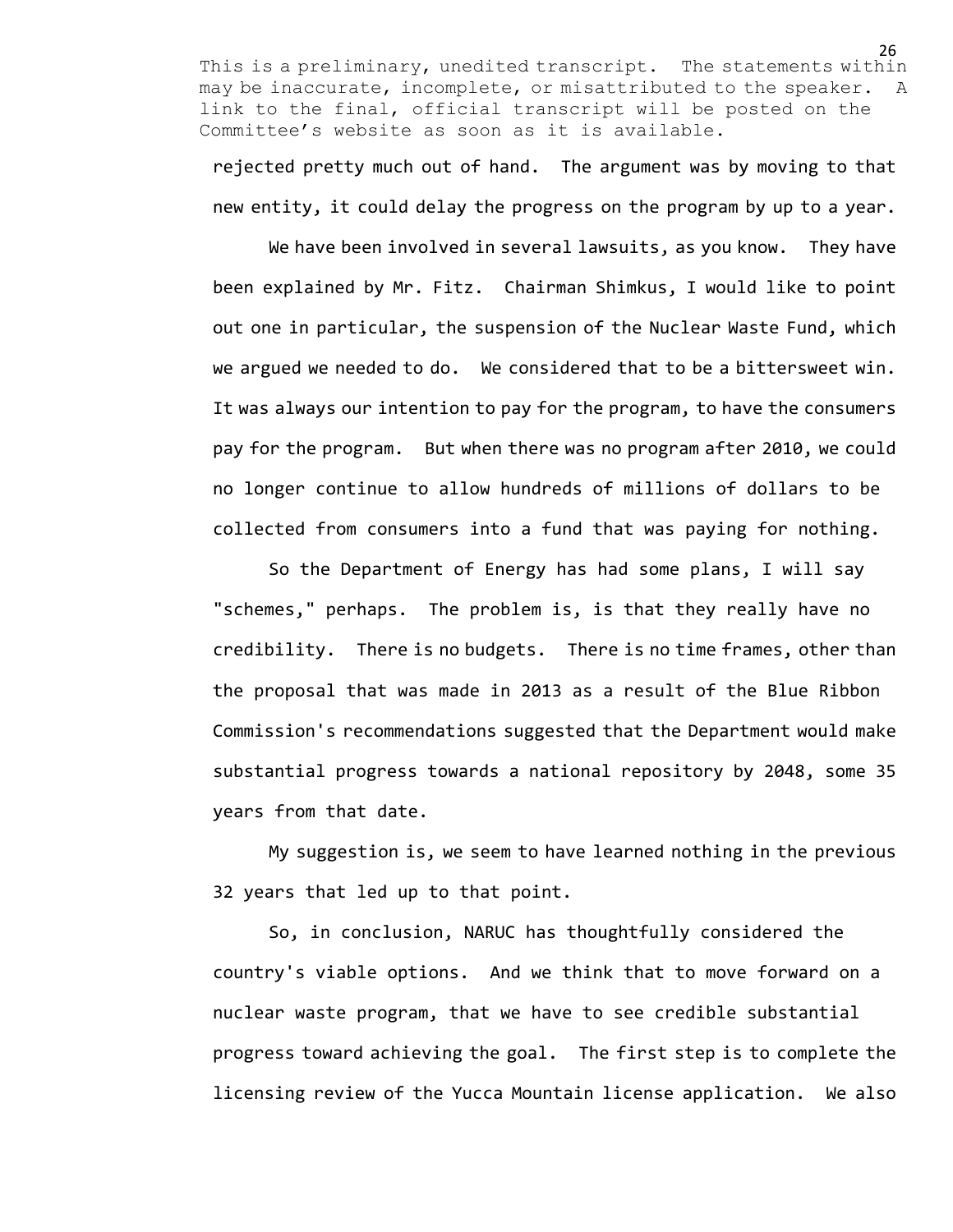believe that the Nuclear Waste Fund must be managed responsibly and used only for its intended purpose. The management of the Federal responsibilities for integrated-use fuel management would be more successful if it was assigned to a new organization, such as the charter of a new Federal corporation, suggested by the Nuclear Waste Strategy Coalition back in 1994. And, in addition, we believe that there is a need for consolidated interim storage although the amount, basis of need and duration should be determined.

If implemented in the near term, these steps could create a solid foundation on which to build a viable spent nuclear program. I want to thank you for the opportunity to express my views, and I will be very pleased to take questions.

[The prepared statement of Mr. White follows:]

\*\*\*\*\*\*\*\* INSERT 1-3 \*\*\*\*\*\*\*\*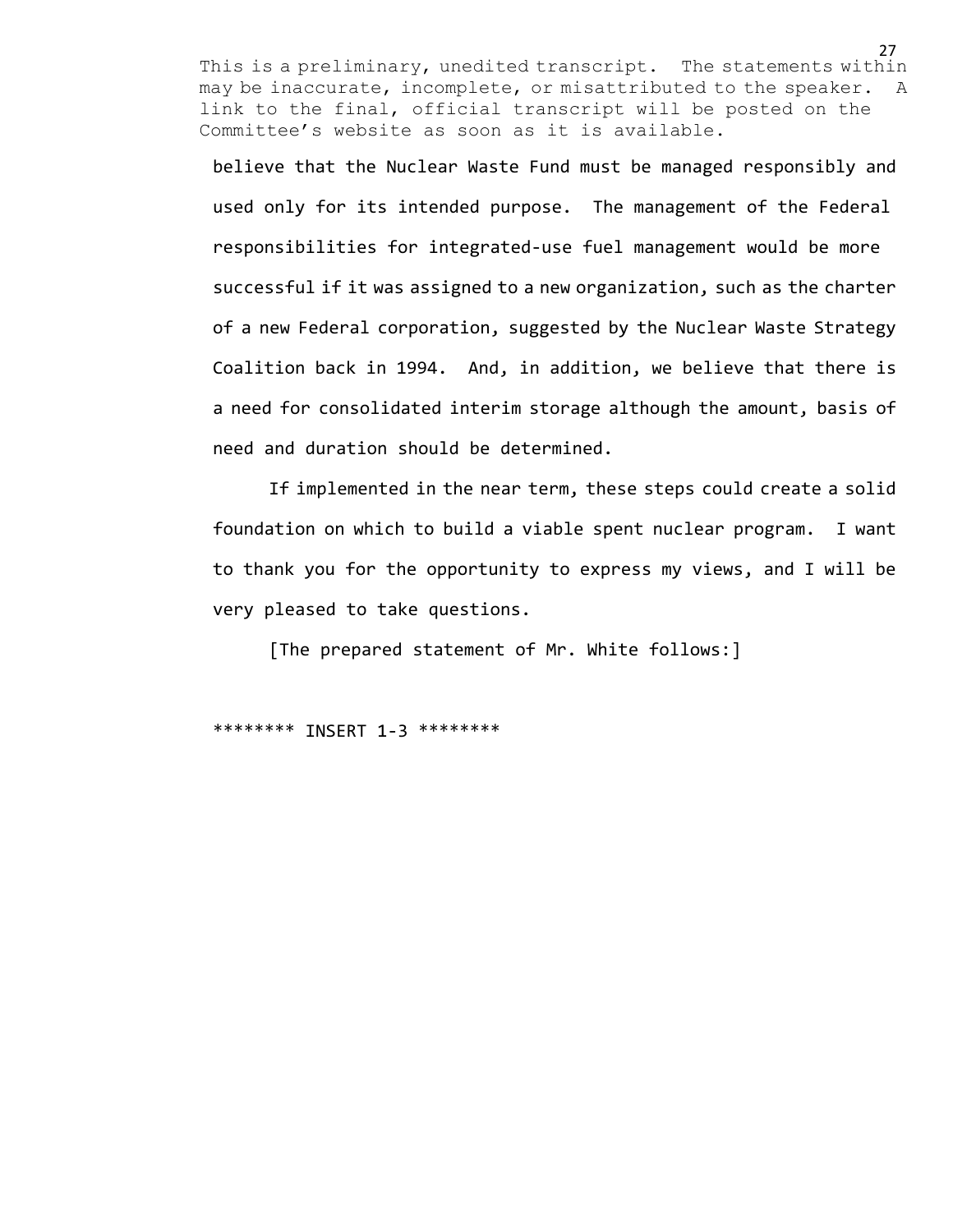Mr. Shimkus. Thank you very much.

Next, we will recognize Mr. Stephen Kuczynski, chairman, president, and chief executive officer of the Southern Nuclear Operating Company.

You are recognized for 5 minutes, and welcome.

### **STATEMENT OF STEPHEN KUCZYNSKI**

Mr. Kuczynski. Good morning, Chairman Shimkus, Ranking Member Tonko, and the members of the subcommittee. I also thank you for the opportunity to appear before you today. As stated, my name is Steve Kuczynski. I am the chairman, president, and CEO of the Southern Nuclear Operating Company. We have been in the nuclear power business for over 50 years. Today our fleet of six nuclear reactors at three sites, Plant Hatch and Plant Vogtle in Georgia, and Plant Farley in Alabama, provide approximately 20 percent of the electricity used in those States. We are also building two new state-of-the-art nuclear units at Plant Vogtle.

It is an honor for me to appear before the subcommittee to discuss nuclear waste policy in general. Essential to this discussion is, of course, the need for a permanent repository. It is critical that the Federal Government meet its contractual obligation to take title to the Nation's spent fuel inventory. It is appropriate for the subcommittee to explore ways to get the statutorily mandated spent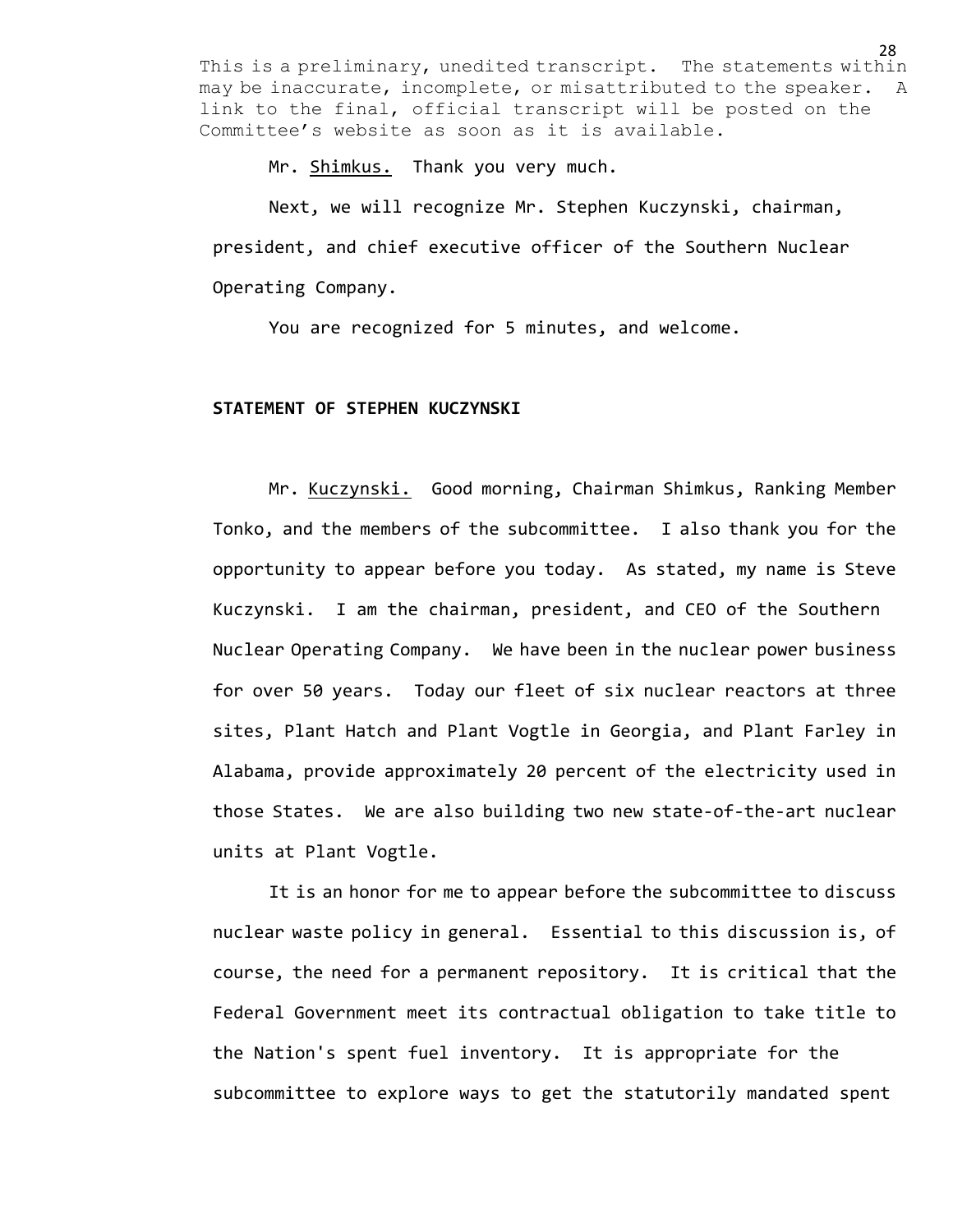nuclear fuel disposal program back on track. I look forward to discussing these and other issues with you today.

Let me begin with a brief discussion about our company's spent fuel program. Currently we have 2,300 fuel assemblies and spent fuel pools at Plant Farley, another 930 assemblies in dry casks. At Plant Hatch, we have approximately 5,000 assemblies in the pools with 4,150 in dry casks. At Plant Vogtle, we have 2,600 assemblies in the pools and 480 in dry casks.

First thing I want to emphasize is that we have safe, reliable, onsite options to store spent fuel at our nuclear plants for the duration of our plant licenses and the expected life of the plants. Spent fuel pools and dry cask storage installations are regulated and approved by the NRC under very comprehensive safety, security, and environmental regulations. But these temporary measures should not be viewed as de facto permanent solutions to the spent fuel disposal issue.

Under both law and contract, disposal of spent fuel is an obligation of the Federal Government. My written testimony explains in some more detail how this came to be. I won't repeat that history here, other than to say that the Nuclear Waste Policy Act directed the Energy Secretary to enter into contracts with the Nation's nuclear utilities. Those contracts provided that, in return for payment of the fees into the Nuclear Waste Fund, the government will take title to nuclear powerplant owner spent fuel for permanent storage at the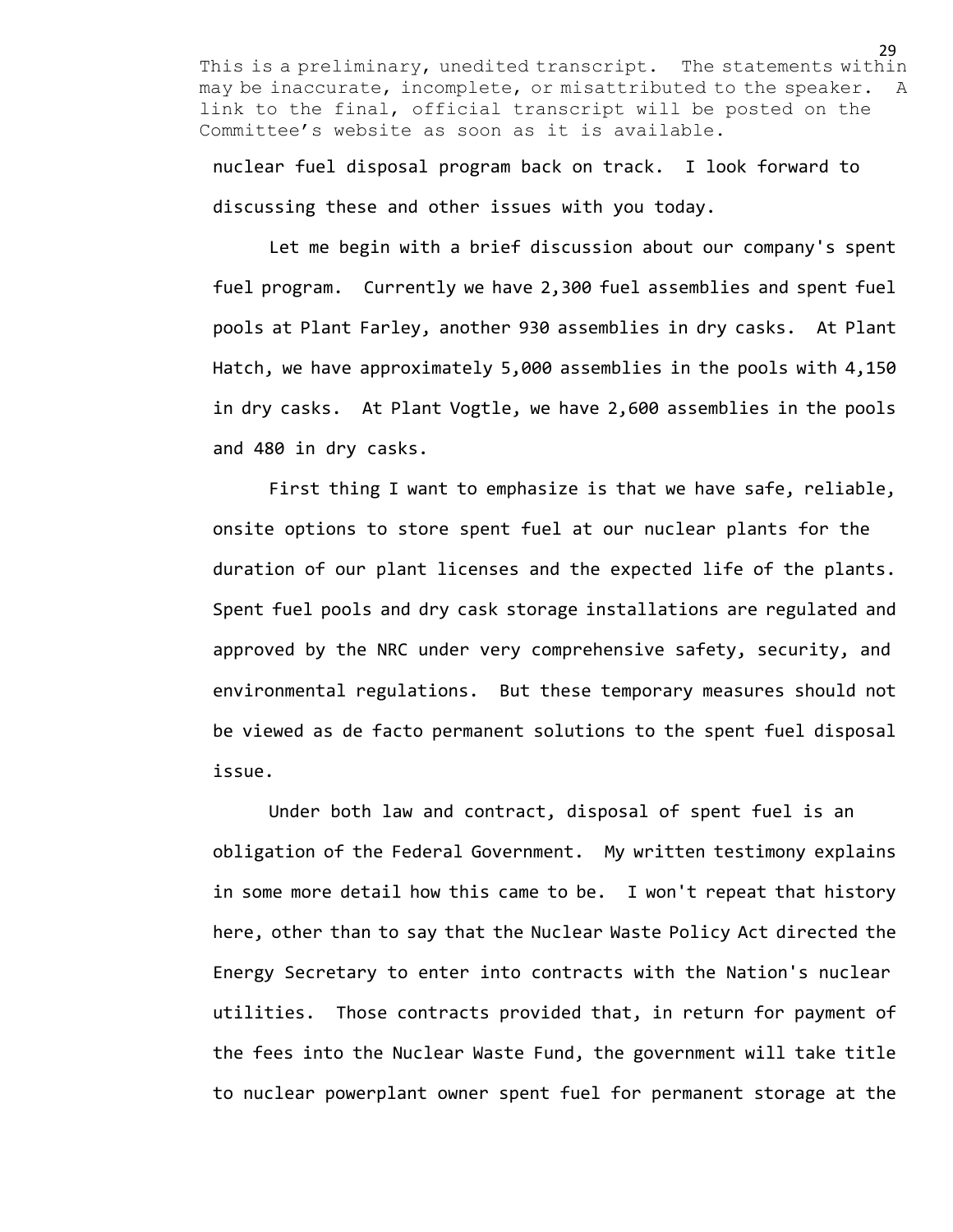Nation's repository beginning in 1998.

Industry was effectively mandated to enter into these contracts. Under these contracts, Alabama Power has paid over \$399 million into the Nuclear Waste Fund for Plant Farley, and Georgia Power has paid over \$400 million for Plant Hatch and \$445 million for plant Vogtle. Those are real dollars obtained from electricity customers in our States on the basis of spent fuel contracts with the Federal Government. 1998 came and went. Seventeen years later, the Federal Government still has not begun to perform its end of the contracts. My written testimony explains nuclear powerplant owners have been forced to make other onsite arrangements to store our spent fuel temporarily at great expense to our companies.

The industry has mitigated these losses to some degree by recovering monetary judgments from the Federal Government on the basis of partial breach of contract claims. These recoveries have been limited so far to the cost for storage facilities made necessary by the government's breach. The Government Accountability Office has estimated that, in total, across the industry, Federal Government's liability for breach of the spent fuel contracts will exceed \$21 billion by 2071.

That is a brief summary of the current situation, but the news is not all negative. There is increasing confidence that the Nation's nuclear waste disposal program is getting back on track. With recent court rulings requiring further action on the Yucca license application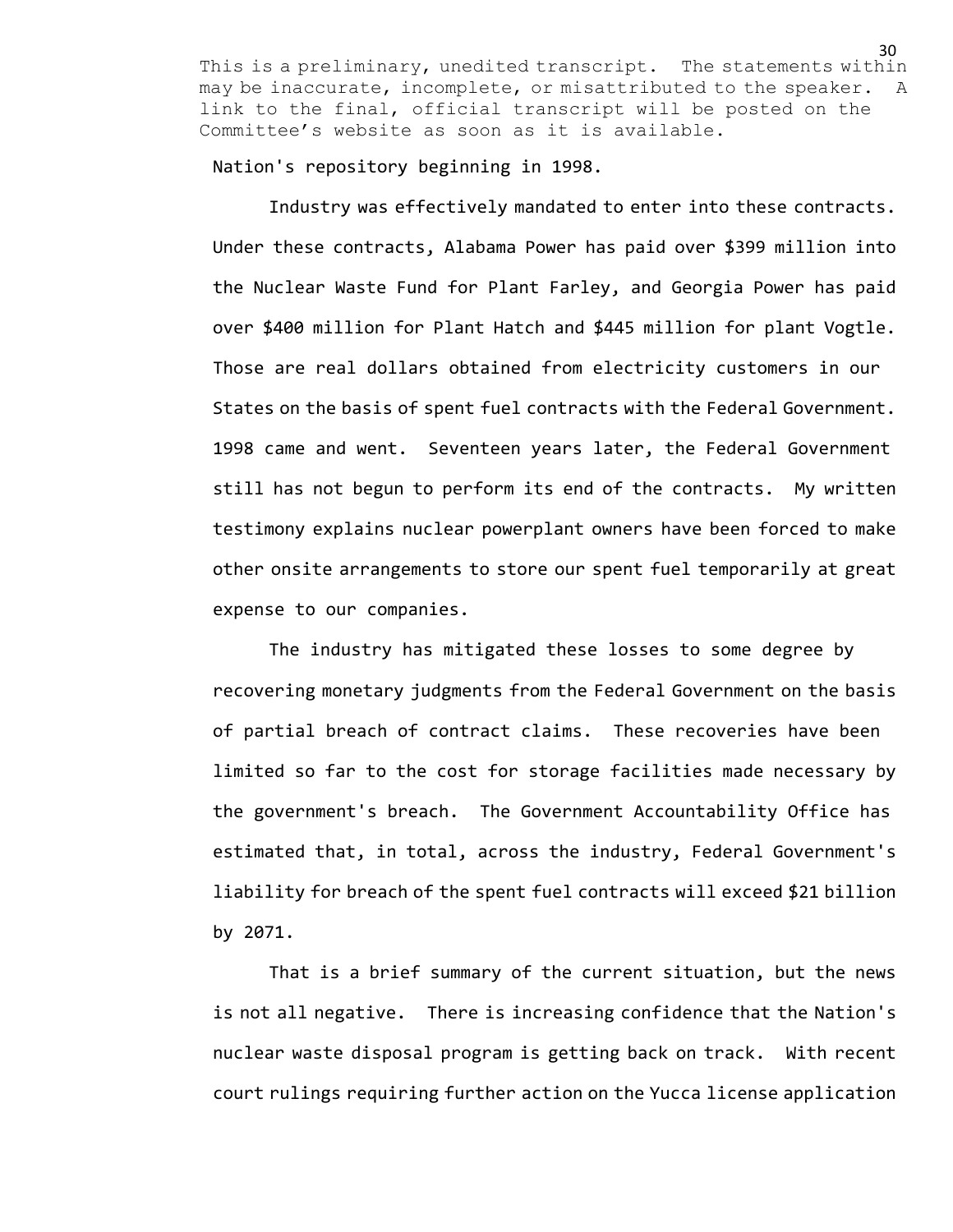and the NRC's recent reports finding Yucca Mountain to be safe. The Nation has come too far and invested too much to abandon the Yucca Mountain repository now.

In closing, I applaud the subcommittee for taking keen interest and tackling this complex and challenging problem. The good news, it is not an insurmountable issue. Indeed, from a technical, safety, financial, and legal perspective, the path forward is manageable and understood. In many respects, the key challenges are political and the domain of Congress to address.

Let me finish with three final thoughts for you to consider. First and number one, the Nation should move forward with the permanent repository at Yucca Mountain. I believe that is clear. Two, Congress should reform the funding mechanisms for these programs to ensure access to the Nuclear Waste Fund for appropriate uses. The key challenge has been the program relies on appropriations which has been subject to the ebbs and flows of politics. And, three, Congress needs to protect the investment of electricity customers around the country who have collectively paid billions of dollars to the Federal government to dispose of the Nation's spent fuel inventory.

Thank you, Chairman Shimkus, for allowing me to appear before you here today and the subcommittee. I look forward to your questions.

[The prepared statement of Mr. Kuczynski follows:]

\*\*\*\*\*\*\*\* INSERT 1-4 \*\*\*\*\*\*\*\*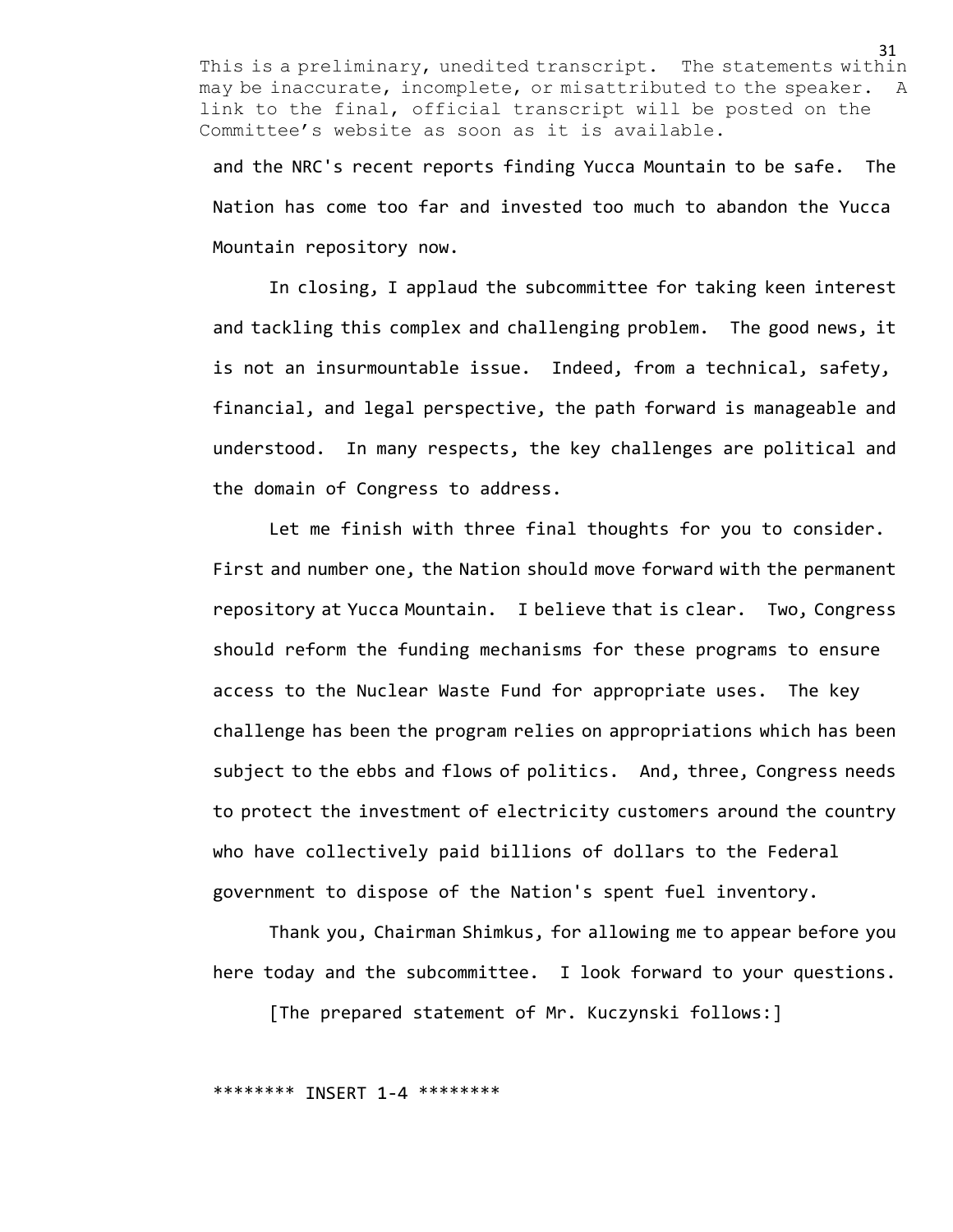Mr. Shimkus. Thank you.

Next I would like to recognize Mr. Geoffrey Fettus, Senior Attorney from the Natural Resources Defense Council.

You are recognized for 5 minutes, and welcome.

# **STATEMENT OF GEOFFREY H. FETTUS**

Mr. Fettus. Thank you, Chairman Shimkus and Ranking Member Tonko, and distinguished members of the subcommittee for having me today and allowing me to provide the Natural Resources Defense Council's views on this matter.

Let me get right to two key issues at hand, the proposed Yucca Mountain repository and interim storage away from reactor sites. We are concerned Congress is on a trajectory to make two misguided decisions that run directly counter to the bipartisan set of recommendations found in President Obama's Blue Ribbon Commission for America's Nuclear Future.

First, with respect to Yucca -- and I will note that Nevada is not here -- it is clear some members believe the proposed Yucca site is a safe place to bury spent nuclear fuel and that the project can be revived now that Senator Reid is retiring. Reasonable people can disagree. Respectfully, those ideas are not accurate. Efforts to restart the failed process face an uphill climb of massive technical and institutional challenges, years of litigation, and a complete lack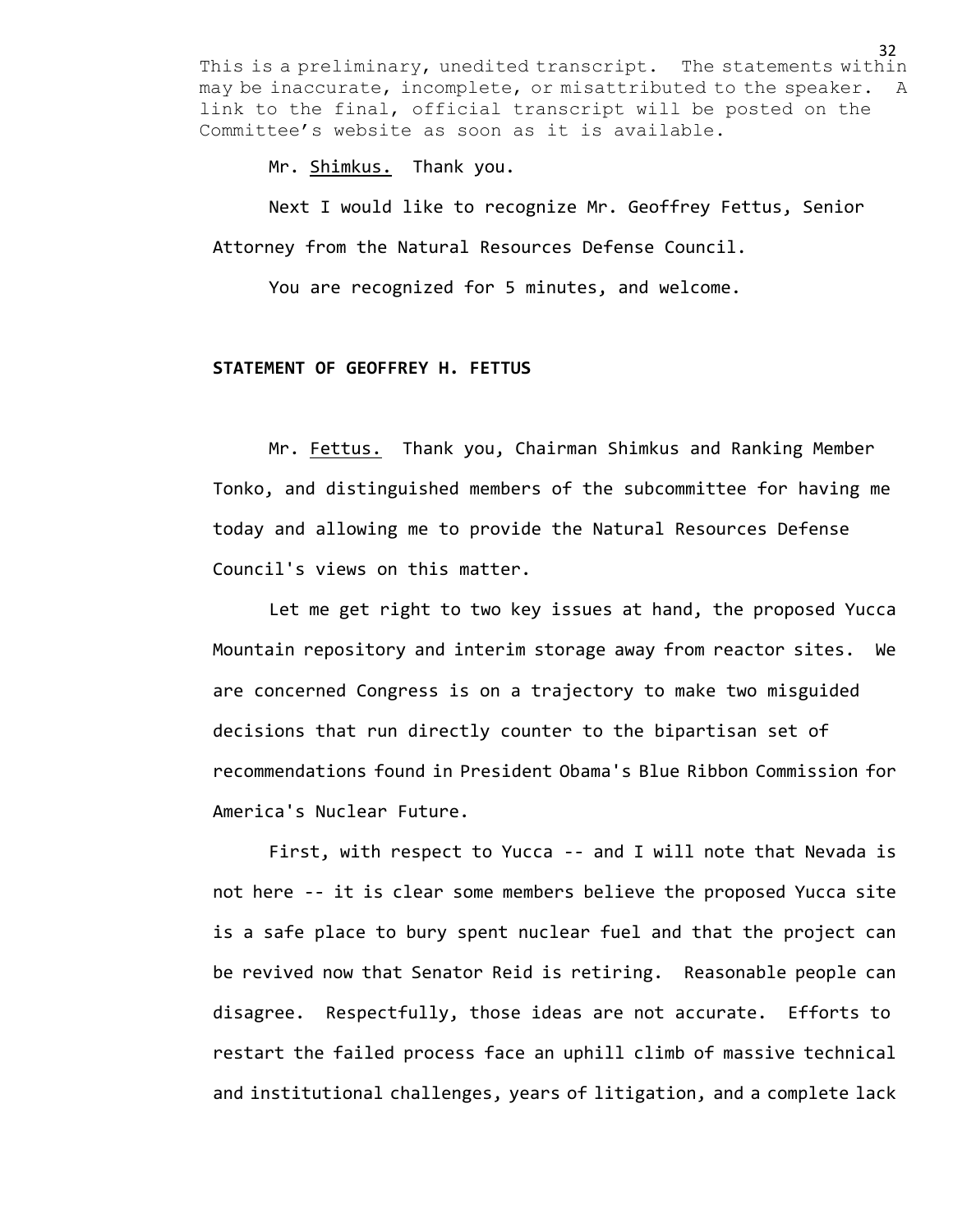of meaningful State consent. Simply, Yucca Mountain leaks profusely. Licensing depends on, at this point, a fictional set of drip shields. And the State is joined across party lines to litigate the matter for as long as it takes.

This is on top of the history where, in an effort to preserve what turned out to be an unworkable site, in the mid-1980s, the Energy Department, they abandoned its technical siting guidelines used to select Yucca. In the early 2000's, EPA gerrymandered the site boundaries in an effort to ensure that radiation doses at the edge of the regulated area miles away would be acceptable. And then DOE proposed that hundreds of years into the future, the agency would spend billions more to introduce titanium drip shields to prevent the early corrosion of the waste containers.

Along the way, Congress worked on the site selection process by simply selecting Yucca and then demanding EPA's regulations be consistent with the views of the National Academy of Sciences. This effort subsequently backfired when a bipartisan panel of the D.C. Circuit unanimously found that EPA's rule was not, in fact, consistent with the views of the National Academy of Sciences.

Restarting the Yucca fight, respectfully, Mr. Chairman, is not the way to go nor is the right way to proceed with the current flurry of premature interim storage plants. Here Congress could be poised to delink interim storage of spent fuel from the requirement to first establish an acceptable final geologic site. Wise leaders with a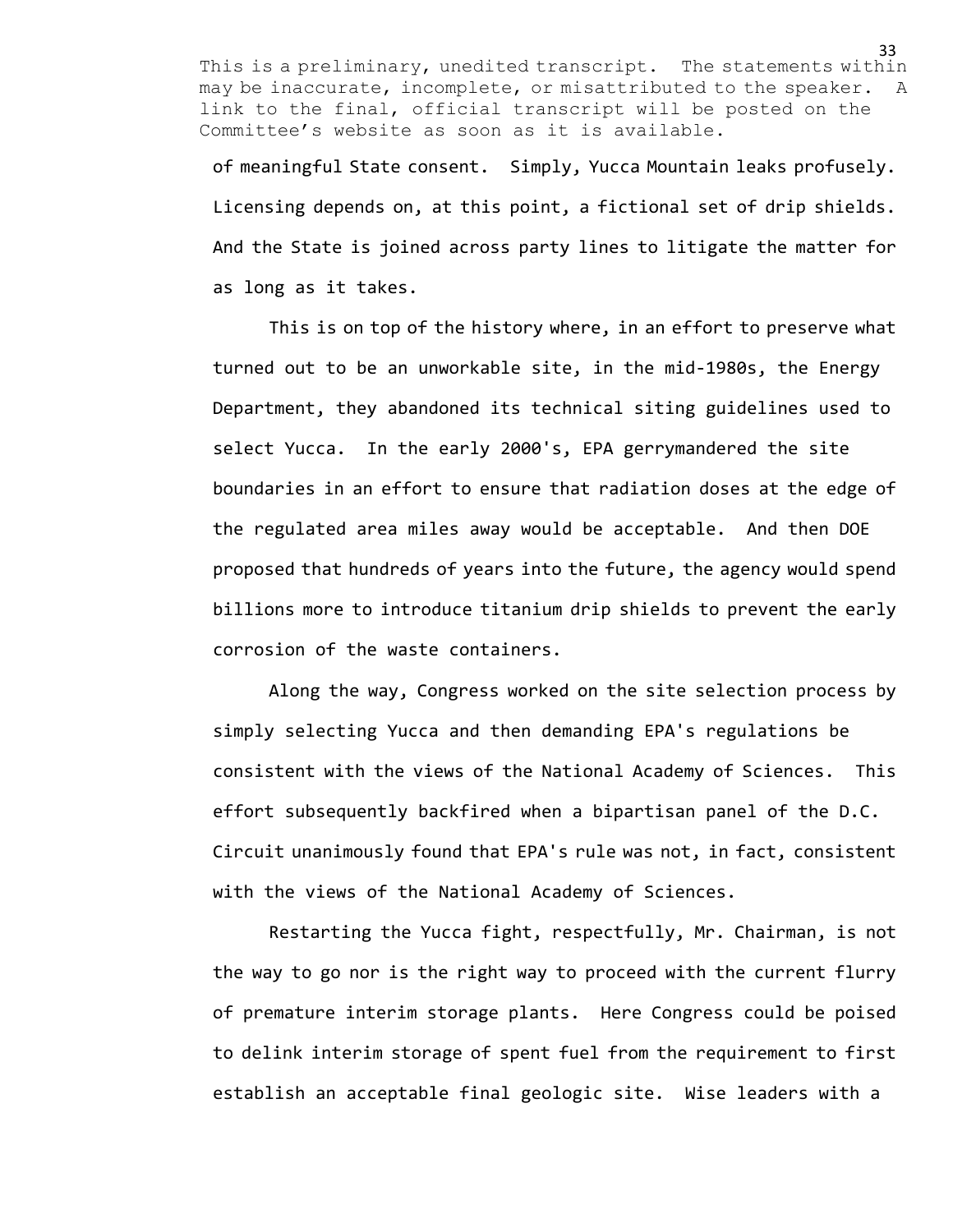history of reaching across the aisle, like Jeff Bingaman of New Mexico, who was the first and last to introduce potentially workable legislation consistent with the BRC recommendations warned against such tactics for decades. The American public and each of the States -- and I think this is where we all agree -- not just the industry that has the special deal of the Federal Government assuming its waste burden, has the right to expect a permanent, thoughtful solution to our nuclear waste dilemma. Simply expediting an interim storage site for Texas or for New Mexico or some other yet-to-be-named State, without doing the work of crafting a comprehensive bill that can finally get the repository program off the Yucca treadmill and back on track will most likely lead to double the transportation risks, even more extended above-ground storage of highly radioactive waste with no permanent disposal and deeply misguided efforts to shift that waste to Yucca or WIPP when the political stars, not the scientific stars, align. This approach passes the risk to future generations and is destined to arrive in the same quagmire we are sitting in now. It simply doesn't solve the problem.

Instead of proceeding in this fashion, in my written statement I have outlined an approach that NRDC believes is workable and can regain the widespread public and, most important, State support necessary. The elements of this approach are: One, recognized that repositories must remain the focus of any legislative effort; two, create a coherent legislative framework -- and this is most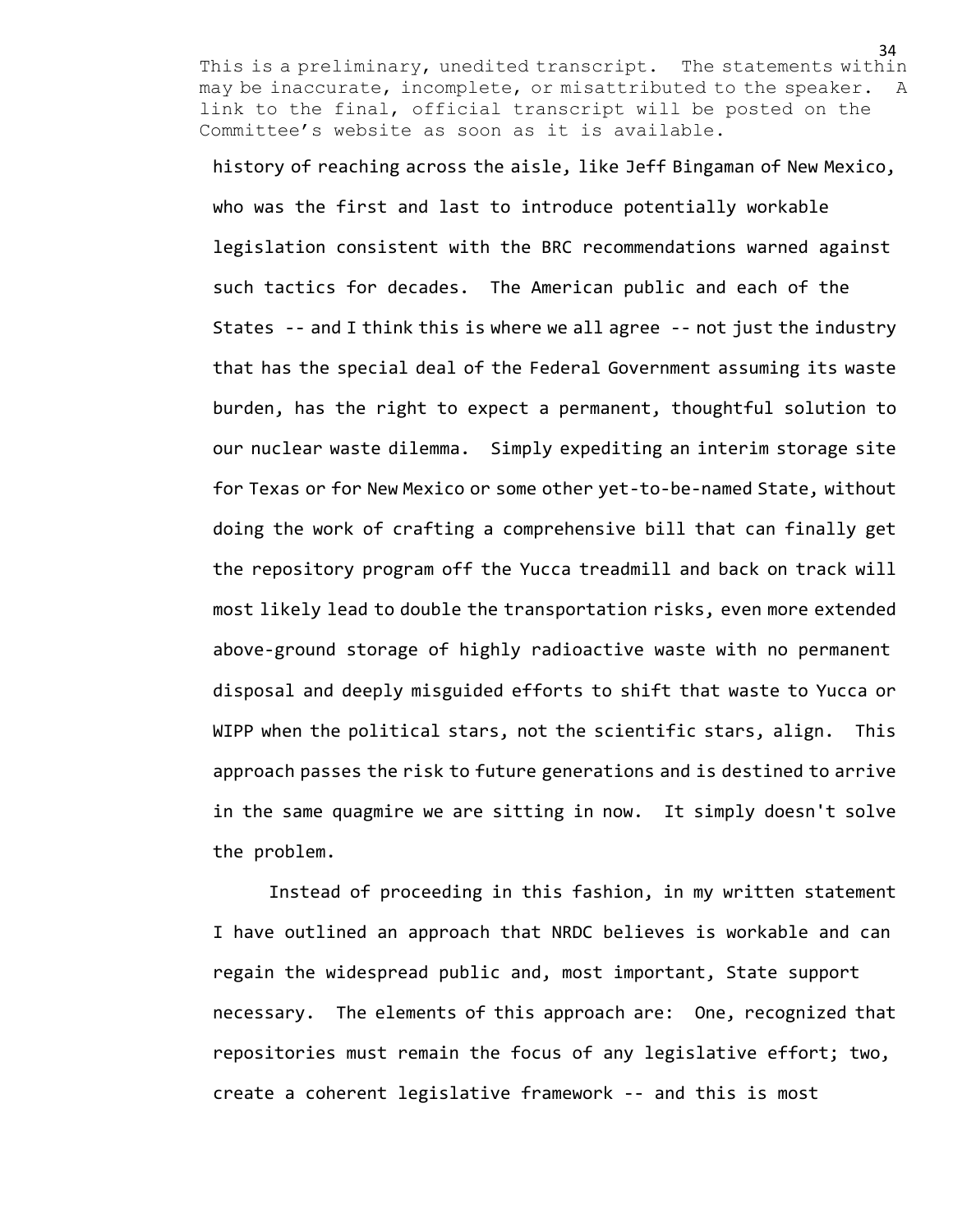important -- before commencing any geologic repository or interim storage site development processes; three, arrive at a consent-based approach for nuclear waste storage via a fundamental change in law; four, address the storage or interim storage in a phased approach consistent with the careful architecture of former Senator Bingaman's S. 3469, which was introduced in 2012; and, five, exclude delaying, proliferation, driving, and polarizing closed fuel cycle and processing options from this effort.

This is one area where we certainly agree hopefully with every member of the subcommittee. The history of the Federal nuclear waste program has been dismal, but decades from now, others will face the precise predicament we find ourselves in today unless Congress revamps how nuclear waste is regulated and allows for meaningful State oversight. Otherwise, we are doomed to repeat this cycle until a future Congress gets it right.

Thank you again for this opportunity, and I am happy to answer any questions.

[The prepared statement of Mr. Fettus follows:]

\*\*\*\*\*\*\*\* INSERT 1-5 \*\*\*\*\*\*\*\*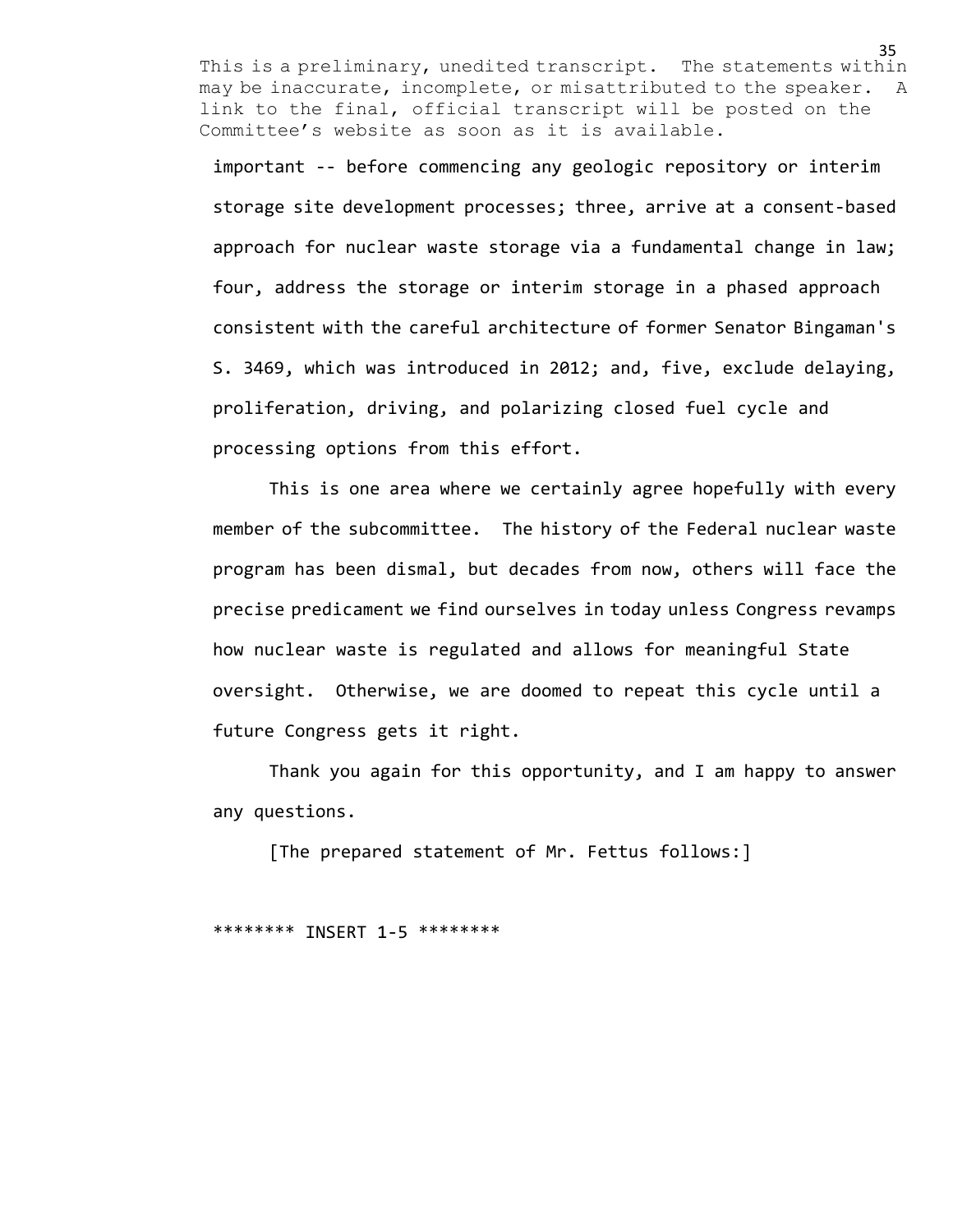Mr. Shimkus. Thank you.

Now, last but not least, Mr. Ronningen, manager of Rancho Seco Assets, Decommissioning Plant Coalition.

You are recognized for 5 minutes.

## **STATEMENT OF EINAR RONNINGEN**

Mr. Ronningen. Good morning. I am Einar Ronningen, manager of the Rancho Seco Nuclear Facilities for the Sacramento Municipal Utility District, known as SMUD. And I am here today on behalf of the Decommissioning Plant Coalition.

The DPC is comprised of companies whose sites have ceased all commercial nuclear-generating operations. Our members own 10 facilities in the States of California, Connecticut, Illinois, Maine, Massachusetts, Michigan, Vermont, and Wisconsin. We appreciate this opportunity to provide our perspective on the status of U.S. nuclear waste management policy.

SMUD's Rancho Seco nuclear-generating station ceased commercial operation in 1989, but there remains an 11-acre independent spent fuel storage installation containing 22 dual-purpose cannisters licensed for the dry storage and transportation of used nuclear fuel and greater than Class C waste ultimately destined for disposal by the DOE. As is the case with other utilities, SMUD has successfully litigated a partial breach of contract claim against the DOE to recover the costs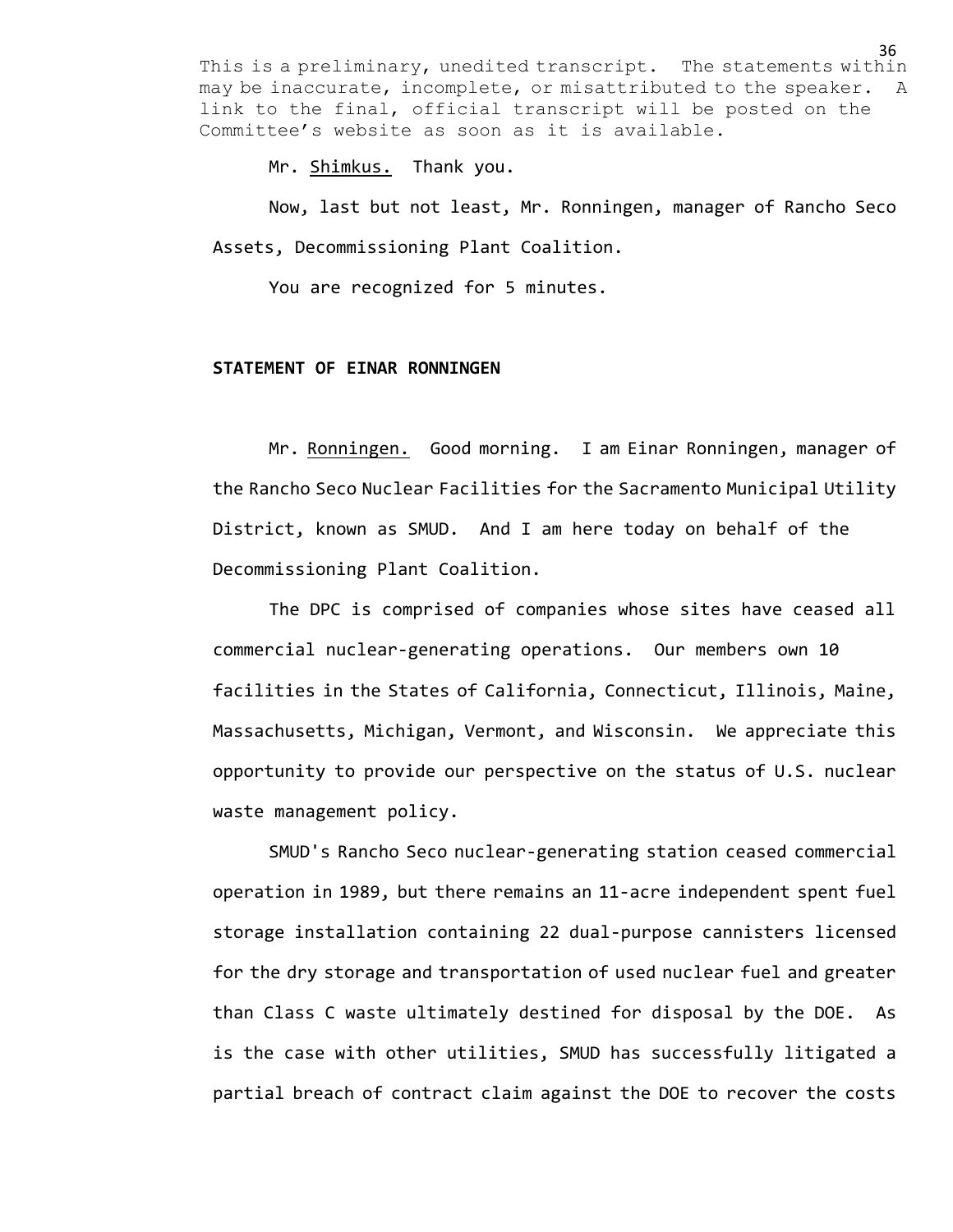incurred in our management of this material. To date, SMUD has won judgments in the U.S. Court of Claims totalling \$73 million. These damage awards have been paid by taxpayers out of a permanent appropriations account in the Treasury called the Judgment Fund. Industry-wide taxpayer liabilities for the government's failure to perform under the contracts in a timely manner are approaching \$4.5 billion, and DOE estimates that its liability will reach almost \$13 billion by 2020, increasing annually by \$500 million per year if it does not find a way to begin satisfying its obligation by 2022.

From the outset, the DPC has been supportive of Yucca Mountain, and in the early years of our organization, we worked with Congress in urging DOE to prepare a sound license application, address the transportation infrastructure requirements, and otherwise take steps to prepare for the movement of this material from our sites on a priority basis.

Nonetheless and without repeating the oft-reported historical details, Mr. Chairman, let me just state the obvious. Although the spent fuel at all our utility sites is and will be safely managed for as long as it takes, right now U.S. nuclear waste management policy is broken.

The DPC sincerely appreciates the efforts you have made, Mr. Chairman, to reinvigorate the debate over the future of Yucca Mountain, and we were heartened by the finding of the NRC staff in their Safety Evaluation Report that the application demonstrates the ability of the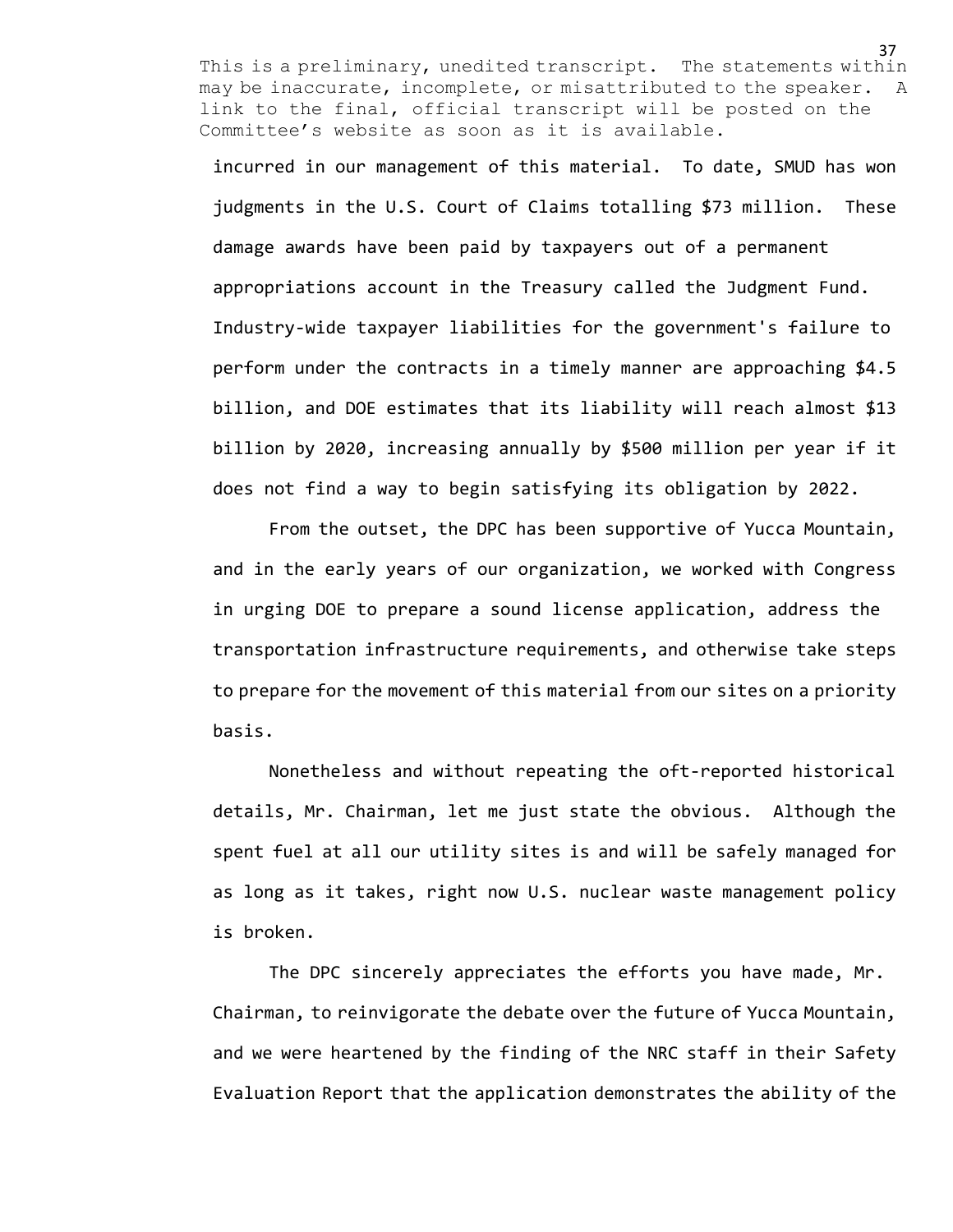site to meet all post-closure requirements of that agency. But we note that the staff also found that it could not yet recommend the issuance of a construction authorization due to several findings, including the lack of institutional control of the site and access to water rights necessary for the construction and operation of the facility, issues that will require the enactment of further legislation. The need for further legislation, the continued opposition by significant leaders in the State of Nevada, the dismantlement of the Office of Civilian Radioactive Waste Management at DOE, the technical licensing challenges filed by opponents of the project, and the track record of DOE in completing one-of-a-kind facilities on time and within budgets, combined with the level of financial resources that need to be appropriated by Congress in a constrained fiscal environment to license, construct, and operate the proposed repository, lead us to the uneasy conclusion that the uncertainties of when Yucca Mountain would be open are not likely to be overcome in timeframes that meet the equity interests of our host communities. It is because of our members' commitments to our host communities to resolve the current stalemate in U.S. nuclear waste policy as expeditiously as possible that we urge this committee to support the legislation that would not only take steps to get the Nation's geologic repository program back on track but also authorize the establishment of an voluntary incentive-based siting program that would lead to the licensing of a consolidated interim storage facility and to initiate a pilot program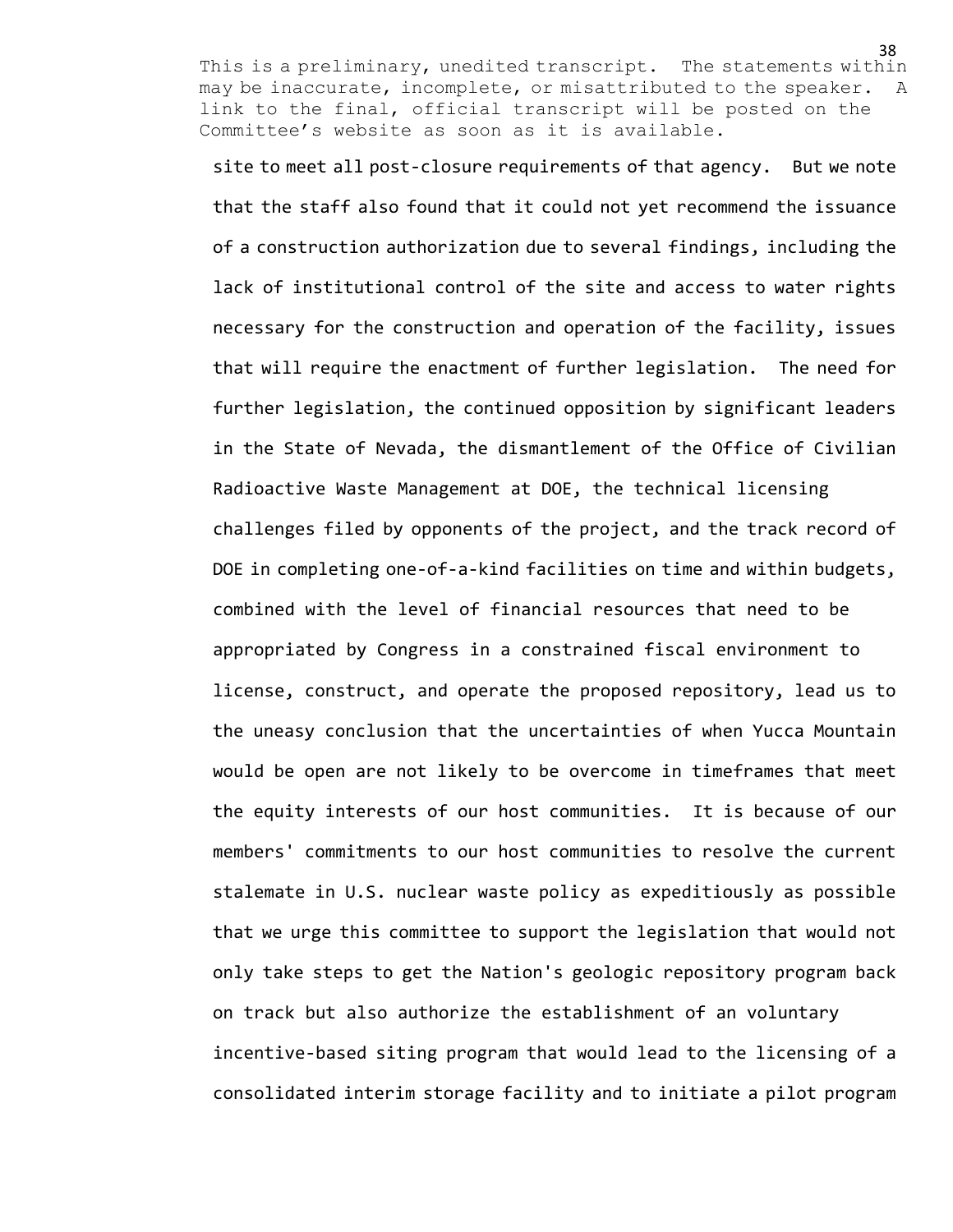to remove the material from our sites on a priority basis.

We are pleased that two potential storage projects have been announced by capable private sector companies in the past four months. These could offer DOE the means to meets its contractual obligations.

Mr. Chairman, and members of the subcommittee, a pilot storage program that prioritizes the removal of material from permanently shutdown sites that is responsive to private sector initiatives, can be accomplished with reasonable support from the Nuclear Waste Fund without any impact on the repository program. The pilot would demonstrate the ability of the Federal Government to plan and execute their responsibilities for waste acceptance and transportation under the standard contract, relieve the taxpayer of the obligation to continue paying Judgment Fund damages, and allow these sites to be repurposed for useful purposes.

We applaud your steadfast interest in a vibrant repository program, and we urge you to look favorably on the passage of legislation establishing a consolidated interim storage program that takes advantage of these new opportunities to remove used fuel and greater than Class C waste from those facilities where commercial reactor operations have permanently ceased.

Thank you for the opportunity, and we look forward to questions you may have.

[The prepared statement of Mr. Ronningen follows:]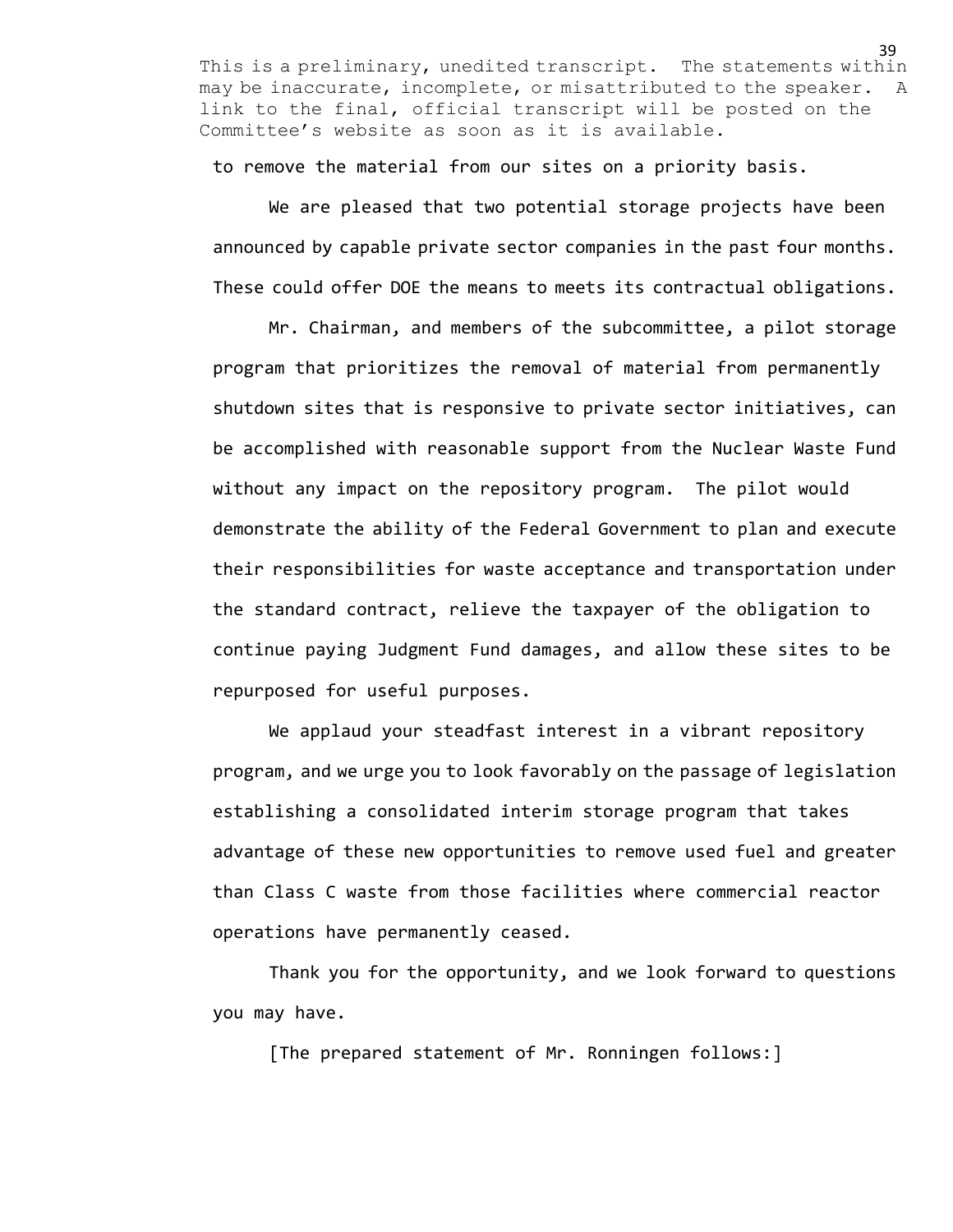\*\*\*\*\*\*\*\* INSERT 1-6 \*\*\*\*\*\*\*\*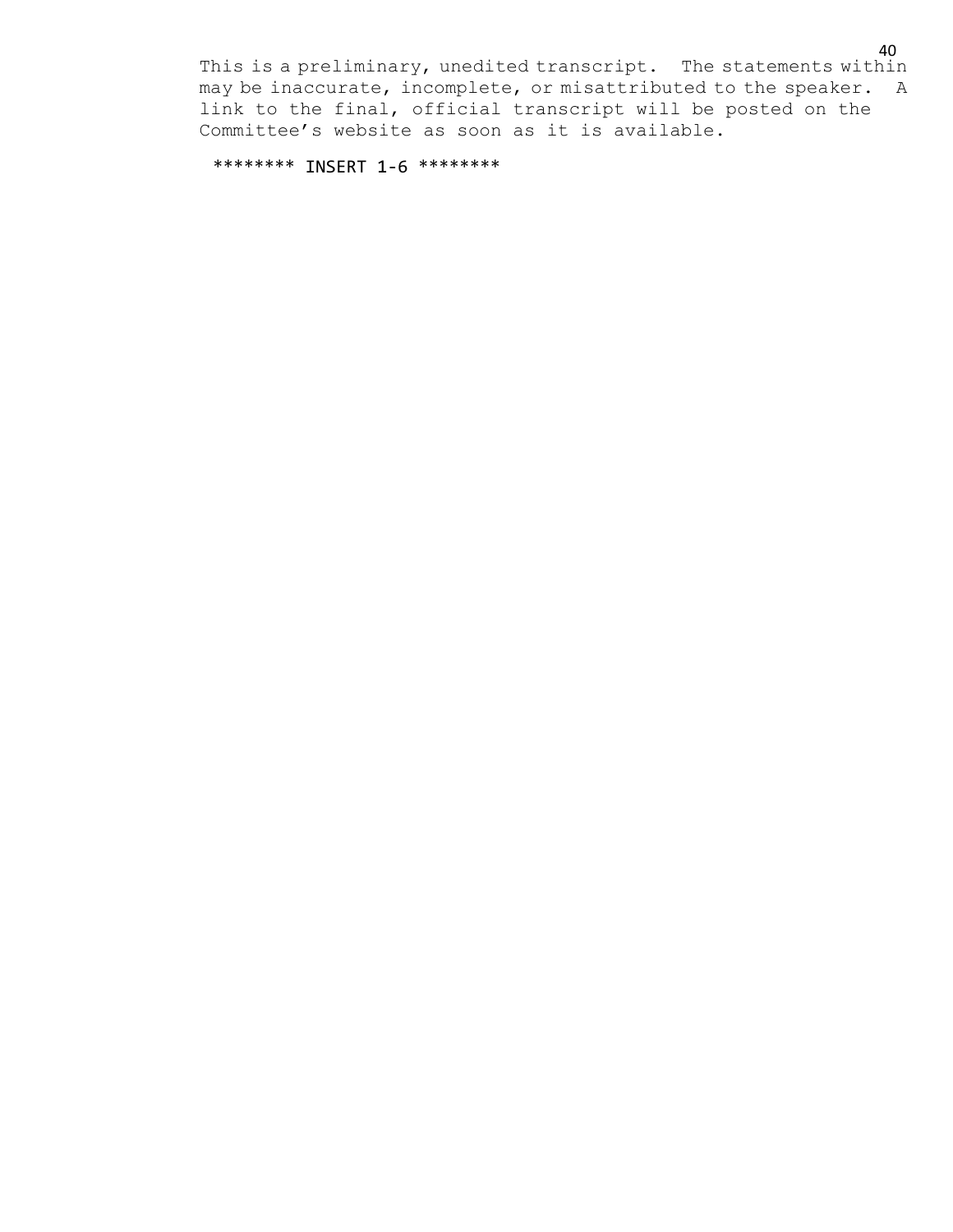Mr. Shimkus. Thank you. You did a great job, so I appreciate the testimony.

And I will recognize myself 5 minutes for the first round of questions.

With the finish of the Safety and Evaluation Report, we now move to the next step, which is the license application. A very simple question, and as much as possible I would like to get a yes-or-no answer because it is just based upon the license application. After 30 years of scientific evaluation and \$15 billion spent on the project, we are still waiting for the final determination about the suitability of Yucca Mountain to serve as a permanent geological repository. Just going down the witness table, I would like to ask each one of you if you believe that the NRC should finish this process and issue a final decision.

Mr. Fitz. As long as it is legally mandated under the Nuclear Waste Policy Act, the answer is yes.

Mr. Shimkus. Thank you, Ms. Piccone.

Ms. Piccone. It is dependent on congressional action and appropriations to the Agency.

Mr. Shimkus. But having the appropriated money, the NRC would finish the application process.

Ms. Piccone. Yes.

Mr. Shimkus. Mr. White.

Mr. White. Yes, and --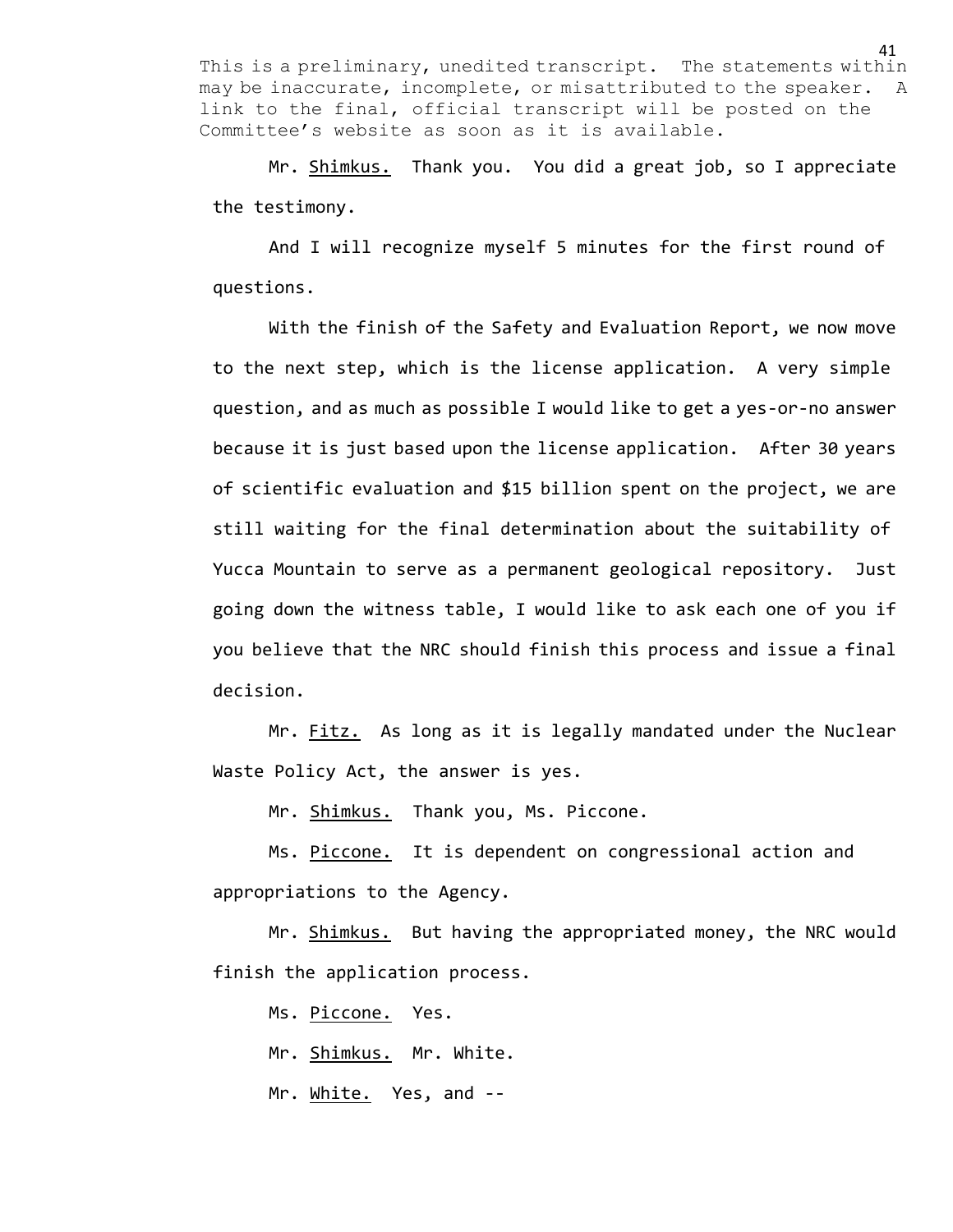Mr. Shimkus. That is good enough for me.

Mr. Kuczynski.

Mr. Kuczynski. Yes, unanimous.

Mr. Shimkus. Mr. Fettus.

Mr. Fettus. No.

Mr. Shimkus. So you don't believe that if there is appropriated money, that the Federal Government should not follow the law? You are testifying right now that we should not follow the law?

Mr. Fettus. Mr. Chairman, that is --

Mr. Shimkus. I am going to go -- Mr. Ronningen. I am reclaiming my time. Mr. Ronningen.

Mr. Ronningen. Yes.

Mr. Shimkus. Thank you very much.

Mr. Fitz, your testimony provided an excellent description of the D.C. Court of Appeals ruling on the Aiken County case. If Congress provides additional funding to DOE and the NRC to complete the Yucca Mountain license, as the House of Representatives passed recently, would the writ of mandamus extend to the new funding and require action on the license?

Mr. Fitz. I think if you take the D.C. Circuit mandamus decision in concert with the Atomic Safety and Licensing Board's decision that denied withdrawal to the Department of Energy, those two together indicate that the proceeding should move forward, that it is legally mandated, and that both entities, the Department of Energy and the NRC,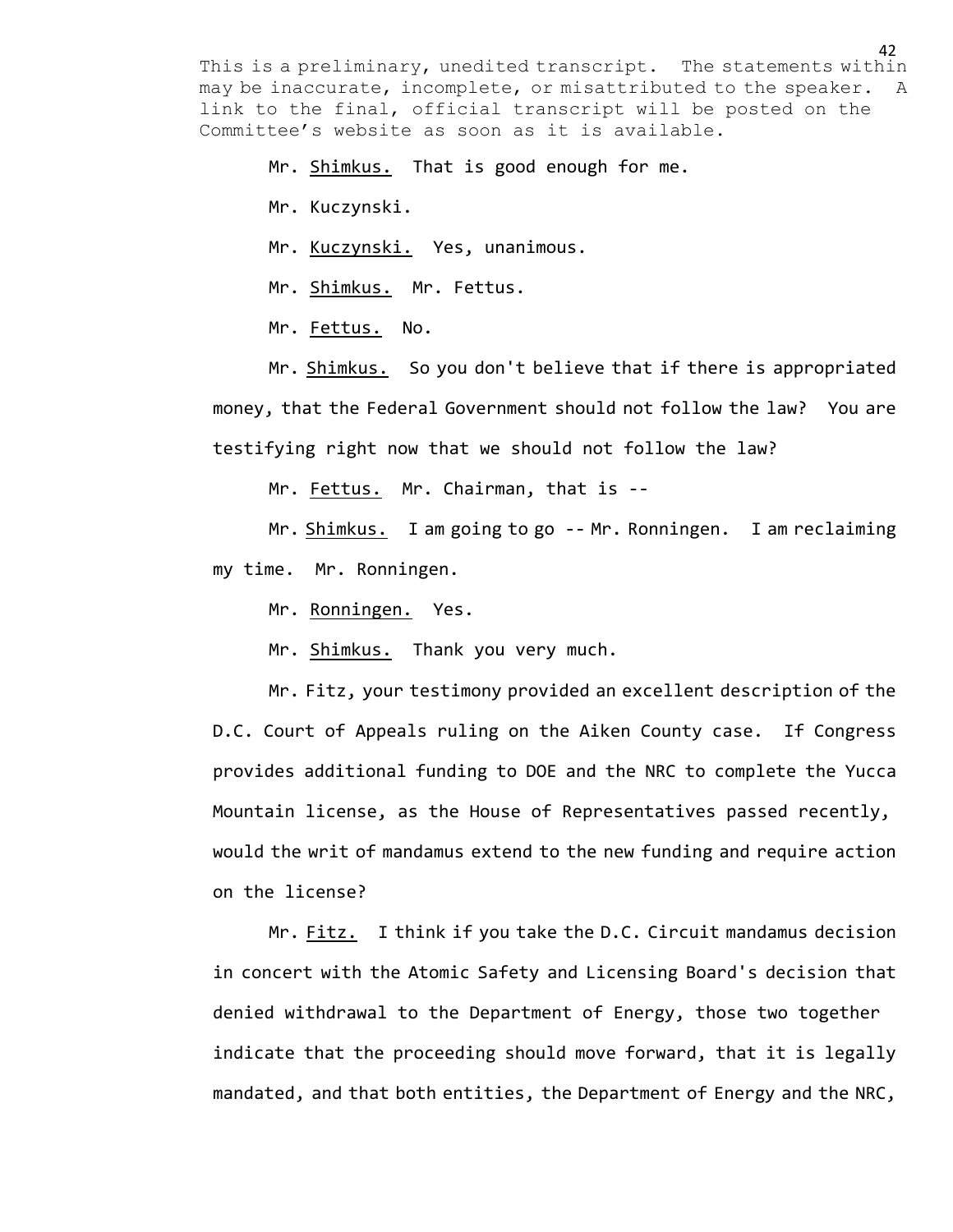are obliged to complete the process.

Mr. Shimkus. They are obliged to complete the process. That is what you are testifying?

Mr. Fitz. That is what I am testifying.

Mr. Shimkus. And I think, following the previous testimony, both then Secretary Chu and Secretary Moniz, have both testified, given that scenario, they would be mandated to comply. And we have the records to support that statement.

Mr. Kuczynski, your testimony discusses possible support for increased incentives for the State of Nevada. Would you please describe what sort of incentives could be included for a community?

Mr. Kuczynski. First of all, we support the permanent repository, but we also support reasonable incentives to help construct the facility for Nevada. That has been our consistent testimony. Barney Beasley testified here in 2006 the exact same point, and our position has not changed.

Mr. Shimkus. What could some of those be?

Mr. Kuczynski. Infrastructure, education, anything that allows the process to move forward to continue the licensing process and the actual construction of the facility.

Mr. Shimkus. Commissioner White, do you agree that we should and could support these types of incentives?

Mr. White. Yes, they make sense. It is entirely appropriate for a community that may be hosting this facility to receive some kind of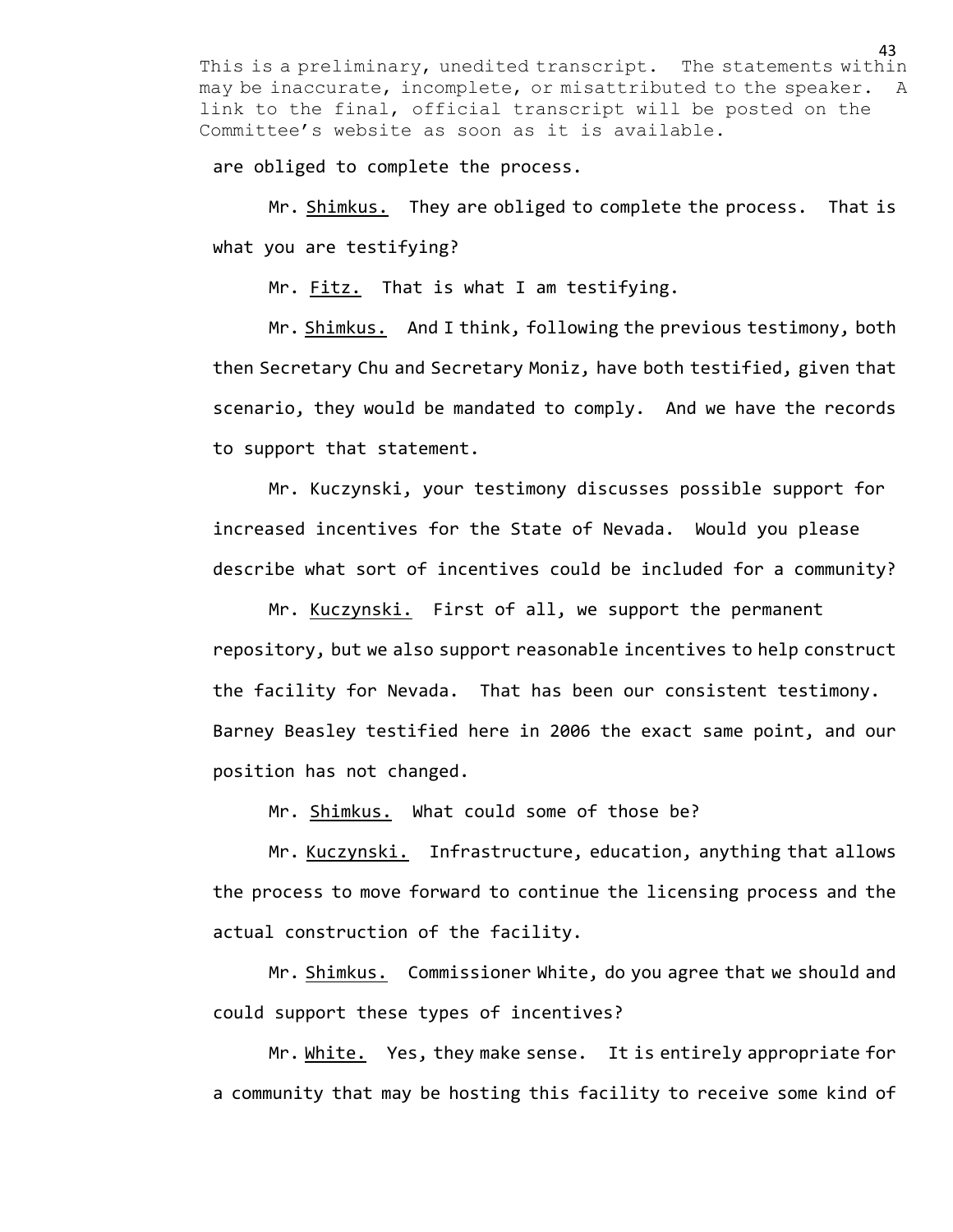incentive benefits, yes.

Mr. Shimkus. Thank you very much.

Based upon time, I am going to yield back and recognize my Ranking Member, Mr. Tonko, for 5 minutes.

Mr. Tonko. Thank you, Mr. Chair.

And, again, welcome to our panelists. Dr. Piccone, the Nuclear Regulatory Commission has a policy in the form of the Waste Confidence Rule that, as I understand it, links the licensing of nuclear reactors to the availability of safe storage and, more importantly, permanent disposal capability for nuclear waste. Can you briefly explain what that means in practical terms for the licensing any of our nuclear reactors?

Ms. Piccone. I am sorry, Mr. Tonko. I don't have that information, but I can go back to staff and get that for the record for you.

Mr. Tonko. Are there any on the panel that would want to speak to the waste confidence rule?

Mr. Kuczynski.

Mr. Kuczynski. Yes, I think it is more appropriate today to call it about the continued storage rule where the NRC has revised the Waste Confidence Rule that they reviewed the storage of spent fuel at our facilities for a variety of scenarios, and the conclusion was, from a safety, environmental, security standpoint, that we can store onsite for significant lengths of time.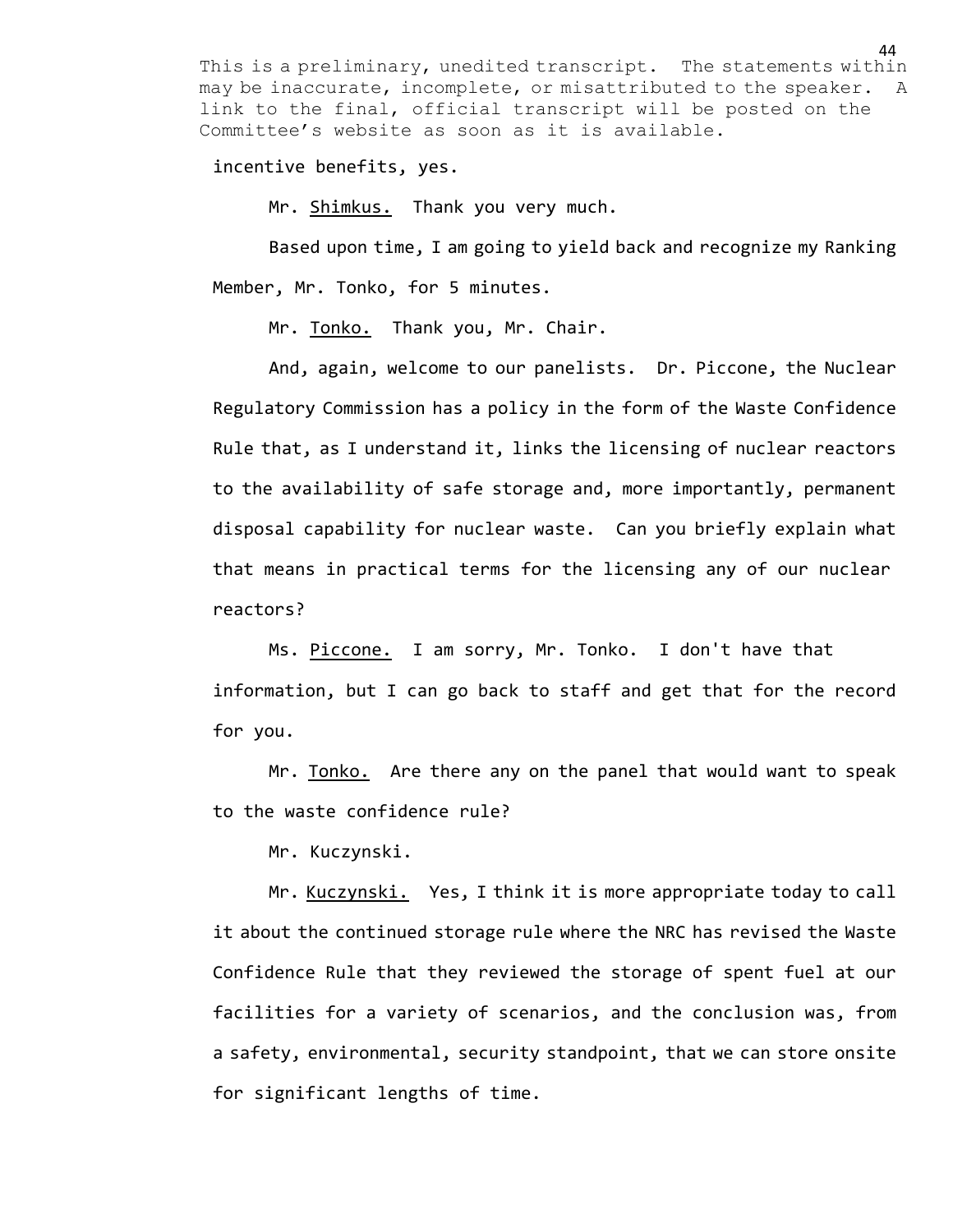Mr. Tonko. Thank you. And, Dr. Piccone, under a best-case scenario, what is a minimum time to complete NRC's process and issue a construction license?

Ms. Piccone. There are three things that are necessary for a decision to be made. One is the completion of the supplement to the environmental impact statement, then the adjudicatory hearing, and then the Commission to make a decision on the contested and uncontested issues. It is hard to speculate on the length of time it would take for the adjudicatory proceeding. There are approximately 300 contentions and maybe additional new contentions or amended contentions. The adjudicatory hearing is suspended right now, and there is no schedule for hearing.

Mr. Tonko. Well, given those conditions, do we not need an interim policy of some sort?

Ms. Piccone. An interim policy?

Mr. Tonko. Interim storage.

Ms. Piccone. Well, the waste is being stored right now safely at nuclear power plants.

Mr. Tonko. But should there be an improved or more conclusive or predictable process if this interim is challenged on the given situations that we have today?

Ms. Piccone. I think that is a national policy decision, sir, and not NRC.

Mr. Tonko. Mr. Fettus, your organization sued NRC against the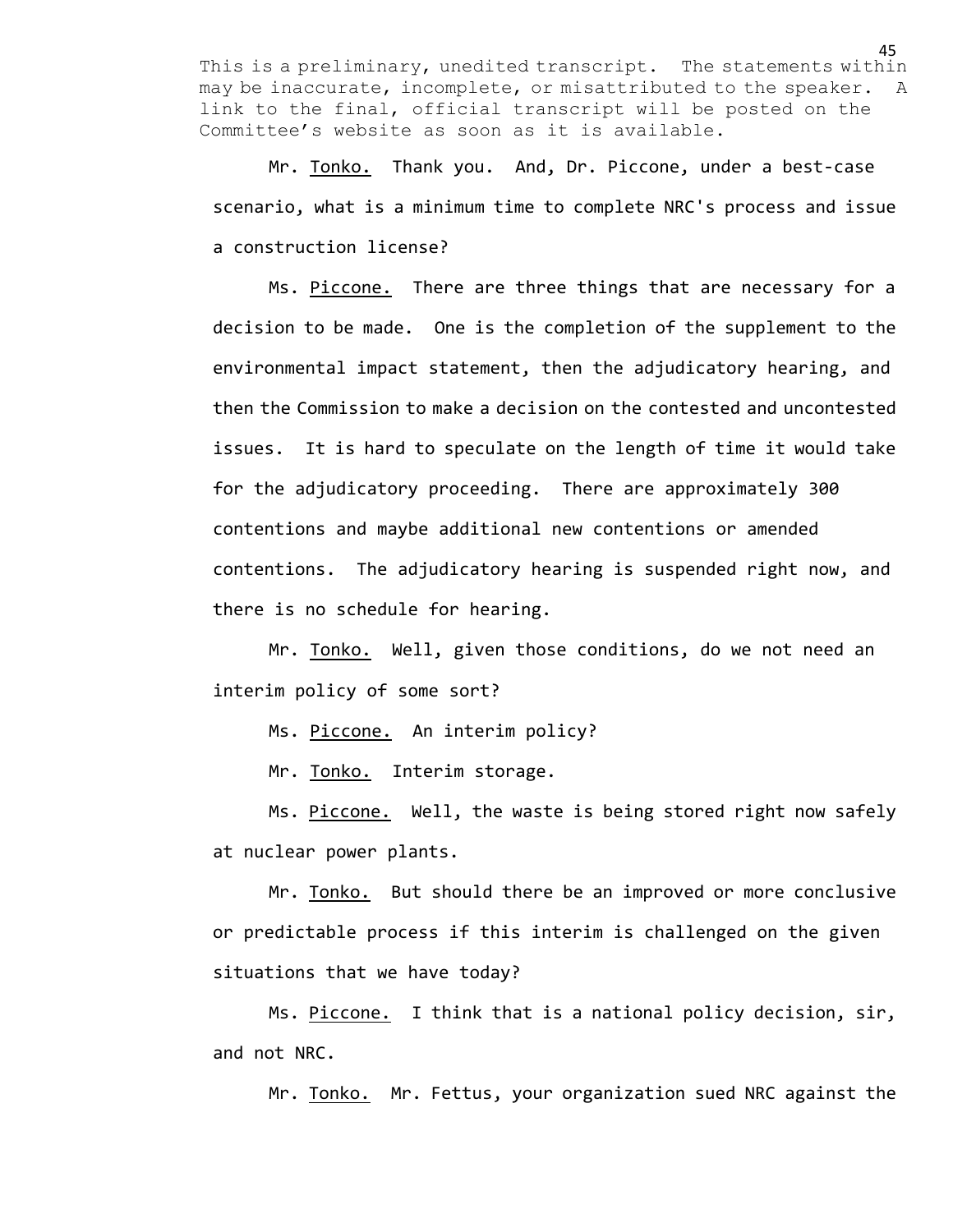2010 revision of the Waste Confidence Rule, as did New Jersey and several other States. Can you explain why you did that and where things stand today from your perspective?

Mr. Fettus. Thank you, Mr. Tonko.

Yes we did. And we were successful in front of a bipartisan panel of the D.C. Circuit with the decision in 2012. The reason why we sued was the lack of a basis for the NRC's judgment that there would be confidence that there is a long-term disposal option on the table. And, importantly, the problem was not necessarily that Yucca Mountain does not exist. The problem is that there was no NEPA review supporting, supporting, the NRC's decision. The NRC has conducted a NEPA review, and they have finalized it, and we have challenged that current review once again in the United States Court of Appeals, and that litigation is pending. The issue there is whether or not, at least as far as we are concerned, whether or not the NRC complied with the D.C. Circuit's explicit directions in the 2012 decision and whether or not the NEPA review complies with the law. And the NEPA review is the National Environmental Policy Act and the environmental impact statement that needs to inform its decision on whether or not there is confidence to store the waste in the interim time up to the final disposal.

Mr. Tonko. Thank you. With that, I yield back. Mr. Shimkus. The gentleman yields back his time.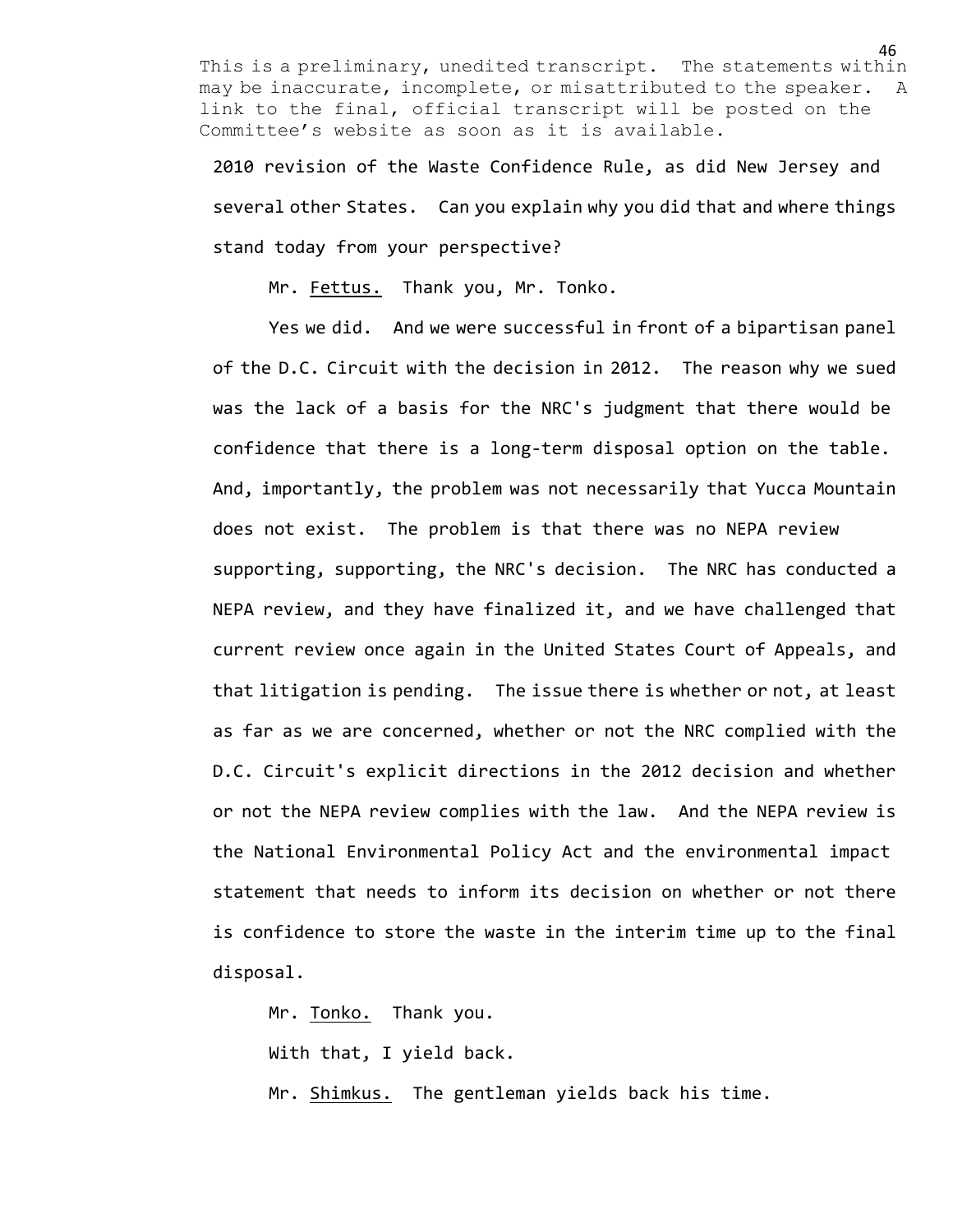The chair now recognizes Mr. Harper from Mississippi for 5 minutes of questions.

Mr. Harper. Thank you, Mr. Chairman.

And thanks to each of you for being here and making this effort on such an important issue.

Mr. Fitz, if I could talk to you for a moment, the Department of Energy recently announced its intention to initiate a new permanent repository program for nuclear material generated from National defense activities. As you are aware, Washington State holds about two-thirds of all defense material at the Hanford site. Did DOE consult with the State of Washington prior to making this announcement?

Mr. Fitz. Thank you for the question. I am not aware of the consultation. I can't say that it did not occur, but it is not within my personal knowledge, and I can say personally that the announcement caught me by surprise.

Mr. Harper. Were you advised of anyone that told you, yeah, they told us about it, or you just can't rule it out because you are not privy to it.

Mr. Fitz. It is the latter, or both I should say. I have not heard of any mention of consultation, and I can't rule it out.

Mr. Harper. Does Washington believe this new policy would help the Federal Government fulfill its responsibilities under the Tri-Party Agreement between DOE, the Environmental Protection Agency, and the State of Washington?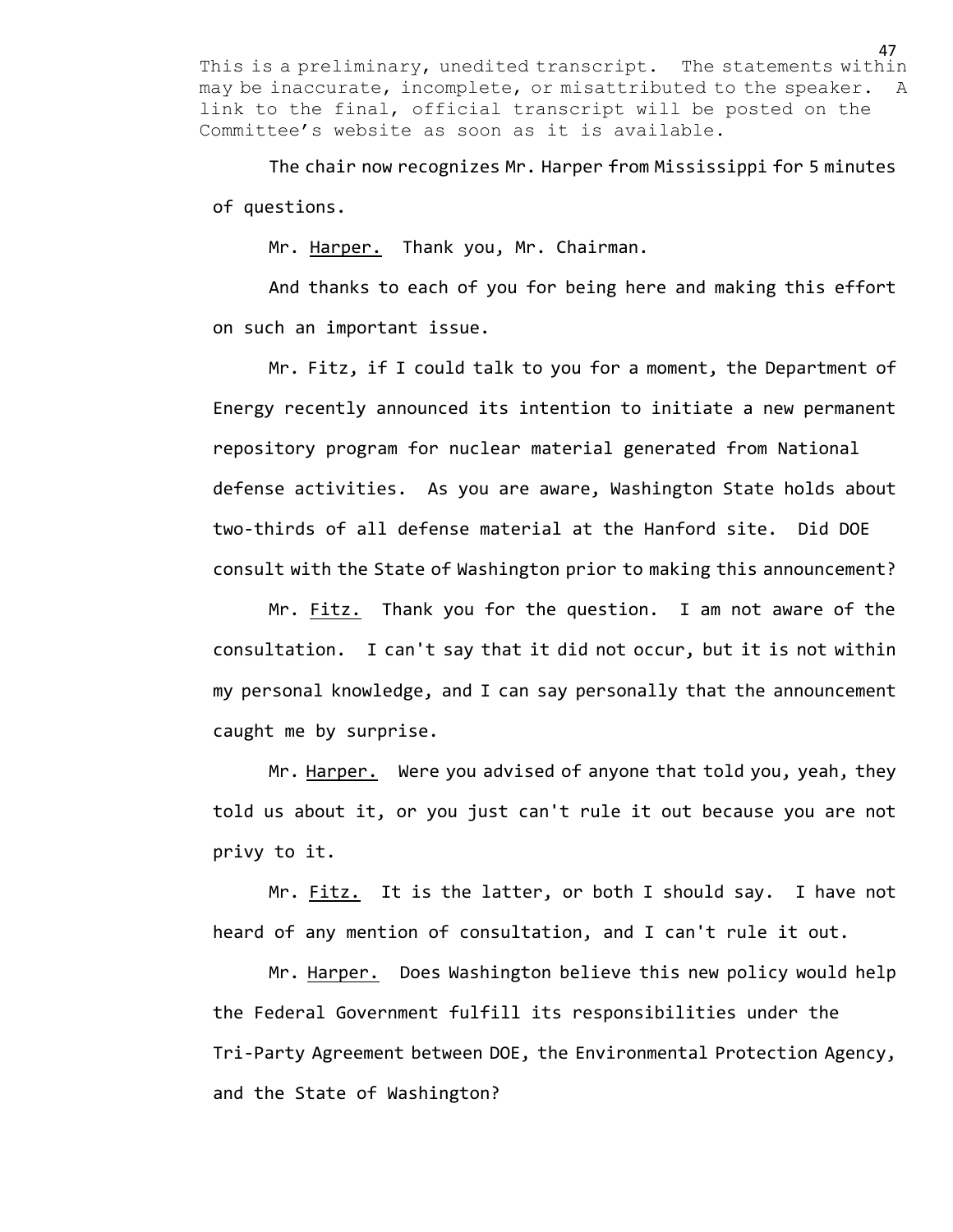Mr. Fitz. There is not a deadline in the Tri-Party Agreement for actually disposing of waste. There is a deadline for getting waste treated, which right now I think is in question with waste treatment plant delays. As to the wisdom of splitting off the defense stream from commercial waste, I would say a couple of things. First, our position has been consistent that as long as the law requires moving forward with the Nuclear Waste Policy Act process for licensing Yucca Mountain, that should be respected. I can speak to what I understand to be my clients' policy position that pragmatically if there is another way to get waste disposed of more quickly, they are open to that, but I would echo what Mr. Fettus said -- or, I am sorry, Mr. White said about DOE's schemes that don't have certainty or budget as a substitute for what right now is the legal process.

Mr. Harper. One last area. I understand that the high-level tank waste at Hanford is to be vitrified into large logs that are engineered to be disposed in Yucca Mountain. If DOE pursues a defense-only repository, what will happen with the vitrified waste logs from Hartford, and would this delay the shipment of material out of Washington State?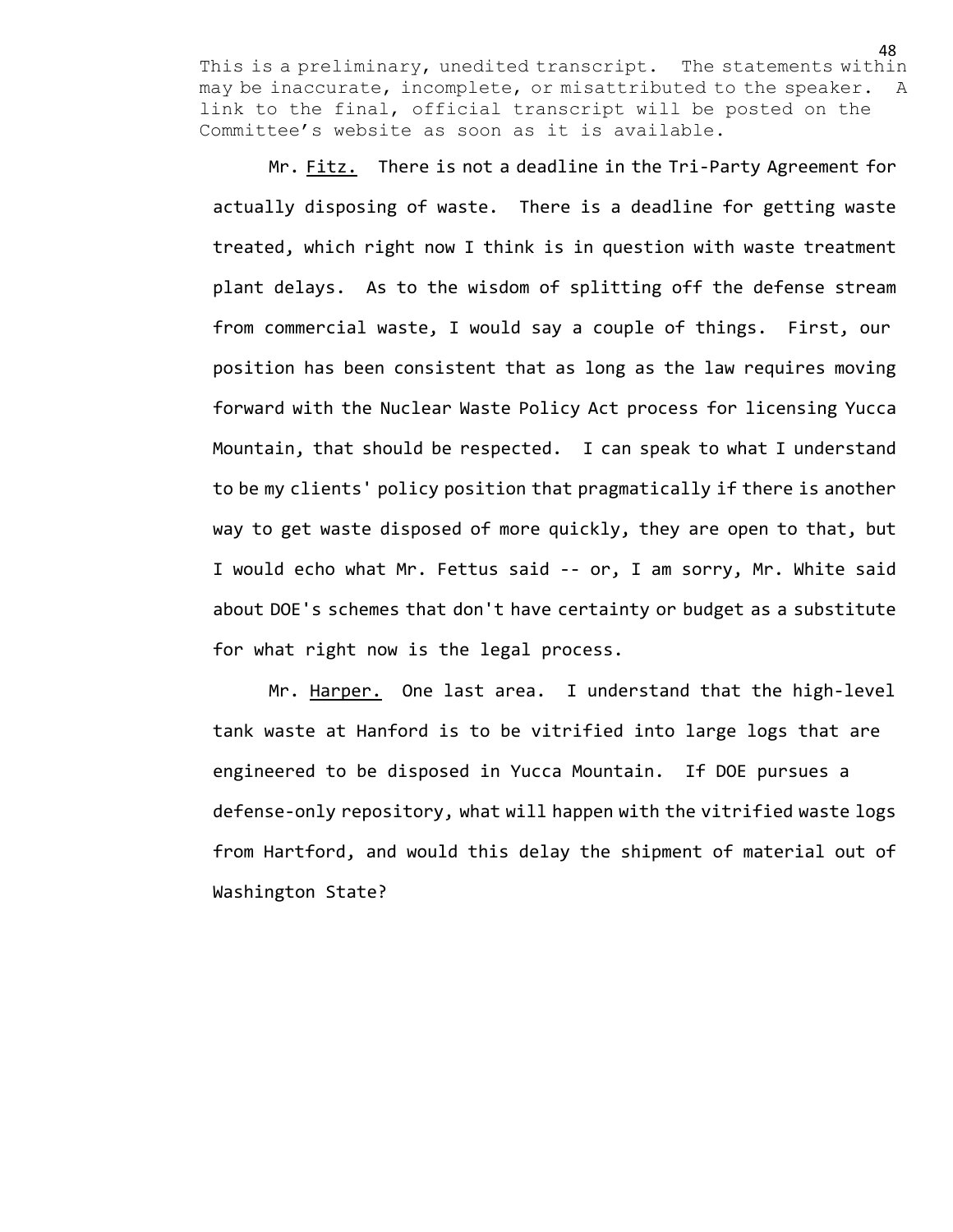### RPTR MAAR

# EDTR SECKMAN

 $[9:58 a.m.]$ 

Mr. Fitz. I think that is an unknown, and that is a concern for Washington.

Mr. Harper. Thank you very much.

I yield back in the interest of time.

Mr. Shimkus. Gentleman yields back his time. We think we have got -- with the votes that are just called -- we think we have got 15 or 20 minutes left. We will try to quickly get to everybody. And then we will decide how to deal with the panel.

The chair recognizes the gentleman from California, Mr. McNerney, for 5 minutes.

Mr. McNerney. Thank you, Mr. Chairman.

It is interesting testimony. And I appreciate you all coming down here today.

Mr. Shimkus. Jerry, pull your mike up to you so that people --

Mr. McNerney. [Inaudible] explain those --

Ms. Piccone. Yes, as discussed in detail in volume 4 of the Safety Evaluation Report, the geologic repository operations area, or the GROA, which is part of the repository, must be located on lands that are either acquired and under the jurisdiction and control of DOE or permanently withdrawn and reserved for its use. The land on which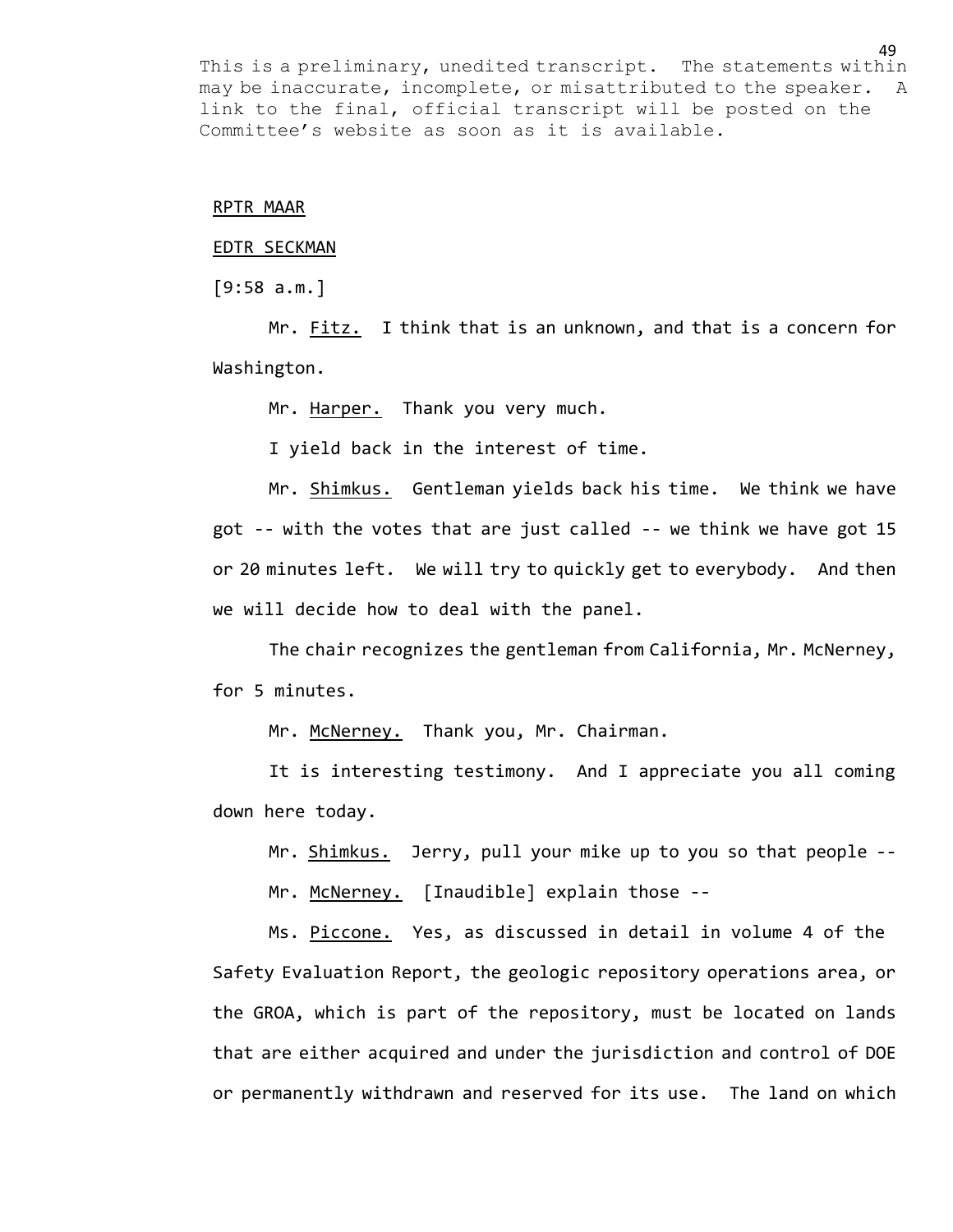the repository operations area will be located must also be free and clear of significant encumbrances, such as mining rights deeds, rights of way, or other legal rights.

In its application, DOE explained that it submitted a land withdrawal legislation to Congress in 2007. Congress did not enact that bill. And DOE has not completed any other land acquisition process. Therefore, NRC staff concludes that DOE has not acquired the lands needed for the repository operations area nor have any necessary lands been permanently withdrawn and reserved for DOE's use. In addition, because DOE has not completed a land withdrawal or other acquisition process, DOE has not demonstrated that the land would be free and clear of significant encumbrances.

Mr. McNerney. [Inaudible] that is an issue for the Congress to deal with, is that right?

Ms. Piccone. What is what DOE submitted in their application. That is what NRC reviewed. DOE could submit additional information identifying other mechanisms and NRC would then review those as well.

Mr. McNerney. Mr. Ronningen, thank you for coming. A little part of my district is in [inaudible] territory. So I appreciate what you are doing. You mentioned that there were two private entities that announced sites in the last 4 months. Could you expand on that a little bit?

Mr. Ronningen. Yes, sir. The Lee Eddy Group in New Mexico has approached the industry to develop centralized interim storage. And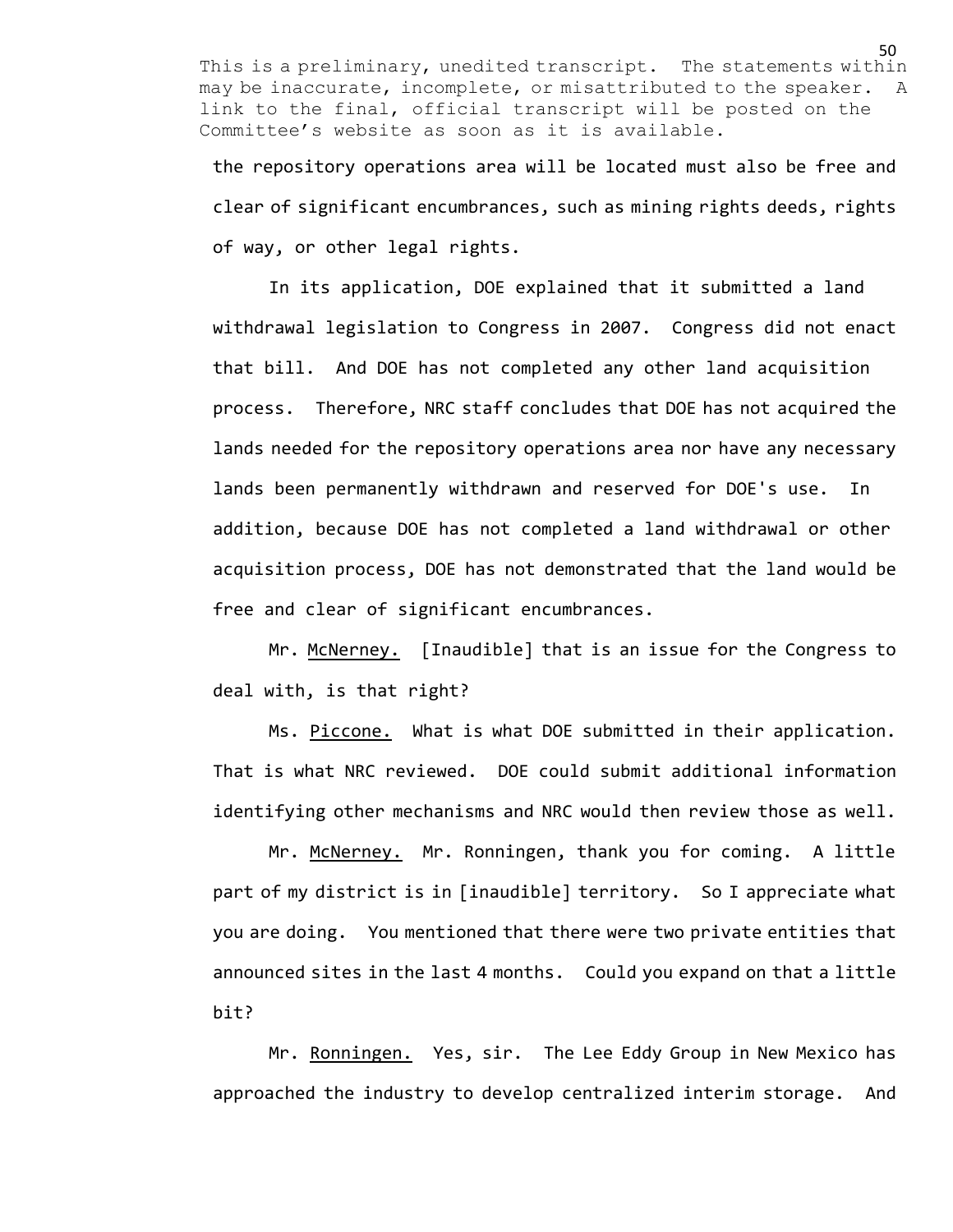the WCS, Waste Control Specialists, in Texas has also come forward to announce that they wish to develop centralized interim storage.

Mr. McNerney. Those are both [inaudible]

Mr. Ronningen. Right. They would be consolidated interim storage, not repositories.

Mr. McNerney. Is there any possibility there would be local support for those projects?

Mr. Ronningen. They are already working on that.

In the case of Waste Control Specialists, a couple years ago they were successful in garnering local support for a low-level waste facility. And they wish to expand that to consolidate interim storage. And, again, the Lee Eddy Group has been working with local community members to get that approval from their constituents.

Mr. McNerney. Thank you.

Mr. White, you also mentioned the need for public-private partnerships. What do you have in mind exactly for that?

Mr. White. A single-purpose entity that would be solely responsible for the management of the program. One of the problems with the Department of Energy's management is that they are a large organization, rather unwieldy. This program tends to be one of the minor focuses of the Department. We need an agency or, again, a public-private corporation that would have the authority and the focus to simply work on this issue alone.

Mr. McNerney. Thank you, Mr. Chairman.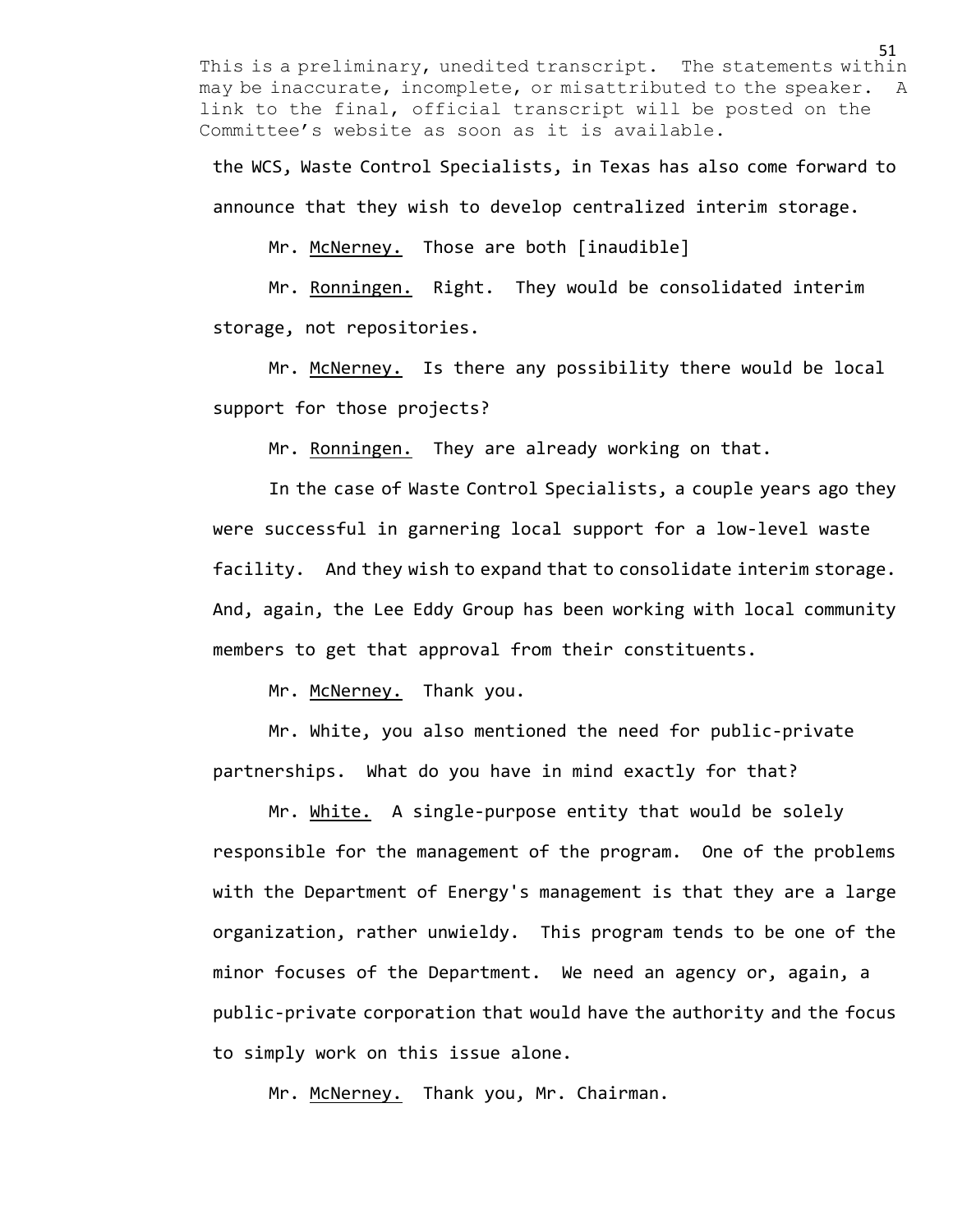I yield back my time.

Mr. Shimkus. Thank you very much for yielding back.

The chair now recognizes the gentleman from Kentucky, Mr. Whitfield, for 5 minutes.

Mr. Whitfield. Thank you very much, Mr. Chairman.

And thank you all for joining us today.

Mr. Kuczynski, when I go to the [inaudible] talk about nuclear waste. And we talk about the almost \$20 trillion of Federal debt that we are approaching in this country. And, in 1982 I think, Congress passed the Nuclear Waste Policy Act. And I think in 1987, Congress identified Yucca Mountain --

Mr. Shimkus. Ed, make sure you talk loud. I don't think your microphone is working anymore. And I think we have lost them on the panel except for the chairman. I wonder how that happened.

Mr. Whitfield. Anyway, so Congress identified Yucca Mountain as the permanent spot. And then we started spending large sums of taxpayer dollars in preparing Yucca Mountain. And I don't know the exact figure, but I understand it was roughly \$10 billion or \$12 billion in preparation. And then, in 2010, the Obama administration made a decision that they were not going to pursue the licensing process. And then a lawsuit was filed by various groups saying that the NRC and DOE were violating the law. And the petitioners or plaintiffs won that lawsuit. And, at some point in there, the Federal Government could not meet its legal obligation to take possession of this waste and move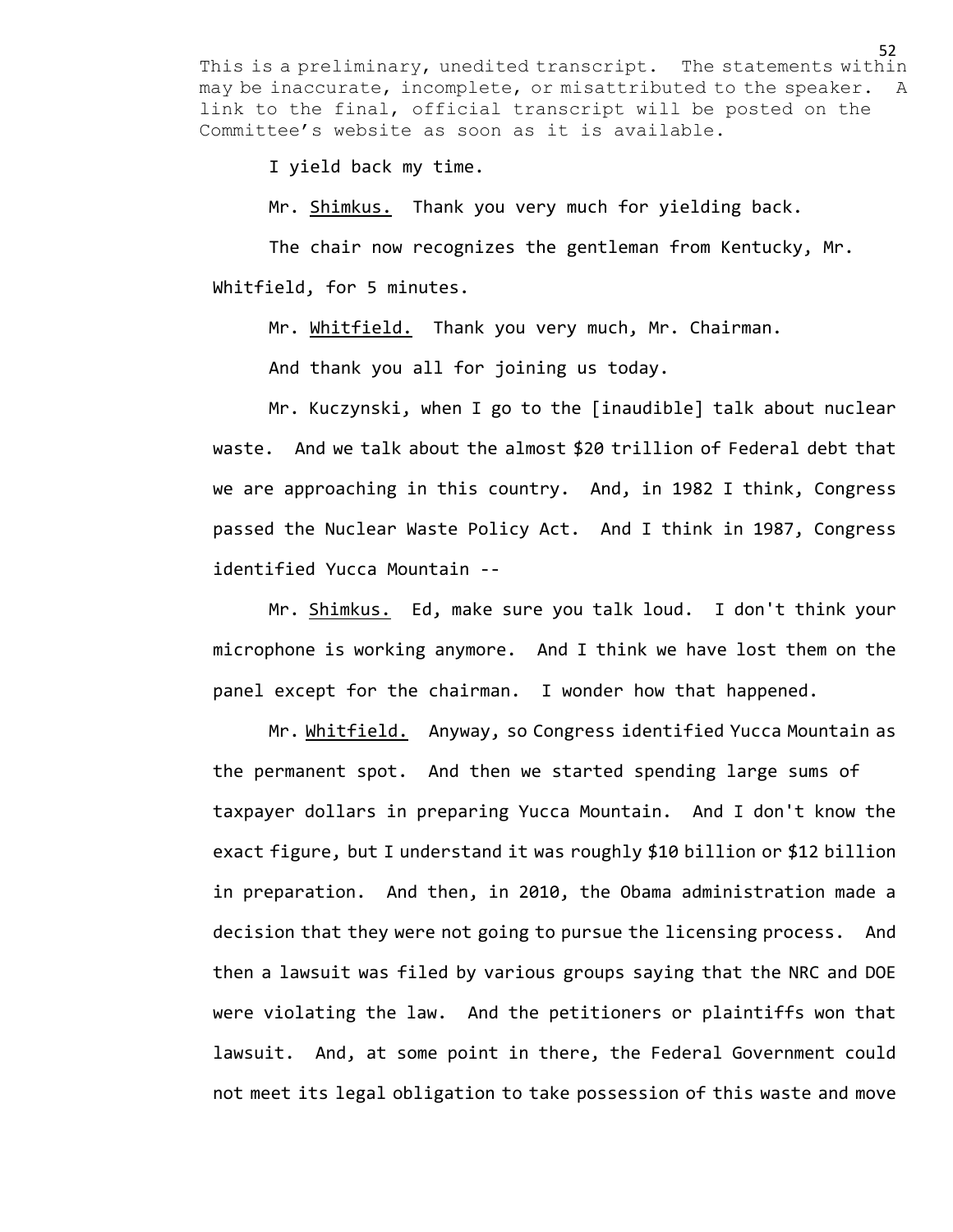it to Yucca Mountain or a permanent site. And so another lawsuit was filed on that, and now there are judgments against the Federal Government for that. So, the amount of dollars the taxpayers have been paying out, and we still don't have a permanent site. And now this administration is saying that we need a separate site for military nuclear waste.

And it is so frustrating because Congress made a decision a long time ago under Federal law to do this. And I understand our process of filing lawsuits, and we all have the right to do that. But, I mean, don't you think that taxpayers have a right to just be totally upset about this process and the fact that -- I mean, I am sure that you would like to see Yucca Mountain open as well. But am I being inaccurate in what I am saying here? I may have a few factual points that are not correct. But, philosophically, the American people are being taken to the cleaners on this. And it is a statement that Congress has clearly said that we want it to be at Yucca Mountain. Am I wrong on this?

Mr. Kuczynski. No. We share your frustration. I think you are accurate in almost everything you have said. And there are downsides, the longer this is prolonged, the more expensive it is for taxpayers and utility rate customers. The science has been completed. The NRC has ruled, utilized that \$12 billion to \$15 billion to use the best experts we have in our country. NRC is seen as the gold standard and that ought to mean something. So, from a science standpoint, the Yucca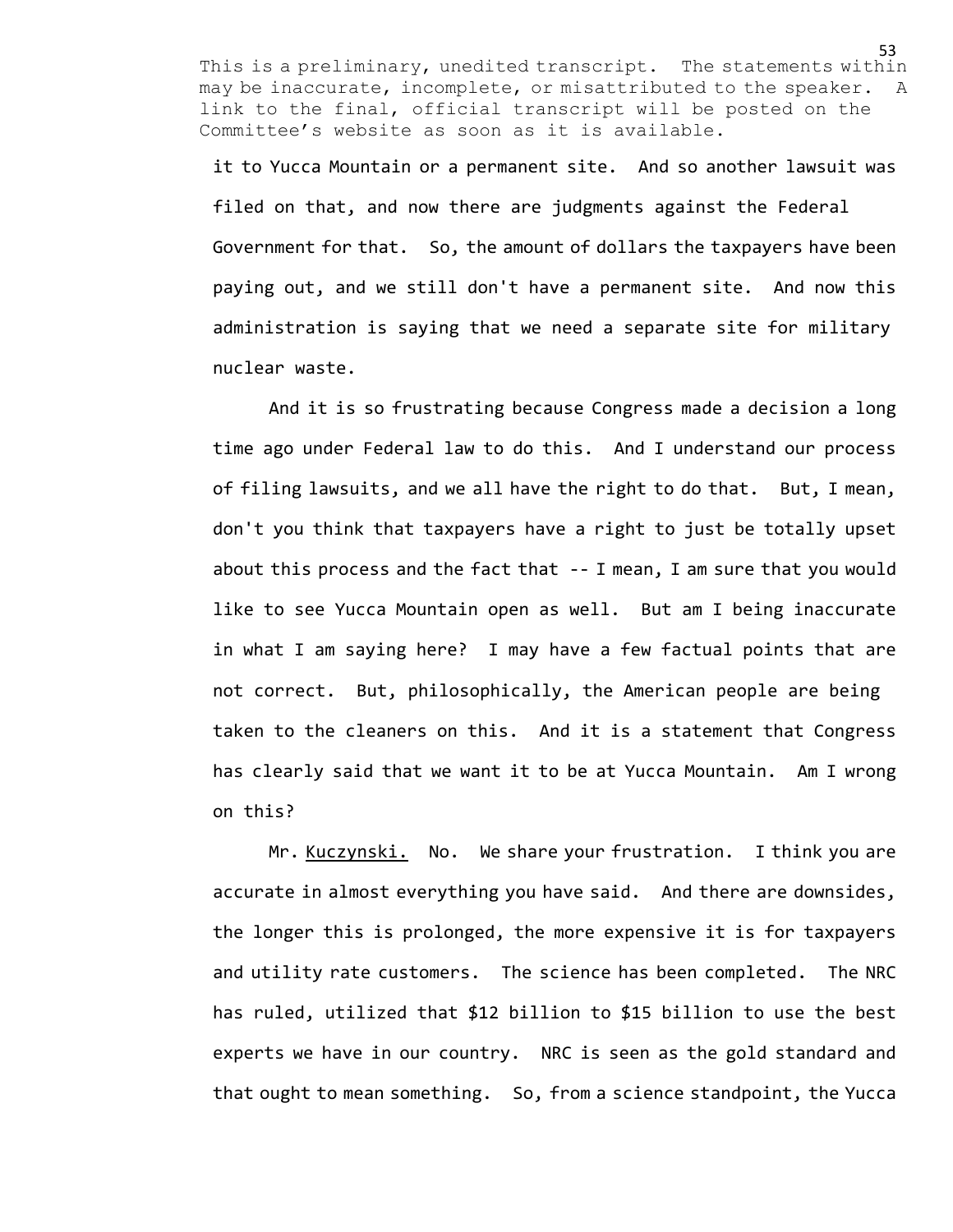Mountain facility, obviously a couple more hurdles, but it is set to be a repository. And that is the best way to serve the interests of taxpayers and customers across this country.

Mr. Whitfield. Well, personally, I think it is very frustrating that the Obama administration is doing everything that they can do to create obstacles.

And I would just like to publicly thank the chairman of this subcommittee, John Shimkus, because he has been a real leader in trying to make sure that the intent of Congress is pursued and followed through on this. And so many of us want to help him in any way that we can to complete this project and get it behind us. We have spent enough time and money on this in my humble opinion.

Mr. Kuczynski. In our view of the process back in the 1980s, under the Nuclear Waste Policy Act, there are provisions for local communities and States to take part in that process. They did take part. Congress overrode those objections. And we ought to follow the law.

Mr. Whitfield. I yield back.

Mr. Shimkus. The gentleman yields back his time.

The chair now recognizes -- and we are fine on time, Gene -- 5 minutes for questions. And if you want to come down here and use this mike, you can.

Mr. Green. I think I can probably talk without it. Mr. Shimkus. Now it is working.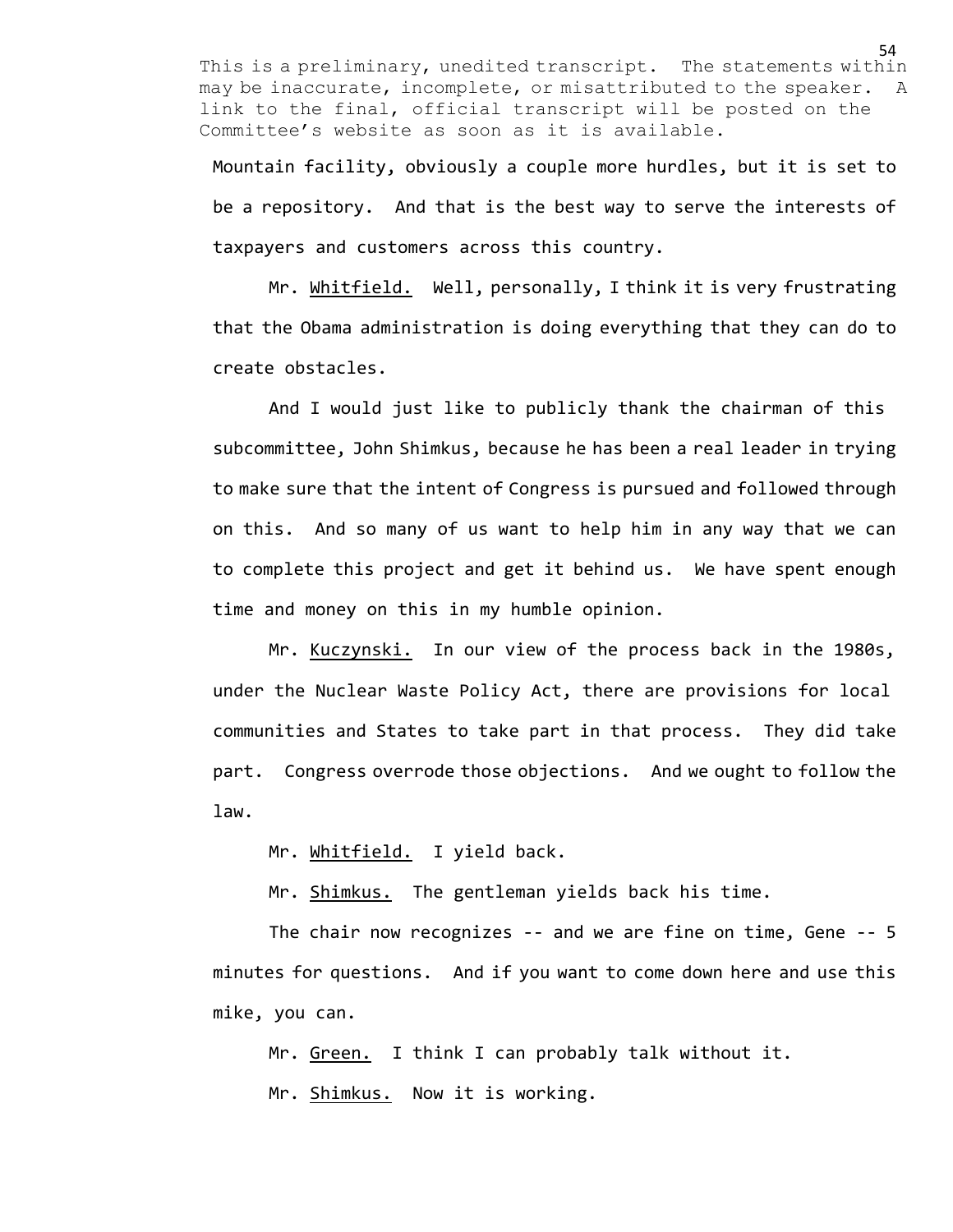Mr. Green. I was out at Yucca Mountain, what, 4 years ago with the chair. I didn't go on the last trip you did because, coming from Texas, I was actually on an offshore oil rig. When I was out there, we met with all the county officials where Yucca Mountain is. And it seemed like, to an elected official, in the counties around Yucca Mountain, they all supported the use of the permanent repository. But my first question was, has any country in the world developed a long-term nuclear storage? Because I know Sweden, I went there one time, and they had a prototype of a hole in the ground. And, of course, they joked that Sweden is nothing but granite, so you can put anything down there. But has any country developed a long-term nuclear storage?

Mr. Fettus. The only operating geological repository was in the United States, which is the WIPP facility in southeastern New Mexico for transuranic waste or trace amounts of plutonium for defense, transuranic waste. And it is currently shut down after an accident in February of 2014.

Mr. Green. Okay. My big concern, though, is the interim storage because of what is happening. And, by the way, Mr. Kuczynski, I congratulate Southern Company because I am a supporter of expansion of nuclear power. And you have the first expansion in decades to be able to do it because if you are worried about carbon, nuclear power is a solution. Now, we need to deal with the storage capacity, both long term and interim. But my question is about the interim storage. Are there safety concerns about storing the spent nuclear facilities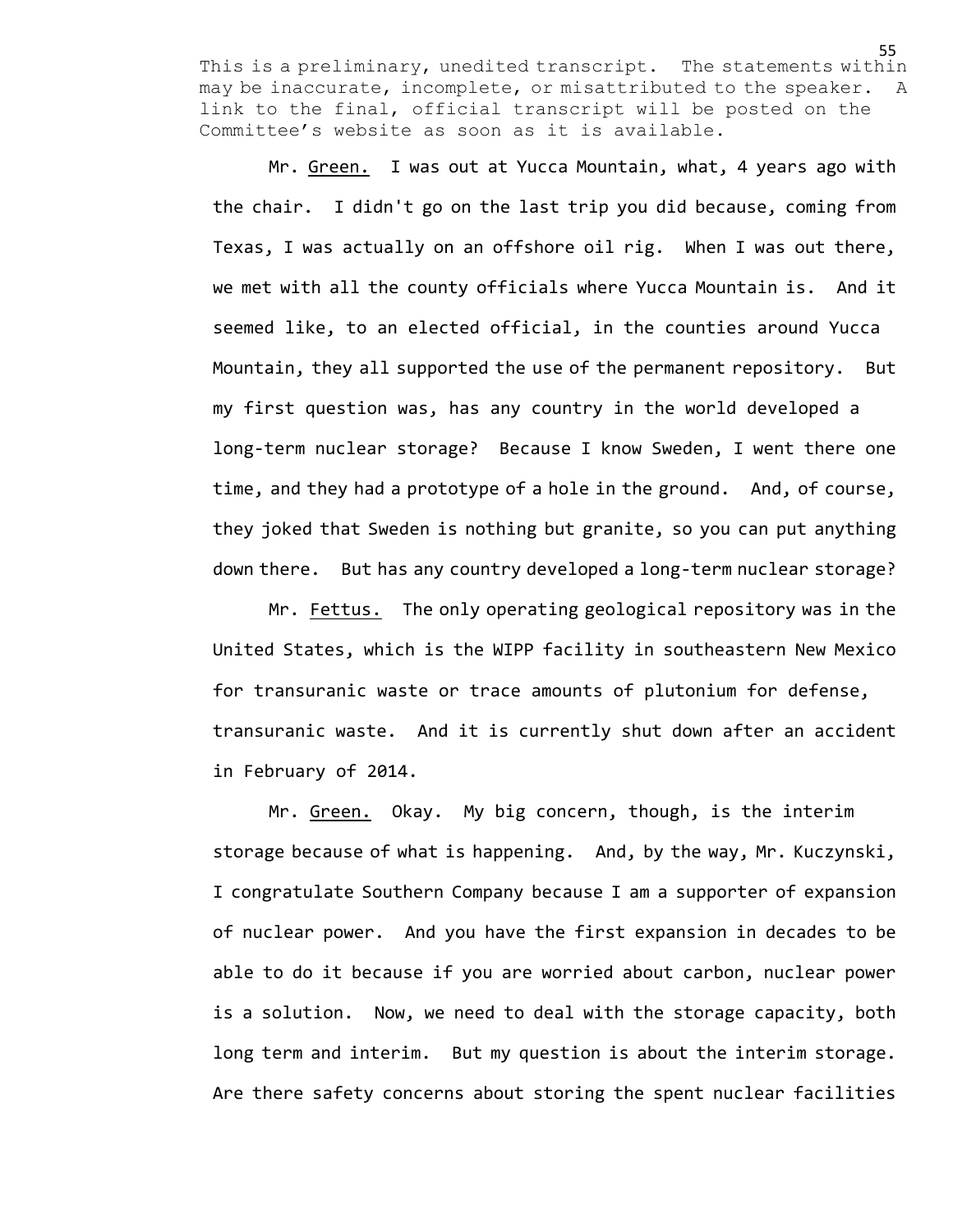on the locations they are now?

Mr. Kuczynski. No. We have constructed our spent fuel pools and our dry cask storage facilities. They meet strict environmental, safety, security requirements. And recent studies have shown both of safe for the foreseeable future. And that was a basis of the continued storage rule.

Mr. Green. What is the cost for the Department of Energy's failure to take title of that spent fuel? Have you all estimated that?

Mr. Kuczynski. I can give you some ballparks, you know, every cask that we load on the dry cask I would just say it is about \$2 million. And we have about 100 of them in our system. We plan to do about 25 of them a year going forward. So that is ballpark. And we do not recover all of those funds through litigation. In fact --

Mr. Green. I assume you have to go, the ratepayers are actually paying for that?

Mr. Kuczynski. Absolutely.

Mr. Green. Would opening an interim storage facility help relieve many of those storage concerns, nuclear, and I assume the other companies around the world, around the country anyway?

Mr. Kuczynski. The interim storage?

Mr. Green. Yeah.

Mr. Kuczynski. I think that is an avenue that this committee ought to look at. Our position is the long-term repository is the method. The statutory limit of, I think, the capacity is not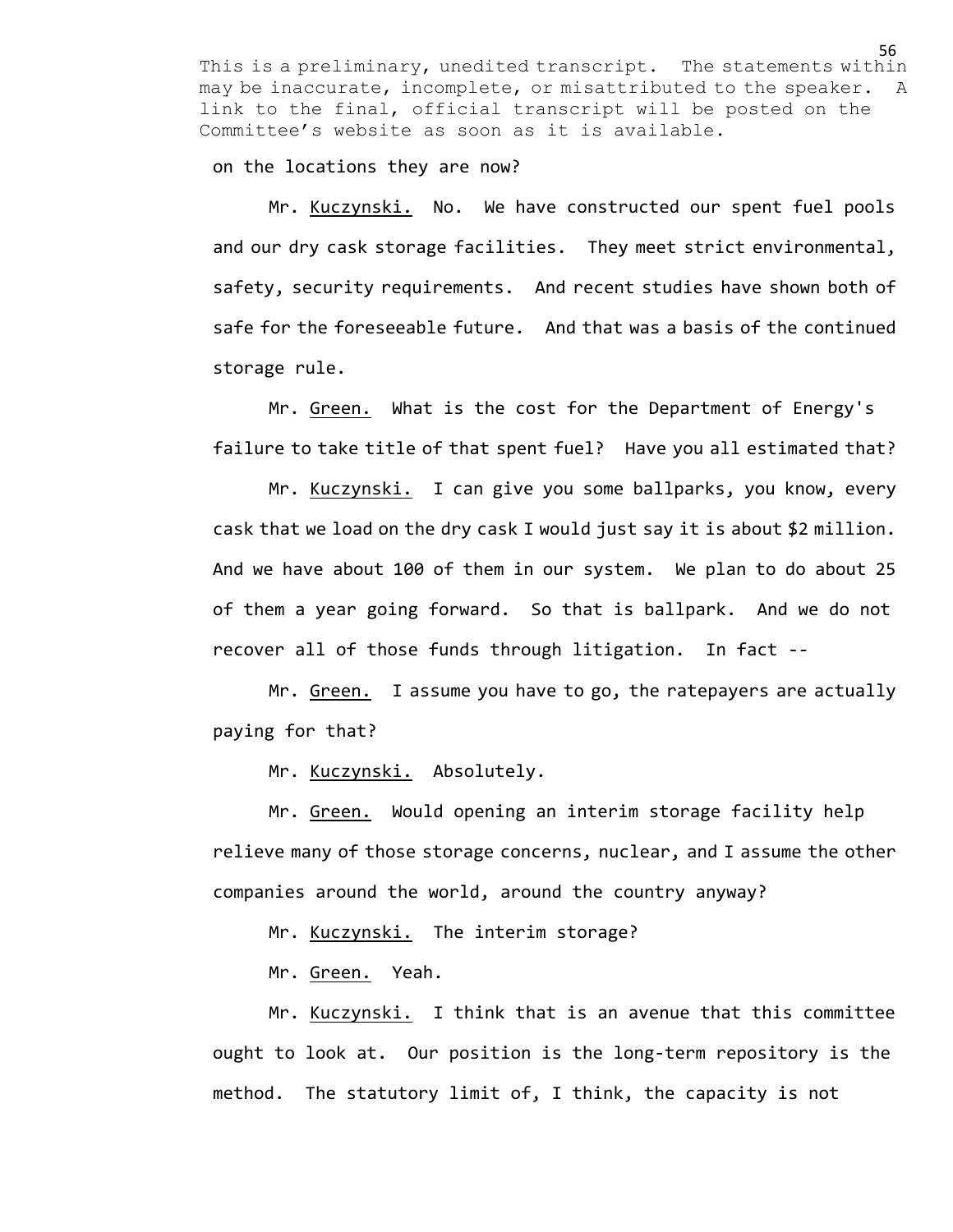necessarily technically based. I think we ought to pursue all storage at Yucca. Interim at Yucca would make more sense to me than interim storage at other facilities. Each time you build something new and then have to continue to move, it makes it more expensive for everybody.

Mr. Green. Well, obviously, we need to develop a long-term storage. But I would also like to see on a lot of the companies, including the south Texas project that I supported back as a State legislator in the 1970s, I would like to see expansion there. But we do need to have long-term storage. And, ultimately, I think we ought to take responsibility as a Federal Government for the interim storage in locations that are around the country. Maybe they are not all like what Southern Company does or Sacramento or someplace else. But I think it is our responsibility. We need to deal with it.

Mr. Kuczynski. In general, we are not opposed. However, I think the law states that licensing of the long-term facility is first priority and then interim is after that.

Mr. Green. Okay. Mr. Chairman, I will yield back my time. Thank you for the hearing.

Mr. Shimkus. The gentleman yields back his time.

We have 45 seconds before the votes are closed on the floor. I really want to appreciate and thank my colleagues for being really precise and attempting to be to the point.

After consultation with the minority, we have agreed to adjourn in a minute. So we won't come back for additional questions. We want